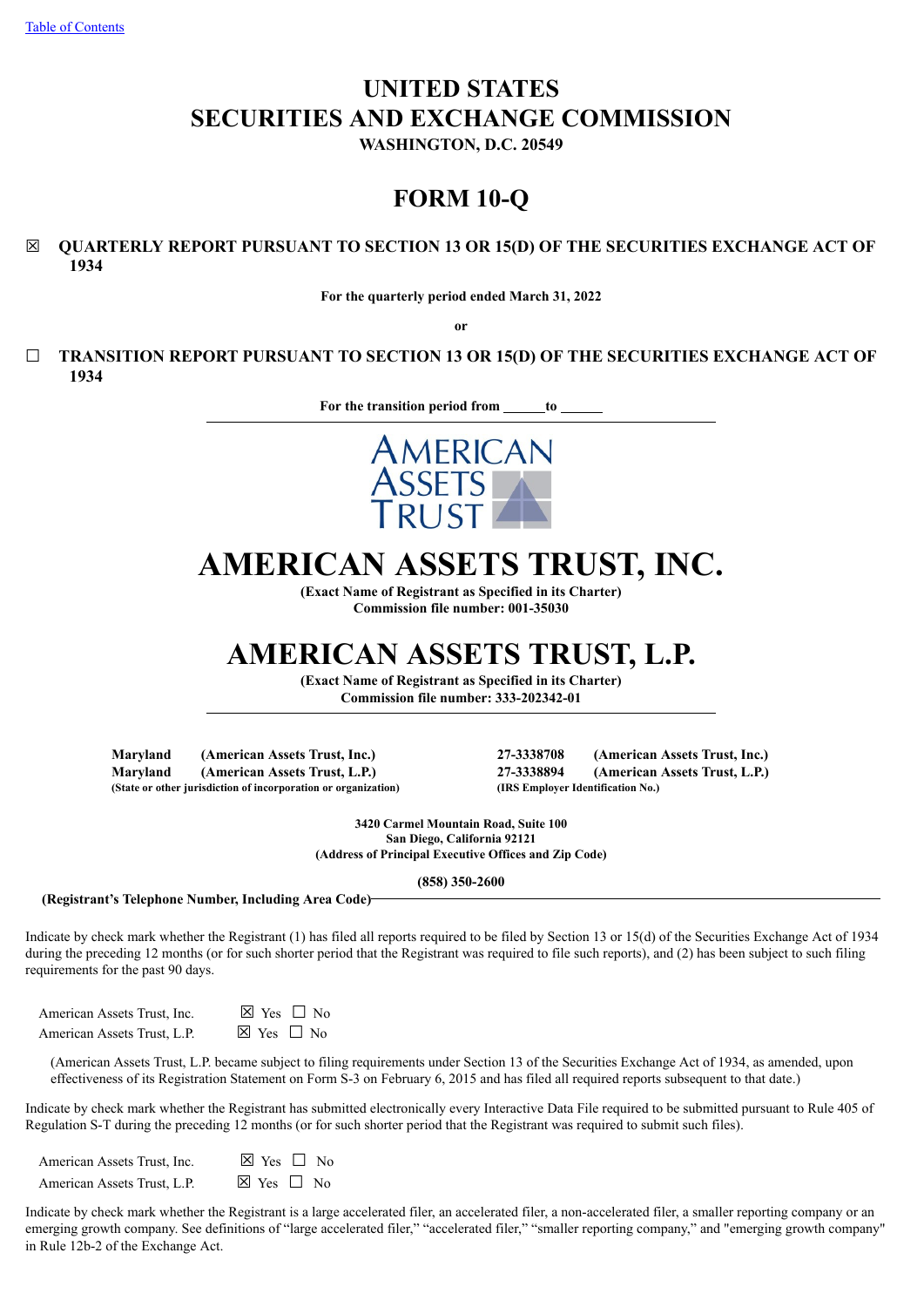| American Assets Trust, Inc.<br>Large Accelerated Filer<br>Non-Accelerated Filer<br>Emerging growth company | ⊠                | (Do not check if a smaller reporting company)                                                                                                                                                                                                                 | Accelerated Filer<br>Smaller reporting company |  |
|------------------------------------------------------------------------------------------------------------|------------------|---------------------------------------------------------------------------------------------------------------------------------------------------------------------------------------------------------------------------------------------------------------|------------------------------------------------|--|
| American Assets Trust, L.P.<br>Large Accelerated Filer<br>Non-Accelerated Filer<br>Emerging growth company | $\boxtimes$<br>ப | (Do not check if a smaller reporting company)                                                                                                                                                                                                                 | Accelerated Filer<br>Smaller reporting company |  |
| $\Box$                                                                                                     |                  | If an emerging growth company, indicate by check mark if the registrant has elected not to use the extended transition period for complying with any new<br>or revised financial accounting standards provided pursuant to Section 13(a) of the Exchange Act. |                                                |  |

Indicate by check mark whether the Registrant is a shell company (as defined in Rule 12b-2 of the Exchange Act).

| American Assets Trust, Inc. | $\Box$ Yes $\boxtimes$ No |  |
|-----------------------------|---------------------------|--|
| American Assets Trust, L.P. | $\Box$ Yes $\boxtimes$ No |  |

Securities registered pursuant to Section 12(b) of the Act:

| Name of Registrant          | Title of each class                      | <b>Trading Symbol</b> | Name of each exchange on which registered |
|-----------------------------|------------------------------------------|-----------------------|-------------------------------------------|
| American Assets Trust, Inc. | Common Stock, par value \$0.01 per share | AAT                   | New York Stock Exchange                   |
| American Assets Trust, L.P. | None                                     | None                  | None                                      |

American Assets Trust, Inc. had 60,522,043 shares of common stock, par value \$0.01 per share, outstanding as of April 29, 2022.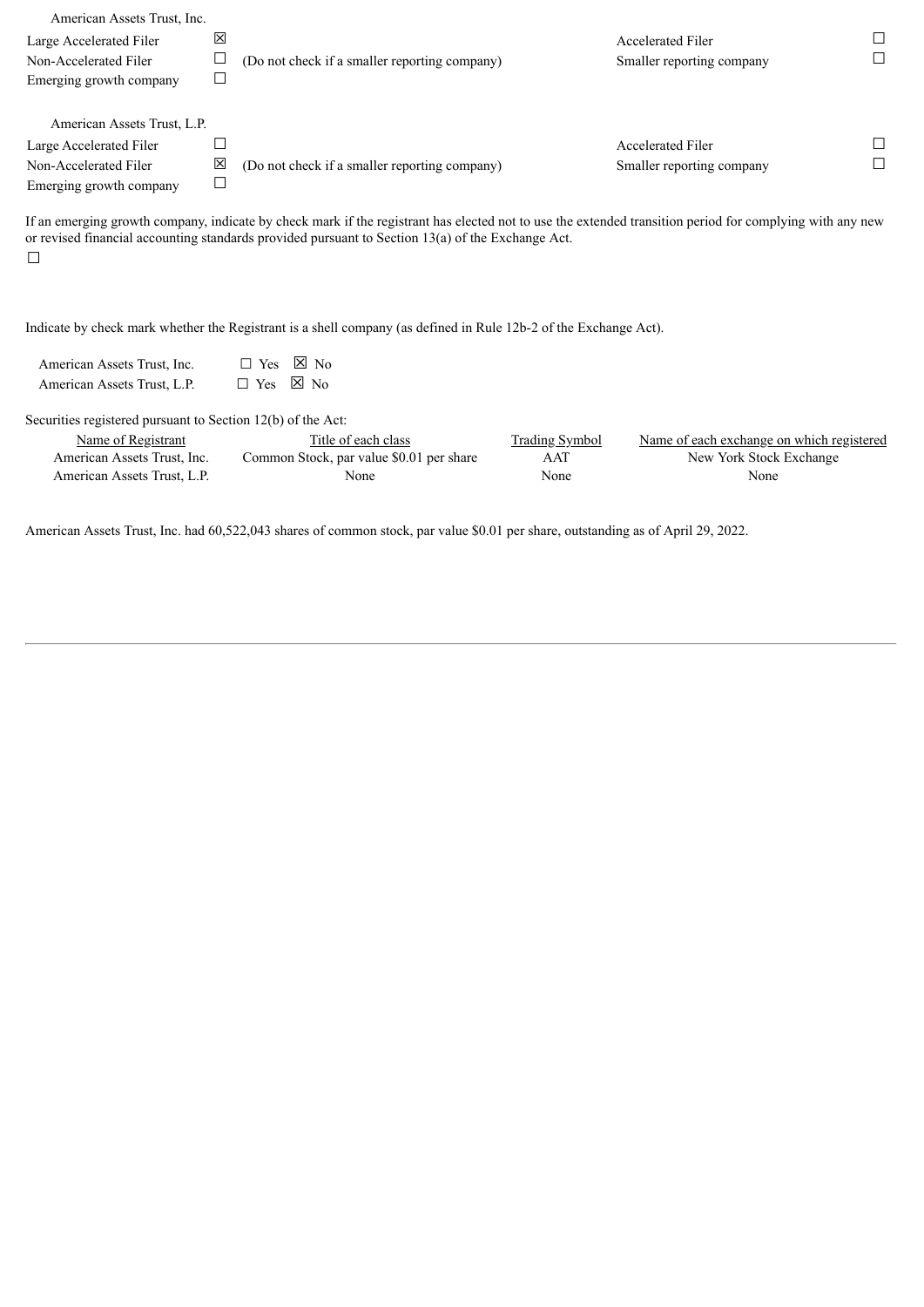### **EXPLANATORY NOTE**

This report combines the quarterly reports on Form 10-Q for the quarter ended March 31, 2022 of American Assets Trust, Inc., a Maryland corporation, and American Assets Trust, L.P., a Maryland limited partnership, of which American Assets Trust, Inc. is the parent company and sole general partner. Unless otherwise indicated or unless the context requires otherwise, all references in this report to "we," "us," "our" or "the company" refer to American Assets Trust, Inc. together with its consolidated subsidiaries, including American Assets Trust, L.P. Unless otherwise indicated or unless the context requires otherwise, all references in this report to "our Operating Partnership" or "the Operating Partnership" refer to American Assets Trust, L.P. together with its consolidated subsidiaries.

American Assets Trust, Inc. operates as a real estate investment trust, or REIT, and is the sole general partner of the Operating Partnership. As of March 31, 2022, American Assets Trust, Inc. owned an approximate 78.8% partnership interest in the Operating Partnership. The remaining approximately 21.2% partnership interests are owned by non-affiliated investors and certain of our directors and executive officers. As the sole general partner of the Operating Partnership, American Assets Trust, Inc. has full, exclusive and complete authority and control over the Operating Partnership's day-to-day management and business, can cause it to enter into certain major transactions, including acquisitions, dispositions and debt refinancings, and can cause changes in its line of business, capital structure and distribution policies.

American Assets Trust, Inc. believes that combining the quarterly reports on Form 10-Q of American Assets Trust, Inc. and the Operating Partnership into a single report will result in the following benefits:

- better reflects how management and the analyst community view the business as a single operating unit;
- enhance investors' understanding of American Assets Trust, Inc. and the Operating Partnership by enabling them to view the business as a whole and in the same manner as management;
- greater efficiency for American Assets Trust, Inc. and the Operating Partnership and resulting savings in time, effort and expense; and
- greater efficiency for investors by reducing duplicative disclosure by providing a single document for their review.

The management of American Assets Trust, Inc. and the Operating Partnership is the same and operates American Assets Trust, Inc. and the Operating Partnership as one enterprise.

There are certain differences between American Assets Trust, Inc. and the Operating Partnership, which are reflected in the disclosures in this report. We believe it is important to understand the differences between American Assets Trust, Inc. and the Operating Partnership in the context of how American Assets Trust, Inc. and the Operating Partnership operate as an interrelated consolidated company. American Assets Trust, Inc. is a REIT, whose only material asset is its ownership of partnership interests of the Operating Partnership. As a result, American Assets Trust, Inc. does not conduct business itself, other than acting as the sole general partner of the Operating Partnership, issuing public equity from time to time and guaranteeing certain debt of the Operating Partnership. American Assets Trust, Inc. itself does not hold any indebtedness. The Operating Partnership holds substantially all the assets of American Assets Trust, Inc., directly or indirectly holds the ownership interests in American Assets Trust, Inc.'s real estate ventures, conducts the operations of the business and is structured as a partnership with no publicly-traded equity. Except for net proceeds from public equity issuances by American Assets Trust, Inc., which are generally contributed to the Operating Partnership in exchange for partnership units, the Operating Partnership generates the capital required by American Assets Trust, Inc.'s business through the Operating Partnership's operations, by the Operating Partnership's direct or indirect incurrence of indebtedness or through the issuance of operating partnership units.

Noncontrolling interests and stockholders' equity and partners' capital are the main areas of difference between the consolidated financial statements of American Assets Trust, Inc. and those of American Assets Trust, L.P. The partnership interests in the Operating Partnership that are not owned by American Assets Trust, Inc. are accounted for as partners' capital in the Operating Partnership's financial statements and as noncontrolling interests in American Assets Trust, Inc.'s financial statements. To help investors understand the significant differences between American Assets Trust, Inc. and the Operating Partnership, this report presents the following separate sections for each of American Assets Trust, Inc. and the Operating Partnership:

- consolidated financial statements;
- the following notes to the consolidated financial statements:
	- Debt;
	- Equity/Partners' Capital; and
	- Earnings Per Share/Unit; and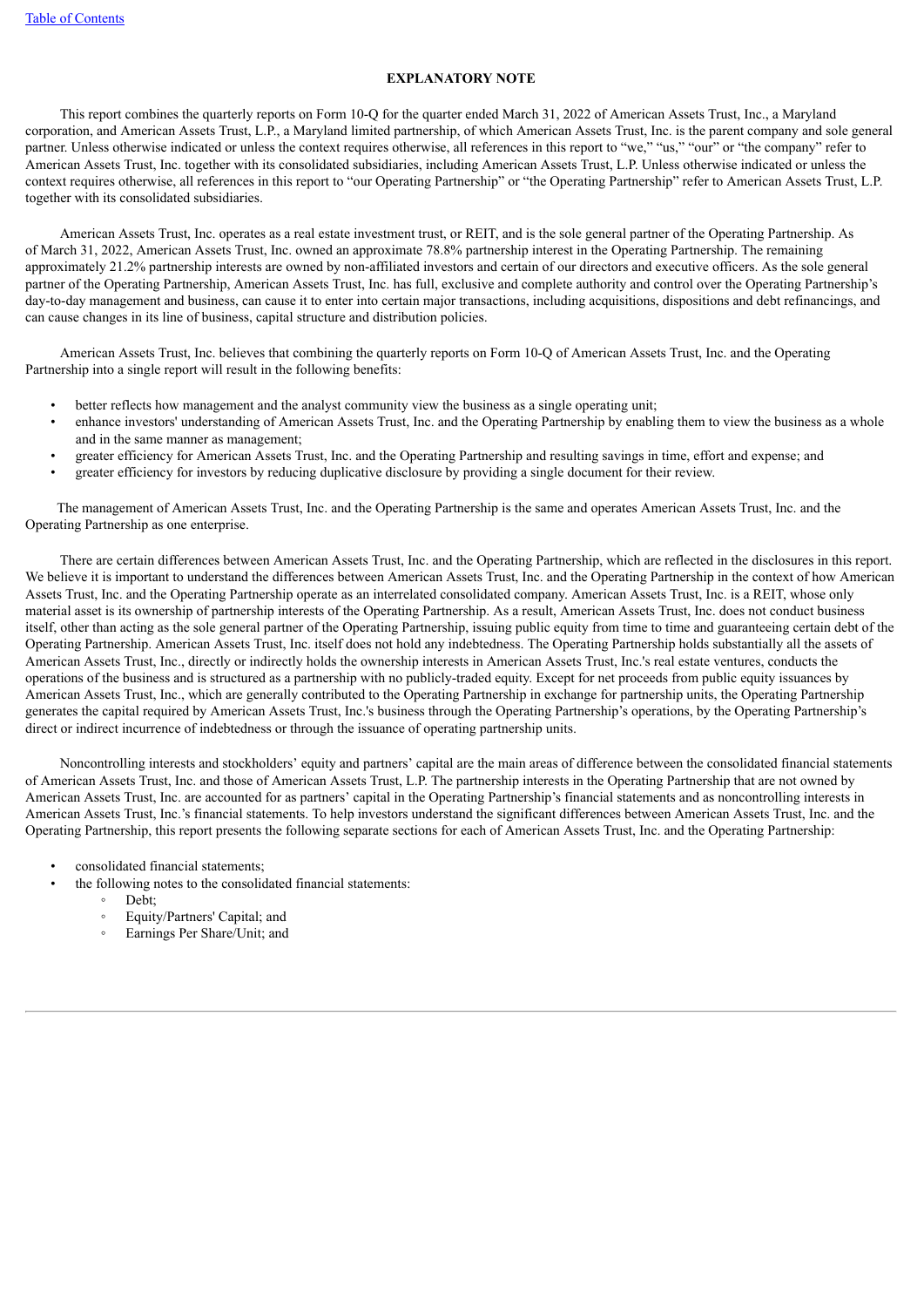• Liquidity and Capital Resources in Management's Discussion and Analysis of Financial Condition and Results of Operations.

<span id="page-3-0"></span>This report also includes separate Item 4. Controls and Procedures sections and separate Exhibit 31 and 32 certifications for each of American Assets Trust, Inc. and the Operating Partnership in order to establish that the Chief Executive Officer and the Chief Financial Officer of American Assets Trust, Inc. have made the requisite certifications and American Assets Trust, Inc. and the Operating Partnership are compliant with Rule 13a-15 or Rule 15d-15 of the Securities Exchange Act of 1934 and 18 U.S.C. §1350.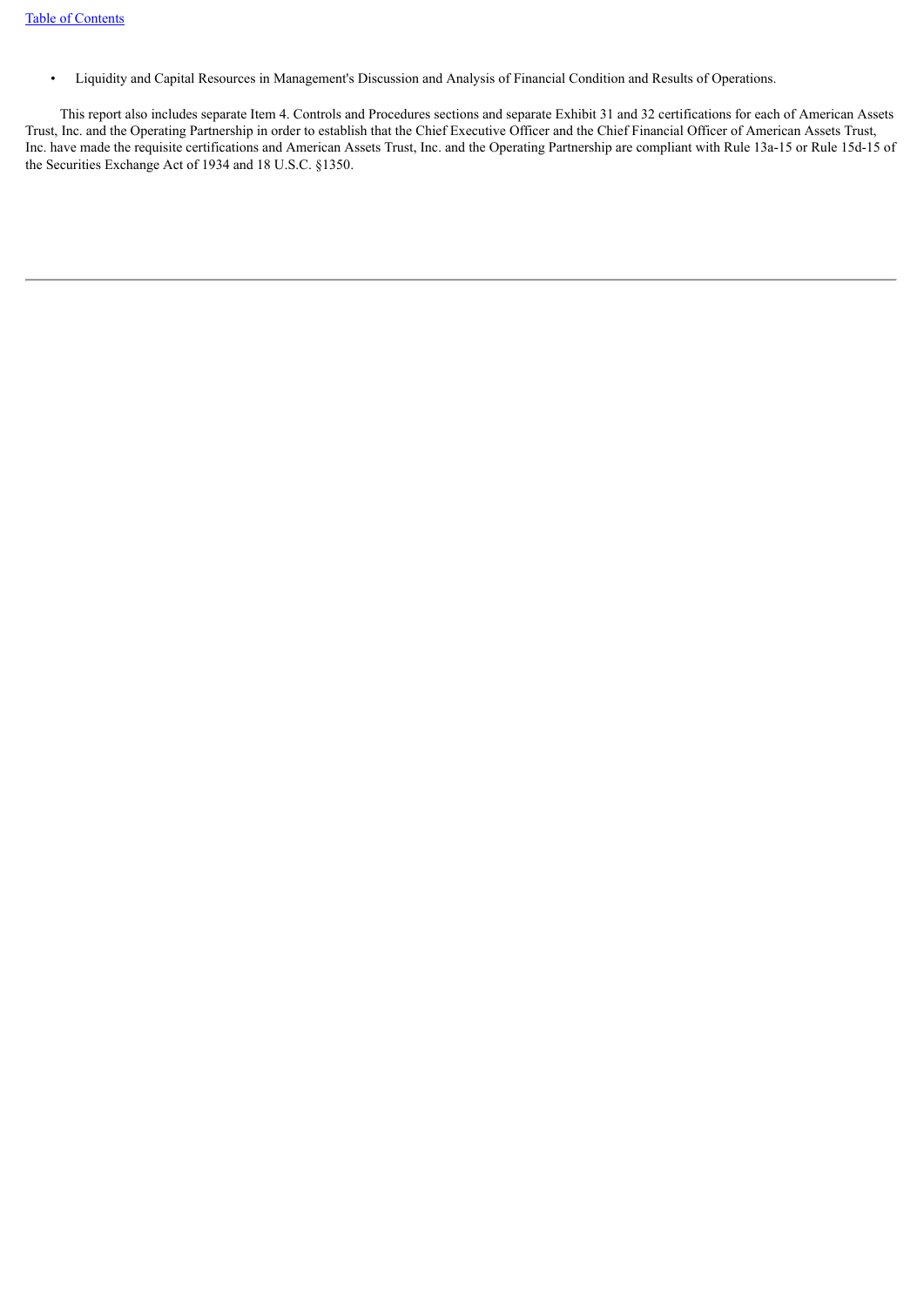## **AMERICAN ASSETS TRUST, INC. AND AMERICAN ASSETS TRUST, L.P.**

**QUARTERLY REPORT ON FORM 10-Q**

## **FOR THE QUARTER ENDED MARCH 31, 2022**

## PART 1. FINANCIAL INFORMATION

| Item 1.           | <b>Financial Statements</b>                                                                                    |                 |
|-------------------|----------------------------------------------------------------------------------------------------------------|-----------------|
|                   | Consolidated Financial Statements of American Assets Trust, Inc.:                                              |                 |
|                   | Consolidated Balance Sheets as of March 31, 2022 (unaudited) and December 31, 2021                             |                 |
|                   | Consolidated Statements of Comprehensive Income (unaudited) for the three months ended March 31, 2022 and 2021 |                 |
|                   | Consolidated Statement of Equity (unaudited) for the three months ended March 31, 2022 and 2021                | $\overline{3}$  |
|                   | Consolidated Statements of Cash Flows (unaudited) for the three months ended March 31, 2022 and 2021           | $\overline{4}$  |
|                   | Consolidated Financial Statements of American Assets Trust, L.P.:                                              |                 |
|                   | Consolidated Balance Sheets as of March 31, 2022 (unaudited) and December 31, 2021                             | $\overline{2}$  |
|                   | Consolidated Statements of Comprehensive Income (unaudited) for the three months ended March 31, 2022 and 2021 | $rac{6}{7}$     |
|                   | Consolidated Statement of Partners' Capital (unaudited) for the three months ended March 31, 2022 and 2021     |                 |
|                   | Consolidated Statements of Cash Flows (unaudited) for the three months ended March 31, 2022 and 2021           | $\underline{8}$ |
|                   | Notes to Consolidated Financial Statements (unaudited)                                                         | $\overline{9}$  |
| Item 2.           | <u>Management's Discussion and Analysis of Financial Condition and Results of Operations</u>                   | 30              |
| Item 3.           | Quantitative and Qualitative Disclosures about Market Risk                                                     | 44              |
| Item 4.           | <b>Controls and Procedures</b>                                                                                 | 45              |
|                   | PART II. OTHER INFORMATION                                                                                     |                 |
| Item 1.           | <b>Legal Proceedings</b>                                                                                       | $\frac{46}{5}$  |
| Item 1A.          | <b>Risk Factors</b>                                                                                            | 46              |
| Item 2.           | Unregistered Sales of Equity Securities and Use of Proceeds                                                    | $\frac{46}{5}$  |
| Item 3.           | <b>Defaults Upon Senior Securities</b>                                                                         | 47              |
| Item 4.           | <b>Mine Safety Disclosures</b>                                                                                 | $\frac{47}{47}$ |
| Item 5.           | Other Information                                                                                              |                 |
| Item 6.           | <b>Exhibits</b>                                                                                                | 47              |
| <b>SIGNATURES</b> |                                                                                                                | 48              |
|                   |                                                                                                                |                 |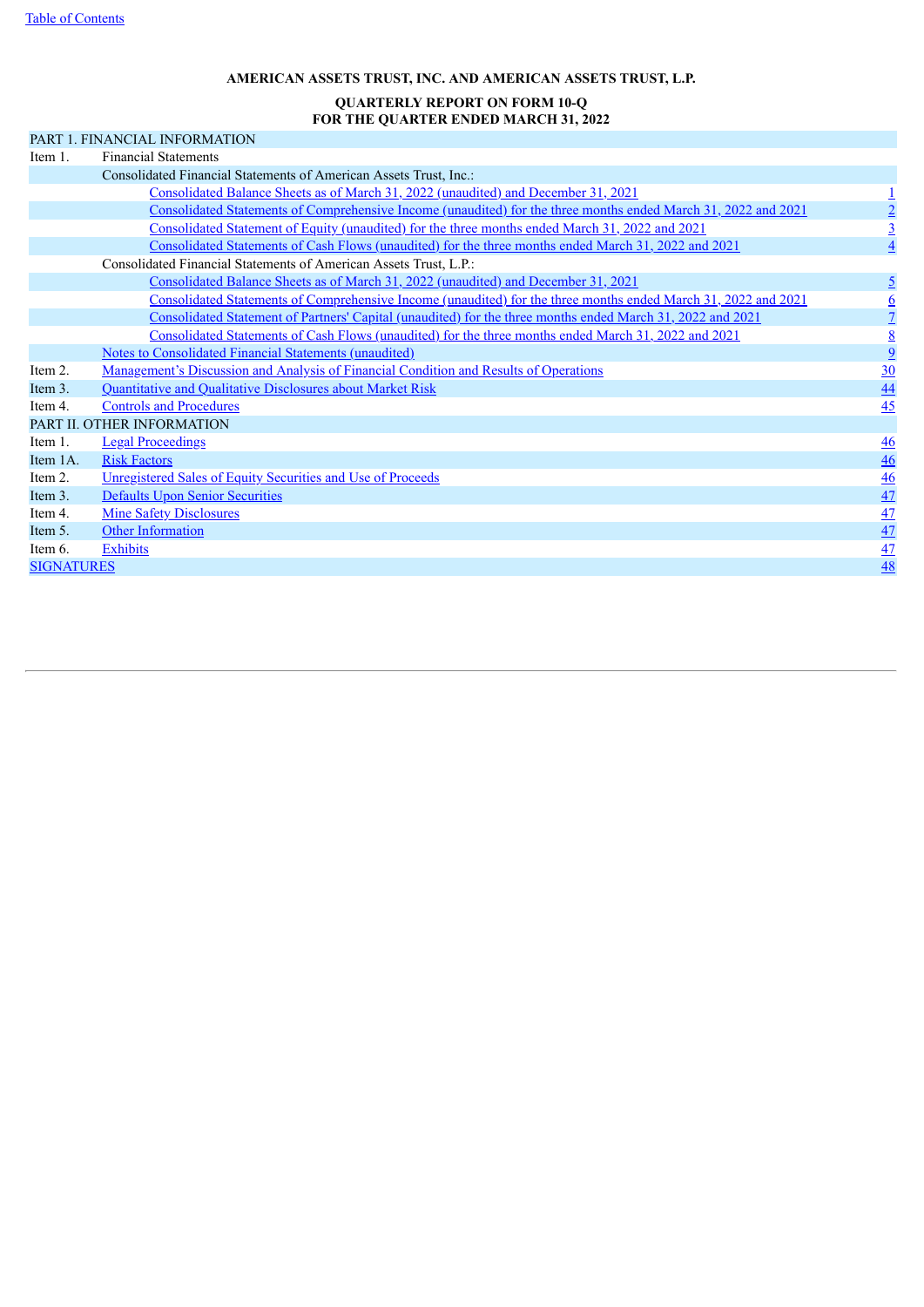### **PART 1 - FINANCIAL INFORMATION**

### **ITEM 1. FINANCIAL STATEMENTS**

### **American Assets Trust, Inc. Consolidated Balance Sheets (In Thousands, Except Share Data)**

<span id="page-5-0"></span>

|                                                                                   | March 31, |              |               | December 31, |
|-----------------------------------------------------------------------------------|-----------|--------------|---------------|--------------|
|                                                                                   |           | 2022         |               | 2021         |
|                                                                                   |           | (unaudited)  |               |              |
| <b>ASSETS</b>                                                                     |           |              |               |              |
| Real estate, at cost                                                              |           |              |               |              |
| Operating real estate                                                             | \$        | 3,440,692 \$ |               | 3,389,726    |
| Construction in progress                                                          |           | 159,066      |               | 139,098      |
| Held for development                                                              |           | 547          |               | 547          |
|                                                                                   |           | 3,600,305    |               | 3,529,371    |
| Accumulated depreciation                                                          |           | (868, 848)   |               | (847,390)    |
| Real estate, net                                                                  |           | 2,731,457    |               | 2,681,981    |
| Cash and cash equivalents                                                         |           | 73,573       |               | 139,524      |
| Accounts receivable, net                                                          |           | 7,876        |               | 7,445        |
| Deferred rent receivables, net                                                    |           | 85,551       |               | 82,724       |
| Other assets, net                                                                 |           | 112,677      |               | 106,253      |
| <b>TOTAL ASSETS</b>                                                               | \$        | 3,011,134    | \$            | 3,017,927    |
| <b>LIABILITIES AND EQUITY</b>                                                     |           |              |               |              |
| LIABILITIES:                                                                      |           |              |               |              |
| Secured notes payable, net                                                        | \$        | 110,976 \$   |               | 110,965      |
| Unsecured notes payable, net                                                      |           | 1,538,052    |               | 1,538,238    |
| Accounts payable and accrued expenses                                             |           | 68,797       |               | 64,531       |
| Security deposits payable                                                         |           | 8,280        |               | 7,855        |
| Other liabilities and deferred credits, net                                       |           | 79,142       |               | 86,215       |
| <b>Total liabilities</b>                                                          |           | 1,805,247    |               | 1,807,804    |
| Commitments and contingencies (Note 11)                                           |           |              |               |              |
| EQUITY:                                                                           |           |              |               |              |
| American Assets Trust, Inc. stockholders' equity                                  |           |              |               |              |
| Common stock, \$0.01 par value, 490,000,000 shares authorized, 60,522,043 and     |           |              |               |              |
| 60,525,580 shares issued and outstanding at March 31, 2022 and December 31, 2021, |           |              |               |              |
| respectively                                                                      |           | 605          |               | 605          |
| Additional paid-in capital                                                        |           | 1,454,746    |               | 1,453,272    |
| Accumulated dividends in excess of net income                                     |           | (226, 474)   |               | (217,785)    |
| Accumulated other comprehensive income                                            |           | 7,063        |               | 2,872        |
| Total American Assets Trust, Inc. stockholders' equity                            |           | 1,235,940    |               | 1,238,964    |
| Noncontrolling interests                                                          |           | (30,053)     |               | (28, 841)    |
| Total equity                                                                      |           | 1,205,887    |               | 1,210,123    |
| TOTAL LIABILITIES AND EQUITY                                                      | \$        | 3,011,134    | $\mathcal{S}$ | 3,017,927    |

<span id="page-5-1"></span>The accompanying notes are an integral part of these consolidated financial statements.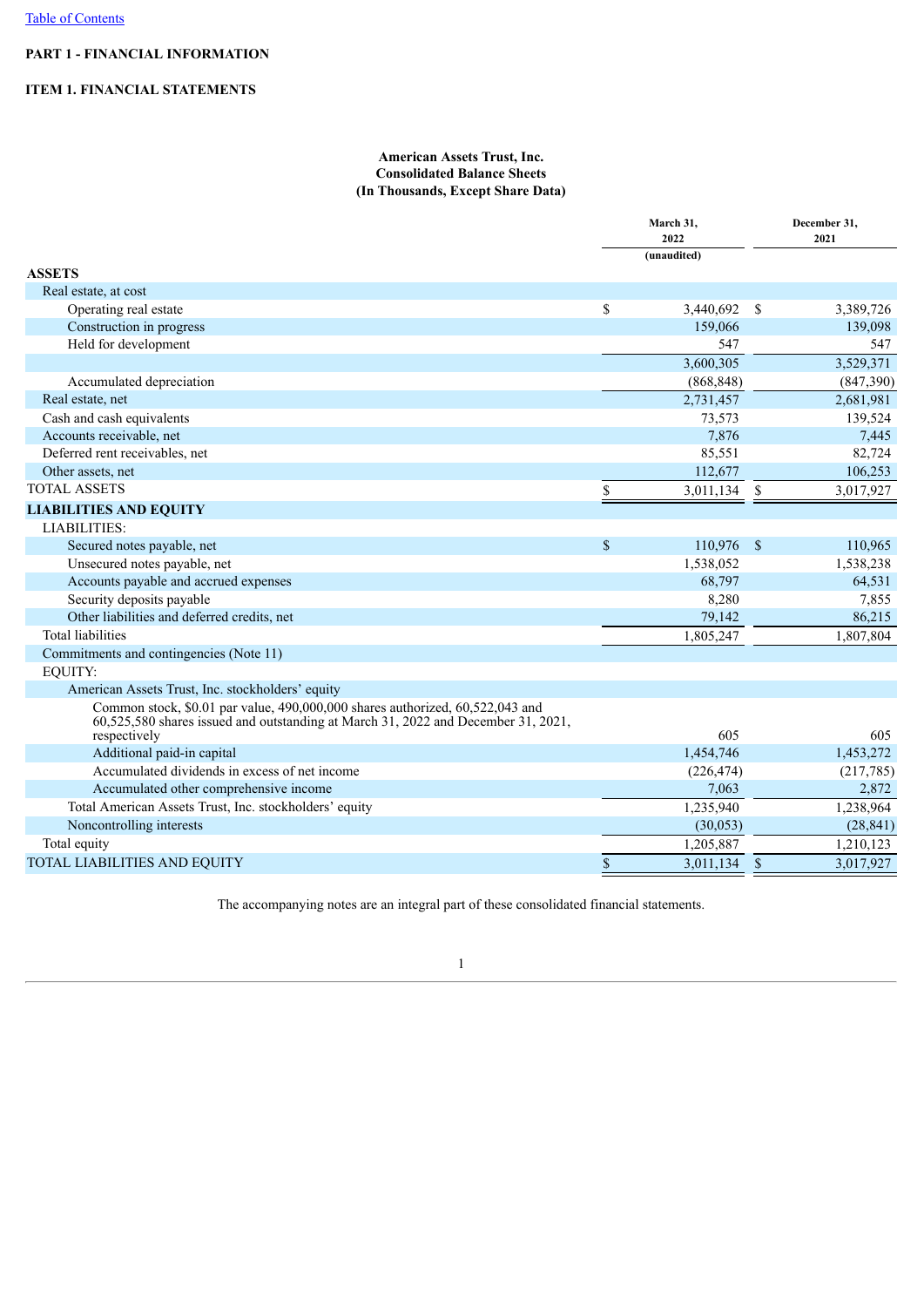### **American Assets Trust, Inc. Consolidated Statements of Comprehensive Income (Unaudited) (In Thousands, Except Shares and Per Share Data)**

|                                                                                                                             | Three Months Ended March 31, |               |            |
|-----------------------------------------------------------------------------------------------------------------------------|------------------------------|---------------|------------|
|                                                                                                                             | 2022                         |               | 2021       |
| <b>REVENUE:</b>                                                                                                             |                              |               |            |
| Rental income<br>\$                                                                                                         | 96,986                       | - \$          | 81,130     |
| Other property income                                                                                                       | 4,484                        |               | 2,856      |
| Total revenue                                                                                                               | 101,470                      |               | 83,986     |
| <b>EXPENSES:</b>                                                                                                            |                              |               |            |
| Rental expenses                                                                                                             | 24,145                       |               | 18,246     |
| Real estate taxes                                                                                                           | 11,429                       |               | 11,354     |
| General and administrative                                                                                                  | 7,142                        |               | 6,823      |
| Depreciation and amortization                                                                                               | 30,412                       |               | 27,501     |
| Total operating expenses                                                                                                    | 73,128                       |               | 63,924     |
| <b>OPERATING INCOME</b>                                                                                                     | 28,342                       |               | 20,062     |
| Interest expense                                                                                                            | (14,666)                     |               | (14,005)   |
| Loss on early extinguishment of debt                                                                                        |                              |               | (4,271)    |
| Other (expense) income, net                                                                                                 | (162)                        |               | (53)       |
| <b>NET INCOME</b>                                                                                                           | 13,514                       |               | 1,733      |
| Net income attributable to restricted shares                                                                                | (155)                        |               | (137)      |
| Net income attributable to unitholders in the Operating Partnership                                                         | (2,836)                      |               | (339)      |
| \$<br>NET INCOME ATTRIBUTABLE TO AMERICAN ASSETS TRUST, INC. STOCKHOLDERS                                                   | 10,523                       | \$            | 1,257      |
| <b>EARNINGS PER COMMON SHARE</b>                                                                                            |                              |               |            |
| <sup>S</sup><br>Earnings per common share, basic                                                                            | 0.18                         | -S            | 0.02       |
| Weighted average shares of common stock outstanding - basic                                                                 | 60,038,683                   |               | 59,984,335 |
| S<br>Earnings per common share, diluted                                                                                     | 0.18                         | -\$           | 0.02       |
| Weighted average shares of common stock outstanding - diluted                                                               | 76,220,220                   |               | 76,165,872 |
| \$                                                                                                                          | 0.32                         | $\mathcal{S}$ | 0.28       |
| <b>DIVIDENDS DECLARED PER COMMON SHARE</b>                                                                                  |                              |               |            |
| <b>COMPREHENSIVE INCOME</b>                                                                                                 |                              |               |            |
| Net income<br>\$                                                                                                            | 13,514                       | - \$          | 1,733      |
| Other comprehensive income - unrealized income on swap derivatives during the period                                        | 5,596                        |               | 747        |
| Reclassification of amortization of forward-starting swap realized gains included in interest expense                       | (275)                        |               | (275)      |
| Reclassification of amortization of forward-starting swap realized gain included in loss on early extinguishment of<br>debt |                              |               | (193)      |
| Comprehensive income                                                                                                        | 18,835                       |               | 2,012      |
| Comprehensive income attributable to non-controlling interests                                                              | (3,966)                      |               | (407)      |
| \$<br>Comprehensive income attributable to American Assets Trust, Inc.                                                      | 14,869                       | $\mathcal{S}$ | 1,605      |

<span id="page-6-0"></span>The accompanying notes are an integral part of these consolidated financial statements.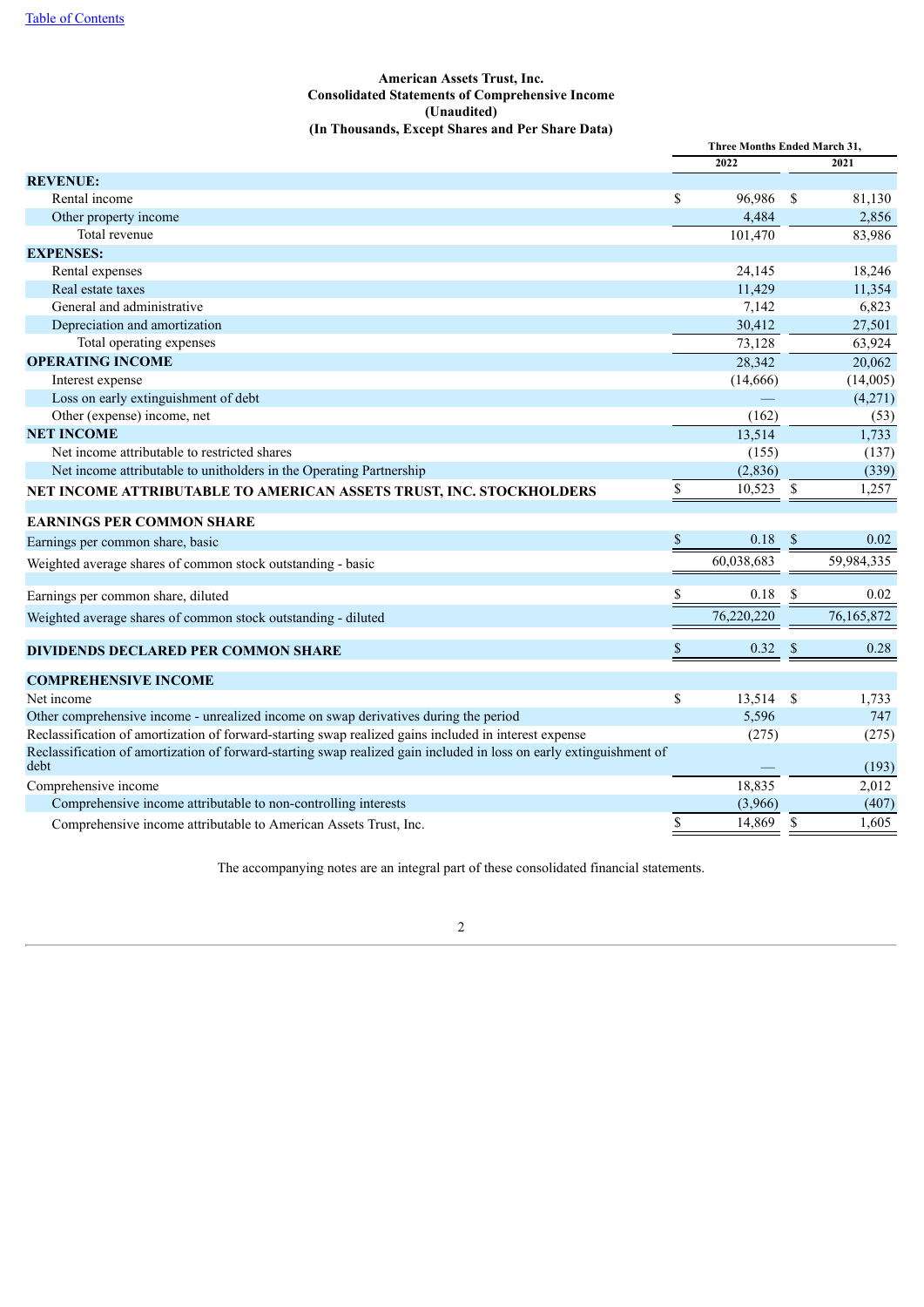#### **American Assets Trust, Inc. Consolidated Statement of Equity (Unaudited) (In Thousands, Except Share Data) American Assets Trust, Inc. Stockholders' Equity**

|                                                                                                              | $\ldots$                              |  |        |                                         |                                                               |                |                                                        |                                                                                        |           |
|--------------------------------------------------------------------------------------------------------------|---------------------------------------|--|--------|-----------------------------------------|---------------------------------------------------------------|----------------|--------------------------------------------------------|----------------------------------------------------------------------------------------|-----------|
|                                                                                                              | <b>Common Shares</b><br><b>Shares</b> |  | Amount | <b>Additional</b><br>Paid-in<br>Capital | Accumulated<br>Dividends in<br><b>Excess of Net</b><br>Income |                | Accumulated<br>Other<br>Comprehensive<br>Income (Loss) | Noncontrolling<br>Interests -<br>Unitholders in the<br><b>Operating</b><br>Partnership | Total     |
| <b>Balance at December 31, 2021</b>                                                                          | 60,525,580                            |  | 605    | 1,453,272<br>S                          |                                                               | $(217,785)$ \$ | 2,872                                                  | (28, 841)                                                                              | 1,210,123 |
| Net income                                                                                                   |                                       |  |        |                                         |                                                               | 10,678         |                                                        | 2,836                                                                                  | 13,514    |
| Forfeiture of restricted stock                                                                               | (3,121)                               |  |        |                                         |                                                               |                |                                                        |                                                                                        |           |
| Dividends declared and paid                                                                                  |                                       |  |        |                                         |                                                               | (19, 367)      |                                                        | (5,178)                                                                                | (24, 545) |
| Stock-based compensation                                                                                     |                                       |  |        | 1,489                                   |                                                               |                |                                                        |                                                                                        | 1,489     |
| Shares withheld for employee taxes                                                                           | (416)                                 |  |        | (15)                                    |                                                               |                |                                                        |                                                                                        | (15)      |
| Other comprehensive gain - change in value<br>of interest rate swaps                                         |                                       |  |        |                                         |                                                               |                | 4,408                                                  | 1,188                                                                                  | 5,596     |
| Reclassification of amortization of forward-<br>starting swap realized gains included in<br>interest expense |                                       |  |        |                                         |                                                               |                | (217)                                                  | (58)                                                                                   | (275)     |
| <b>Balance at March 31, 2022</b>                                                                             | 60,522,043                            |  | 605    | .454,746                                |                                                               | (226, 474)     | 7,063                                                  | (30, 053)                                                                              | 1,205,887 |

|                                                                                                                                    | <b>Common Shares</b> |  |        |                                  |  |                                                               |                                                        | Noncontrolling |                                                                      |      |           |
|------------------------------------------------------------------------------------------------------------------------------------|----------------------|--|--------|----------------------------------|--|---------------------------------------------------------------|--------------------------------------------------------|----------------|----------------------------------------------------------------------|------|-----------|
|                                                                                                                                    | <b>Shares</b>        |  | Amount | Additional<br>Paid-in<br>Capital |  | Accumulated<br>Dividends in<br><b>Excess of Net</b><br>Income | Accumulated<br>Other<br>Comprehensive<br>Income (Loss) |                | Interests -<br>Unitholders in the<br><b>Operating</b><br>Partnership |      | Total     |
| <b>Balance at December 31, 2020</b>                                                                                                | 60,476,292           |  | 605    | \$1,445,644                      |  | $(176,560)$ \$                                                | 1,753                                                  | <sup>\$</sup>  | (18,036)                                                             |      | 1,253,406 |
| Net income                                                                                                                         |                      |  |        |                                  |  | 1,394                                                         |                                                        |                | 339                                                                  |      | 1,733     |
| Forfeiture of restricted stock                                                                                                     | (4,006)              |  |        |                                  |  |                                                               |                                                        |                |                                                                      |      |           |
| Dividends declared and paid                                                                                                        |                      |  |        |                                  |  | (16,932)                                                      |                                                        |                | (4, 531)                                                             |      | (21, 463) |
| Stock-based compensation                                                                                                           |                      |  |        | 1,484                            |  |                                                               |                                                        |                |                                                                      |      | 1,484     |
| Other comprehensive gain - change in<br>value of interest rate swaps                                                               |                      |  |        |                                  |  |                                                               | 579                                                    |                | 168                                                                  |      | 747       |
| Reclassification of amortization of<br>forward-starting swap realized gains<br>included in interest expense                        |                      |  |        |                                  |  |                                                               | (216)                                                  |                | (59)                                                                 |      | (275)     |
| Reclassification of amortization of<br>forward-starting swap realized gains<br>included in loss on early extinguishment<br>of debt |                      |  |        |                                  |  |                                                               | $(152)$ \$                                             |                | (41)                                                                 | - \$ | (193)     |
| <b>Balance at March 31, 2021</b>                                                                                                   | 60,472,286           |  | 605    | \$1,447,128                      |  | (192.098)                                                     | 1,964                                                  |                | (22,160)                                                             |      | 1,235,439 |

<span id="page-7-0"></span>The accompanying notes are an integral part of these consolidated financial statements.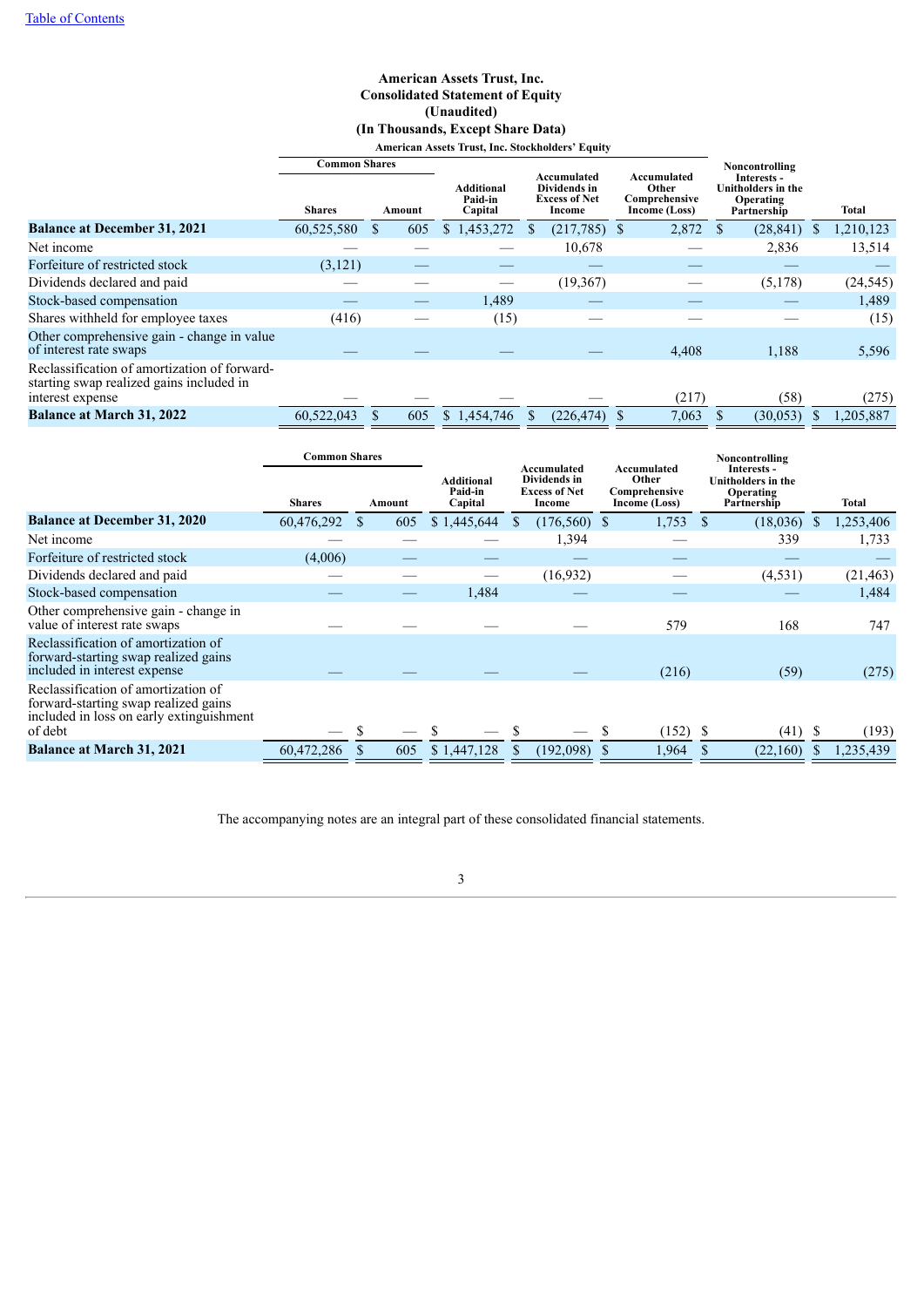### **American Assets Trust, Inc. Consolidated Statements of Cash Flows (Unaudited) (In Thousands)**

| 2022<br>2021<br><b>OPERATING ACTIVITIES</b><br>\$<br>13,514<br>Net income<br>- \$          | 1,733      |
|--------------------------------------------------------------------------------------------|------------|
|                                                                                            | (6,292)    |
|                                                                                            |            |
|                                                                                            |            |
| Adjustments to reconcile net income to net cash provided by operating activities:          |            |
| Deferred rent revenue and amortization of lease intangibles<br>(4,508)                     |            |
| Depreciation and amortization<br>30,412                                                    | 27,501     |
| Amortization of debt issuance costs and debt discounts<br>640                              | 577        |
| Loss on early extinguishment of debt                                                       | 4,271      |
| Provision for uncollectable rental income<br>92                                            | 3,213      |
| Stock-based compensation expense<br>1,489                                                  | 1,484      |
| Unearned rents<br>(3,758)                                                                  | (193)      |
| Other, net<br>(280)                                                                        | (50)       |
| Changes in operating assets and liabilities                                                |            |
| Change in accounts receivable<br>(517)                                                     | (1, 841)   |
| Change in other assets<br>50                                                               | 651        |
| Change in accounts payable and accrued expenses<br>1.776                                   | 11,098     |
| Change in security deposits payable<br>237                                                 | 39         |
| Change in other liabilities and deferred credits<br>$\overline{2}$                         | 314        |
| Net cash provided by operating activities<br>39,149                                        | 42,505     |
| <b>INVESTING ACTIVITIES</b>                                                                |            |
| Acquisition of real estate<br>(45,167)                                                     |            |
| Capital expenditures<br>(29, 829)                                                          | (11, 372)  |
| Leasing commissions<br>(2,299)                                                             | (844)      |
| Net cash used in investing activities<br>(77, 295)                                         | (12,216)   |
| <b>FINANCING ACTIVITIES</b>                                                                |            |
| Repayment of unsecured line of credit                                                      | (100,000)  |
| Proceeds from unsecured notes payable                                                      | 494,675    |
| Repayment of unsecured notes payable                                                       | (155, 375) |
| Repayment of notes payable to affiliates                                                   |            |
| Debt issuance costs<br>(3,245)                                                             | (5,025)    |
| Dividends paid to common stock and unitholders<br>(24, 545)                                | (21, 463)  |
| Shares withheld for employee taxes<br>(15)                                                 |            |
| Net cash (used in) provided by financing activities<br>(27, 805)                           | 212,812    |
| Net (decrease) increase in cash and cash equivalents<br>(65, 951)                          | 243,101    |
| Cash, cash equivalents and restricted cash, beginning of period<br>139,524                 | 139,049    |
| Cash, cash equivalents and restricted cash, end of period<br>\$<br>$\mathcal{S}$<br>73,573 | 382,150    |

The following table provides a reconciliation of cash, cash equivalents and restricted cash reported within the consolidated balance sheets that sum to the total of the same amounts shown in the consolidated statement of cash flows:

<span id="page-8-0"></span>

|                                                                                                    | Three Months Ended March 31. |        |  |         |  |
|----------------------------------------------------------------------------------------------------|------------------------------|--------|--|---------|--|
|                                                                                                    |                              | 2022   |  | 2021    |  |
| Cash and cash equivalents                                                                          |                              | 73.573 |  | 380.434 |  |
| Restricted cash                                                                                    |                              |        |  | 1.716   |  |
| Total cash, cash equivalents and restricted cash shown in the consolidated statement of cash flows |                              | 73.573 |  | 382.150 |  |

The accompanying notes are an integral part of these consolidated financial statements.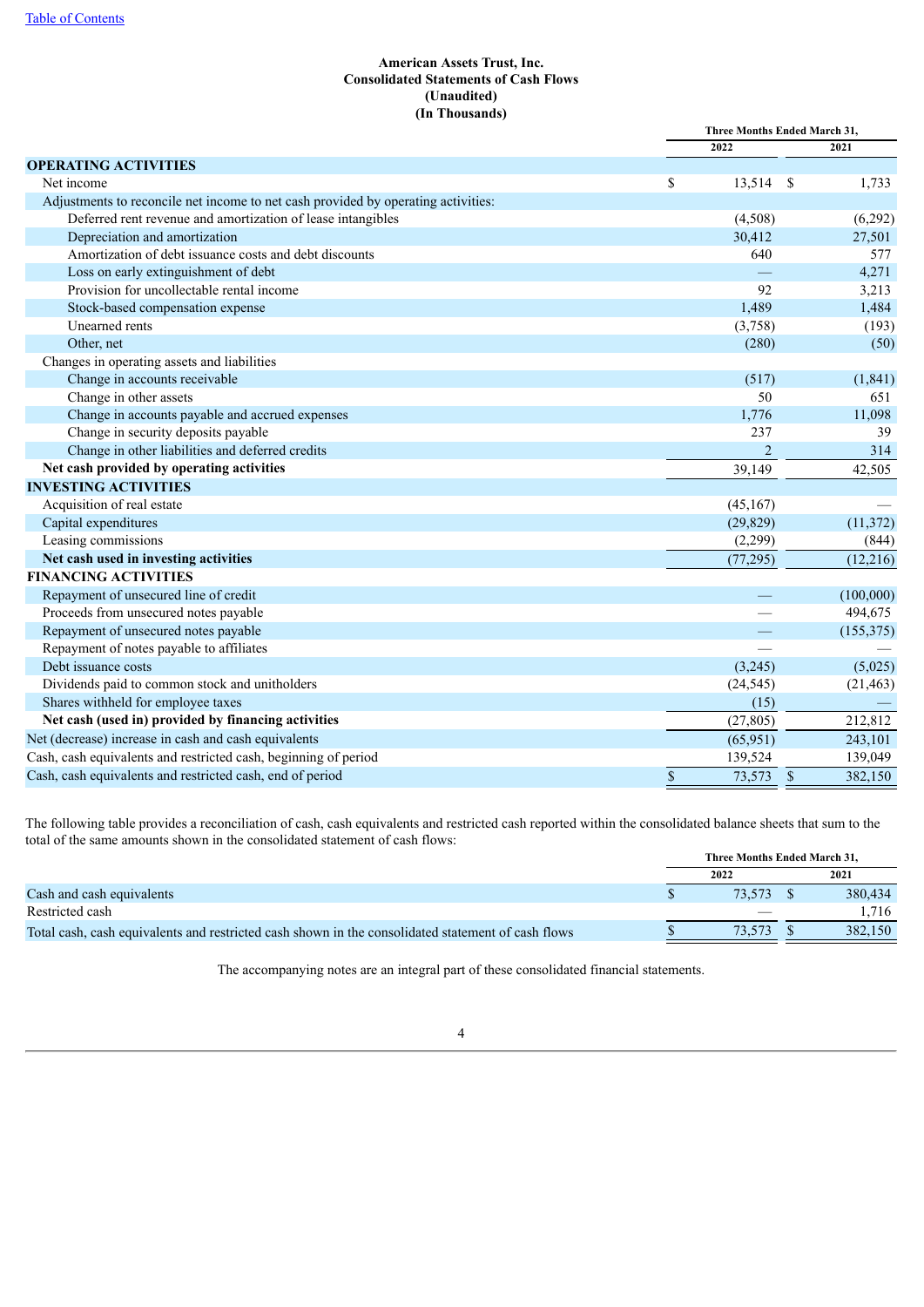### **American Assets Trust, L.P. Consolidated Balance Sheets (In Thousands, Except Unit Data)**

|                                                                                                                                               | March 31,<br>2022 |              |              | December 31,<br>2021 |
|-----------------------------------------------------------------------------------------------------------------------------------------------|-------------------|--------------|--------------|----------------------|
| <b>ASSETS</b>                                                                                                                                 |                   | (unaudited)  |              |                      |
| Real estate, at cost                                                                                                                          |                   |              |              |                      |
| Operating real estate                                                                                                                         | \$                | 3,440,692 \$ |              | 3,389,726            |
| Construction in progress                                                                                                                      |                   | 159,066      |              | 139,098              |
| Held for development                                                                                                                          |                   | 547          |              | 547                  |
|                                                                                                                                               |                   | 3,600,305    |              | 3,529,371            |
| Accumulated depreciation                                                                                                                      |                   | (868, 848)   |              | (847,390)            |
| Real estate, net                                                                                                                              |                   | 2,731,457    |              | 2,681,981            |
| Cash and cash equivalents                                                                                                                     |                   | 73,573       |              | 139,524              |
| Accounts receivable, net                                                                                                                      |                   | 7,876        |              | 7,445                |
| Deferred rent receivables, net                                                                                                                |                   | 85,551       |              | 82,724               |
| Other assets, net                                                                                                                             |                   | 112,677      |              | 106,253              |
| <b>TOTAL ASSETS</b>                                                                                                                           | \$                | 3,011,134    | \$           | 3,017,927            |
| <b>LIABILITIES AND CAPITAL</b>                                                                                                                |                   |              |              |                      |
| <b>LIABILITIES:</b>                                                                                                                           |                   |              |              |                      |
| Secured notes payable, net                                                                                                                    | $\mathbf S$       | $110,976$ \$ |              | 110,965              |
| Unsecured notes payable, net                                                                                                                  |                   | 1,538,052    |              | 1,538,238            |
| Accounts payable and accrued expenses                                                                                                         |                   | 68,797       |              | 64,531               |
| Security deposits payable                                                                                                                     |                   | 8,280        |              | 7,855                |
| Other liabilities and deferred credits, net                                                                                                   |                   | 79,142       |              | 86,215               |
| <b>Total liabilities</b>                                                                                                                      |                   | 1,805,247    |              | 1,807,804            |
| Commitments and contingencies (Note 11)                                                                                                       |                   |              |              |                      |
| CAPITAL:                                                                                                                                      |                   |              |              |                      |
| Limited partners' capital, 16,181,537 and 16,181,537 units issued and outstanding as of<br>March 31, 2022 and December 31, 2021, respectively |                   | (32, 480)    |              | (30, 138)            |
| General partner's capital, 60,522,043 and 60,525,580 units issued and outstanding as of<br>March 31, 2022 and December 31, 2021, respectively |                   | 1,228,877    |              | 1,236,092            |
| Accumulated other comprehensive income                                                                                                        |                   | 9,490        |              | 4,169                |
| Total capital                                                                                                                                 |                   | 1,205,887    |              | 1,210,123            |
| <b>TOTAL LIABILITIES AND CAPITAL</b>                                                                                                          | \$                | 3,011,134    | $\mathbb{S}$ | 3,017,927            |

<span id="page-9-0"></span>The accompanying notes are an integral part of these consolidated financial statements.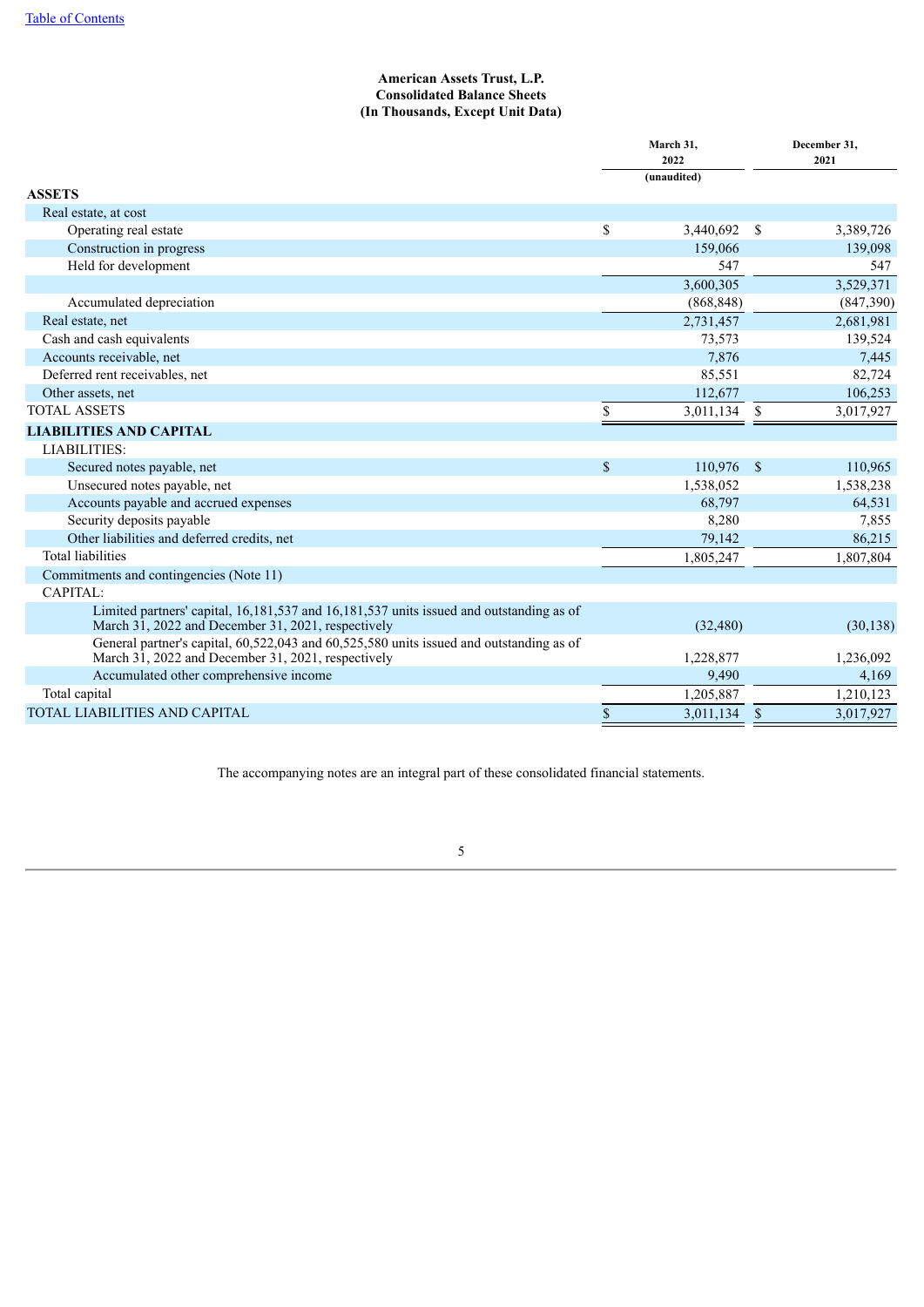### **American Assets Trust, L.P. Consolidated Statements of Comprehensive Income (Unaudited) (In Thousands, Except Shares and Per Unit Data)**

|                                                                                                                             |      | Three Months Ended March 31, |               |            |
|-----------------------------------------------------------------------------------------------------------------------------|------|------------------------------|---------------|------------|
|                                                                                                                             |      | 2022                         |               | 2021       |
| <b>REVENUE:</b>                                                                                                             |      |                              |               |            |
| Rental income                                                                                                               | \$   | 96,986                       | -S            | 81,130     |
| Other property income                                                                                                       |      | 4,484                        |               | 2,856      |
| Total revenue                                                                                                               |      | 101,470                      |               | 83,986     |
| <b>EXPENSES:</b>                                                                                                            |      |                              |               |            |
| Rental expenses                                                                                                             |      | 24,145                       |               | 18,246     |
| Real estate taxes                                                                                                           |      | 11,429                       |               | 11,354     |
| General and administrative                                                                                                  |      | 7,142                        |               | 6,823      |
| Depreciation and amortization                                                                                               |      | 30,412                       |               | 27,501     |
| Total operating expenses                                                                                                    |      | 73,128                       |               | 63,924     |
| <b>OPERATING INCOME</b>                                                                                                     |      | 28,342                       |               | 20,062     |
| Interest expense                                                                                                            |      | (14,666)                     |               | (14,005)   |
| Loss on early extinguishment of debt                                                                                        |      |                              |               | (4,271)    |
| Other (expense) income, net                                                                                                 |      | (162)                        |               | (53)       |
| <b>NET INCOME</b>                                                                                                           |      | 13,514                       |               | 1,733      |
| Net income attributable to restricted shares                                                                                |      | (155)                        |               | (137)      |
| NET INCOME ATTRIBUTABLE TO AMERICAN ASSETS TRUST, L.P.                                                                      | $\$$ | 13,359                       | $\mathcal{S}$ | 1,596      |
| <b>EARNINGS PER UNIT - BASIC</b>                                                                                            |      |                              |               |            |
|                                                                                                                             | \$   | 0.18                         | <sup>\$</sup> | 0.02       |
| Earnings per unit, basic                                                                                                    |      |                              |               |            |
| Weighted average units outstanding - basic                                                                                  |      | 76,220,220                   |               | 76,165,872 |
| <b>EARNINGS PER UNIT - DILUTED</b>                                                                                          |      |                              |               |            |
| Earnings per unit, diluted                                                                                                  | \$   | 0.18                         | \$            | 0.02       |
| Weighted average units outstanding - diluted                                                                                |      | 76,220,220                   |               | 76,165,872 |
|                                                                                                                             |      |                              |               |            |
| <b>DISTRIBUTIONS PER UNIT</b>                                                                                               | \$   | 0.32                         | \$            | 0.28       |
| <b>COMPREHENSIVE INCOME</b>                                                                                                 |      |                              |               |            |
| Net income                                                                                                                  | \$   | $13,514$ \$                  |               | 1,733      |
| Other comprehensive income (loss) - unrealized income (loss) on swap derivatives during the period                          |      | 5,596                        |               | 747        |
| Reclassification of amortization of forward-starting swap realized gains included in interest expense                       |      | (275)                        |               | (275)      |
| Reclassification of amortization of forward-starting swap realized gain included in loss on early extinguishment<br>of debt |      |                              |               | (193)      |
| Comprehensive income                                                                                                        |      | 18,835                       |               | 2,012      |
| Comprehensive income attributable to Limited Partners                                                                       |      | (3,966)                      |               | (407)      |
| Comprehensive income attributable to General Partner                                                                        | \$   | 14,869                       | $\mathbb{S}$  | 1,605      |

<span id="page-10-0"></span>The accompanying notes are an integral part of these consolidated financial statements.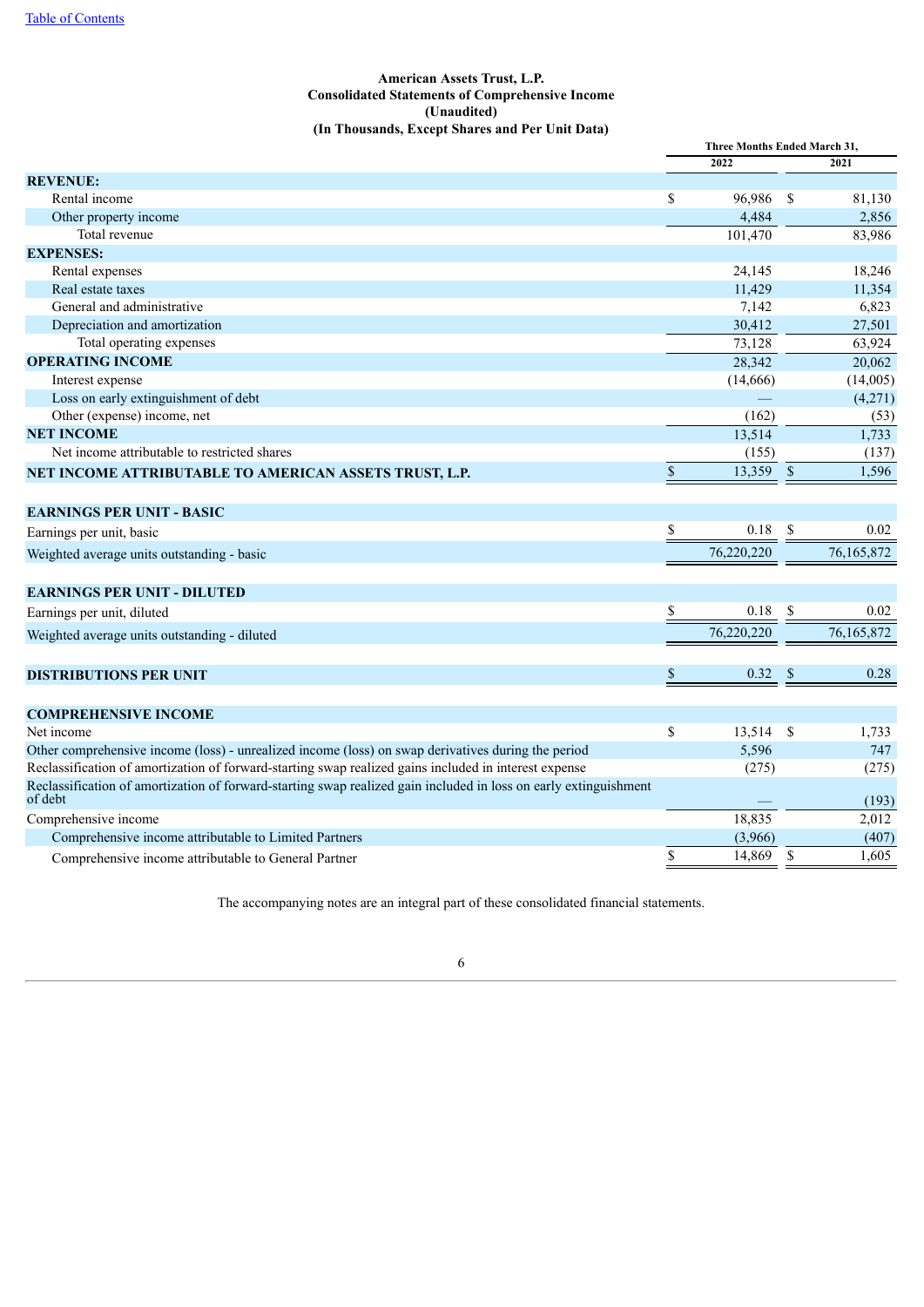### **American Assets Trust, L.P. Consolidated Statement of Partners' Capital (Unaudited) (In Thousands, Except Unit Data)**

|                                                                                                          | Limited Partners' Capital <sup>(1)</sup> |  |           | General Partner's Capital <sup>(2)</sup> |  |              |  | <b>Accumulated Other</b> |           |  |  |  |  |  |  |                                |                      |
|----------------------------------------------------------------------------------------------------------|------------------------------------------|--|-----------|------------------------------------------|--|--------------|--|--------------------------|-----------|--|--|--|--|--|--|--------------------------------|----------------------|
|                                                                                                          | <b>Units</b>                             |  | Amount    | Units                                    |  | Amount       |  |                          |           |  |  |  |  |  |  | Comprehensive<br>Income (Loss) | <b>Total Capital</b> |
| <b>Balance at December 31, 2021</b>                                                                      | 16, 181, 537                             |  | (30, 138) | 60,525,580                               |  | 1,236,092 \$ |  | 4,169                    | 1,210,123 |  |  |  |  |  |  |                                |                      |
| Net income                                                                                               |                                          |  | 2,836     |                                          |  | 10,678       |  |                          | 13,514    |  |  |  |  |  |  |                                |                      |
| Forfeiture of restricted units                                                                           |                                          |  |           | (3,121)                                  |  |              |  |                          |           |  |  |  |  |  |  |                                |                      |
| <b>Distributions</b>                                                                                     |                                          |  | (5,178)   |                                          |  | (19, 367)    |  |                          | (24, 545) |  |  |  |  |  |  |                                |                      |
| Stock-based compensation                                                                                 |                                          |  |           |                                          |  | 1,489        |  |                          | 1,489     |  |  |  |  |  |  |                                |                      |
| Units withheld for employee taxes                                                                        |                                          |  |           | (416)                                    |  | (15)         |  |                          | (15)      |  |  |  |  |  |  |                                |                      |
| Other comprehensive gain - change in value of interest<br>rate swap                                      |                                          |  |           |                                          |  |              |  | 5,596                    | 5,596     |  |  |  |  |  |  |                                |                      |
| Reclassification of amortization of forward-starting<br>swap realized gains included in interest expense |                                          |  |           |                                          |  |              |  | (275)                    | (275)     |  |  |  |  |  |  |                                |                      |
| <b>Balance at March 31, 2022</b>                                                                         | 16, 181, 537                             |  | (32.480)  | 60.522,043                               |  | 1.228.877    |  | 9,490                    | 1,205,887 |  |  |  |  |  |  |                                |                      |

|                                                                                                               | Limited Partners' Capital <sup>(1)</sup> |   | General Partner's Capital <sup>(2)</sup> |            | <b>Accumulated Other</b><br>Comprehensive |  |               |                      |           |
|---------------------------------------------------------------------------------------------------------------|------------------------------------------|---|------------------------------------------|------------|-------------------------------------------|--|---------------|----------------------|-----------|
|                                                                                                               | Units                                    |   | Amount                                   | Units      | Amount                                    |  | Income (Loss) | <b>Total Capital</b> |           |
| <b>Balance at December 31, 2020</b>                                                                           | 16, 181, 537                             | D | (19,020)                                 | 60,476,292 | 1,269,689                                 |  | 2,737         |                      | 1,253,406 |
| Net income                                                                                                    |                                          |   | 339                                      |            | 1,394                                     |  |               |                      | 1,733     |
| Forfeiture of restricted units                                                                                |                                          |   |                                          | (4,006)    |                                           |  |               |                      |           |
| <b>Distributions</b>                                                                                          |                                          |   | (4, 531)                                 |            | (16,932)                                  |  |               |                      | (21, 463) |
| Stock-based compensation                                                                                      |                                          |   |                                          |            | 1,484                                     |  |               |                      | 1,484     |
| Other comprehensive gain - change in value of interest<br>rate swap                                           |                                          |   |                                          |            |                                           |  | 747           |                      | 747       |
| Reclassification of amortization of forward-starting<br>swap realized gains included in interest expense      |                                          |   |                                          |            |                                           |  | (275)         |                      | (275)     |
| Reclassification of amortization of forward-starting<br>swap included in loss on early extinguishment of debt |                                          | ъ |                                          |            |                                           |  | (193)         |                      | (193)     |
| <b>Balance at March 31, 2021</b>                                                                              | 16, 181, 537                             |   | (23,212)                                 | 60,472,286 | 1,255,635                                 |  | 3,016         |                      | 1.235.439 |

(1) Consists of limited partnership interests held by third parties.

<span id="page-11-0"></span>(2) Consists of general partnership interests held by American Assets Trust, Inc.

The accompanying notes are an integral part of these consolidated financial statements.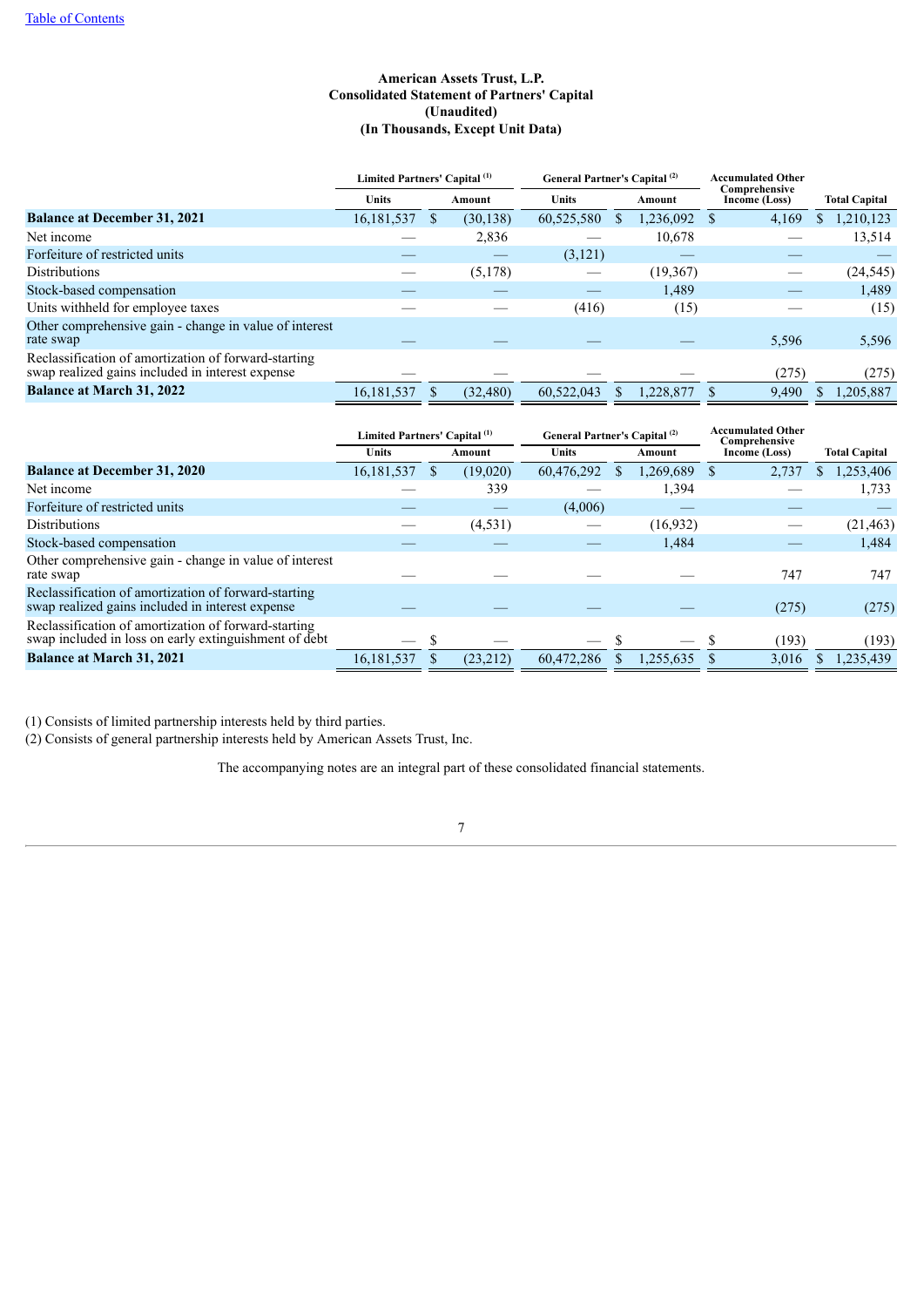### **American Assets Trust, L.P. Consolidated Statements of Cash Flows (Unaudited, In Thousands)**

|                                                                                   | Three Months Ended March 31, |                |             |            |
|-----------------------------------------------------------------------------------|------------------------------|----------------|-------------|------------|
|                                                                                   |                              | 2022           |             | 2021       |
| <b>OPERATING ACTIVITIES</b>                                                       |                              |                |             |            |
| Net income                                                                        | \$                           | 13,514         | -S          | 1,733      |
| Adjustments to reconcile net income to net cash provided by operating activities: |                              |                |             |            |
| Deferred rent revenue and amortization of lease intangibles                       |                              | (4,508)        |             | (6,292)    |
| Depreciation and amortization                                                     |                              | 30,412         |             | 27,501     |
| Amortization of debt issuance costs and debt discounts                            |                              | 640            |             | 577        |
| Loss on early extinguishment of debt                                              |                              |                |             | 4,271      |
| Provision for uncollectable rental income                                         |                              | 92             |             | 3,213      |
| Stock-based compensation expense                                                  |                              | 1,489          |             | 1,484      |
| <b>Unearned rents</b>                                                             |                              | (3,758)        |             | (193)      |
| Other, net                                                                        |                              | (280)          |             | (50)       |
| Changes in operating assets and liabilities                                       |                              |                |             |            |
| Change in accounts receivable                                                     |                              | (517)          |             | (1, 841)   |
| Change in other assets                                                            |                              | 50             |             | 651        |
| Change in accounts payable and accrued expenses                                   |                              | 1,776          |             | 11,098     |
| Change in security deposits payable                                               |                              | 237            |             | 39         |
| Change in other liabilities and deferred credits                                  |                              | $\overline{2}$ |             | 314        |
| Net cash provided by operating activities                                         |                              | 39,149         |             | 42,505     |
| <b>INVESTING ACTIVITIES</b>                                                       |                              |                |             |            |
| Acquisition of real estate                                                        |                              | (45, 167)      |             |            |
| Capital expenditures                                                              |                              | (29, 829)      |             | (11, 372)  |
| Leasing commissions                                                               |                              | (2,299)        |             | (844)      |
| Net cash used in investing activities                                             |                              | (77, 295)      |             | (12,216)   |
| <b>FINANCING ACTIVITIES</b>                                                       |                              |                |             |            |
| Repayment of unsecured line of credit                                             |                              |                |             | (100,000)  |
| Proceeds from unsecured notes payable                                             |                              |                |             | 494,675    |
| Repayment of unsecured notes payable                                              |                              |                |             | (155, 375) |
| Debt issuance costs                                                               |                              | (3,245)        |             | (5,025)    |
| <b>Distributions</b>                                                              |                              | (24, 545)      |             | (21, 463)  |
| Shares withheld for employee taxes                                                |                              | (15)           |             |            |
| Net cash (used in) provided by financing activities                               |                              | (27, 805)      |             | 212,812    |
| Net (decrease) increase in cash and cash equivalents                              |                              | (65, 951)      |             | 243,101    |
| Cash, cash equivalents and restricted cash, beginning of period                   |                              | 139,524        |             | 139,049    |
| Cash, cash equivalents and restricted cash, end of period                         | \$                           | 73,573         | $\mathbf S$ | 382,150    |

The following table provides a reconciliation of cash, cash equivalents and restricted cash reported within the consolidated balance sheets that sum to the total of the same amounts shown in the consolidated statement of cash flows:

<span id="page-12-0"></span>

|                                                                                                    |      | Three Months Ended March 31. |  |         |  |  |
|----------------------------------------------------------------------------------------------------|------|------------------------------|--|---------|--|--|
|                                                                                                    | 2022 |                              |  | 2021    |  |  |
| Cash and cash equivalents                                                                          |      | 73.573                       |  | 380,434 |  |  |
| Restricted cash                                                                                    |      |                              |  | 1.716   |  |  |
| Total cash, cash equivalents and restricted cash shown in the consolidated statement of cash flows |      | 73.573                       |  | 382,150 |  |  |

The accompanying notes are an integral part of these consolidated financial statements.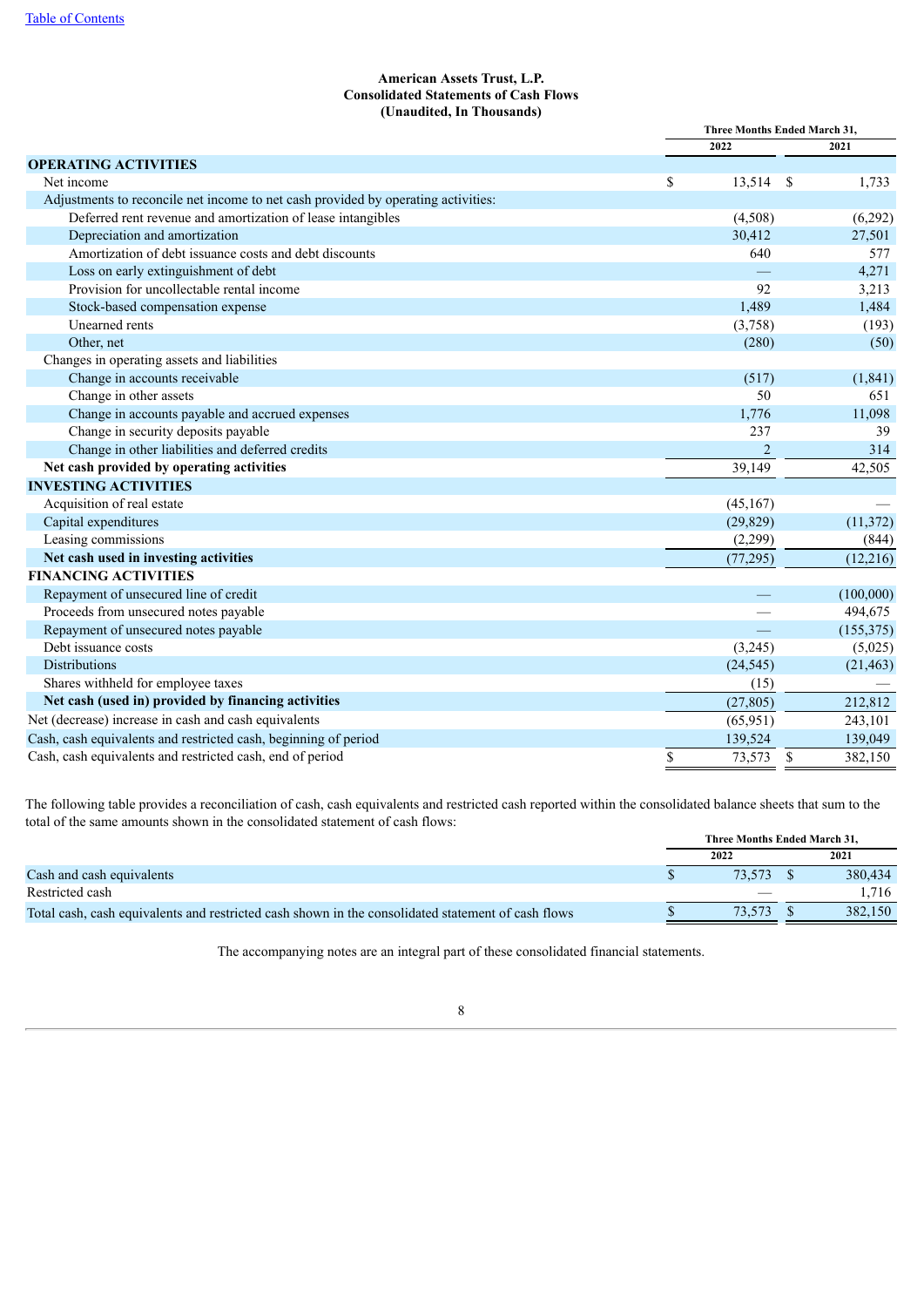### **NOTE 1. SUMMARY OF SIGNIFICANT ACCOUNTING POLICIES**

#### *Business and Organization*

American Assets Trust, Inc. (which may be referred to in these financial statements as the "Company," "we," "us," or "our") is a Maryland corporation formed on July 16, 2010 that did not have any operating activity until the consummation of our initial public offering on January 19, 2011. The Company is the sole general partner of American Assets Trust, L.P., a Maryland limited partnership formed on July 16, 2010 (the "Operating Partnership"). The Company's operations are carried on through our Operating Partnership and its subsidiaries, including our taxable real estate investment trust ("REIT") subsidiary ("TRS"). Since the formation of our Operating Partnership, the Company has controlled our Operating Partnership as its general partner and has consolidated its assets, liabilities and results of operations.

We are a full service, vertically integrated, and self-administered REIT with approximately 207 employees providing substantial in-house expertise in asset management, property management, property development, leasing, tenant improvement construction, acquisitions, repositioning, redevelopment and financing.

As of March 31, 2022, we owned or had a controlling interest in 31 office, retail, multifamily and mixed-use operating properties, the operations of which we consolidate. Additionally, as of March 31, 2022, we owned land at three of our properties that we classify as held for development and/or construction in progress. A summary of the properties owned by us is as follows:

*Retail* Carmel Country Plaza Gateway Marketplace Alamo Quarry Market Carmel Mountain Plaza Del Monte Center Hassalo on Eighth - Retail South Bay Marketplace Geary Marketplace Lomas Santa Fe Plaza The Shops at Kalakaua Solana Beach Towne Centre Waikele Center

*Of ice* La Jolla Commons **One Beach Street Commons** Corporate Campus East III Torrey Reserve Campus First & Main Bel-Spring 520 Torrey Point Lloyd Portfolio Solana Crossing City Center Bellevue The Landmark at One Market Eastgate Office Park

*Multifamily* Imperial Beach Gardens Mariner's Point Santa Fe Park RV Resort Pacific Ridge Apartments

*Mixed-Use* Waikiki Beach Walk Retail and Embassy Suites™ Hotel

*Held for Development and/or Construction in Progress* La Jolla Commons – Land Solana Crossing – Land Lloyd Portfolio – Construction in Progress

Loma Palisades Hassalo on Eighth - Residential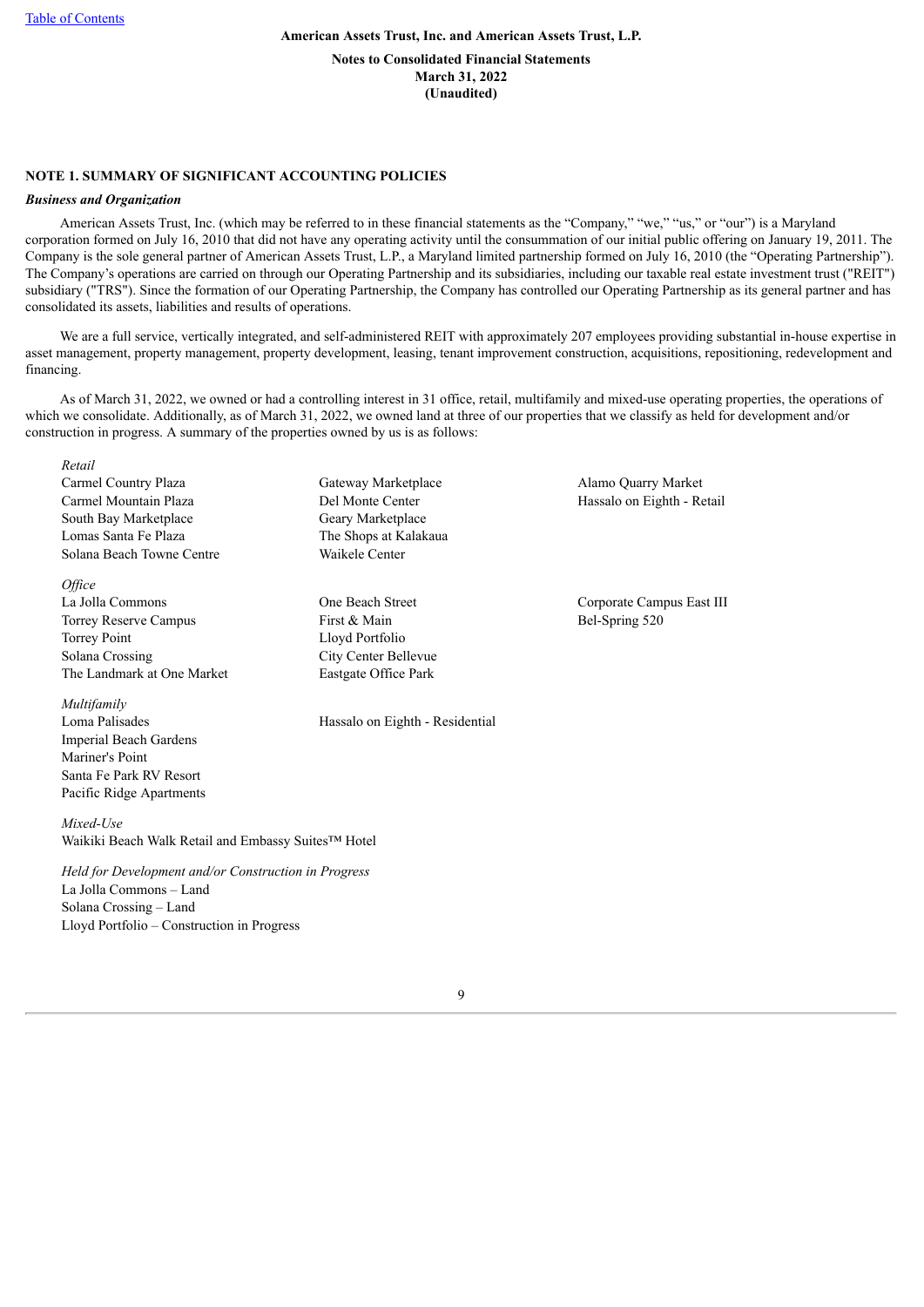#### *Basis of Presentation*

Our consolidated financial statements include the accounts of the Company, our Operating Partnership and our subsidiaries. The equity interests of other investors in our Operating Partnership are reflected as noncontrolling interests.

The Company follows the Financial Accounting Standards Board (the "FASB") guidance for determining whether an entity is a variable interest entity ("VIE") and requires the performance of a qualitative rather than a quantitative analysis to determine the primary beneficiary of a VIE. Under this guidance, an entity would be required to consolidate a VIE if it has (i) the power to direct the activities that most significantly impact the entity's economic performance and (ii) the obligation to absorb losses of the VIE or the right to receive benefits from the VIE that could be significant to the VIE. American Assets Trust, Inc. has concluded that the Operating Partnership is a VIE, and because American Assets Trust, Inc. has both the power and the rights to control the Operating Partnership, American Assets Trust, Inc. is the primary beneficiary and is required to continue to consolidate the Operating Partnership. Substantially all of the assets and liabilities of the Company are related to the operating partnership VIE.

All intercompany transactions and balances are eliminated in consolidation.

The accompanying consolidated financial statements of the Company and the Operating Partnership have been prepared in accordance with the rules applicable to Form 10-Q and include all information and footnotes required for interim financial statement presentation, but do not include all disclosures required under accounting principles generally accepted in the United States ("GAAP") for annual financial statements. In the opinion of management, all adjustments (consisting of normal recurring adjustments, except as otherwise noted) considered necessary for a fair presentation have been included. These financial statements should be read in conjunction with the audited consolidated financial statements and notes therein included in the Company's and Operating Partnership's annual report on Form 10-K for the year ended December 31, 2021.

The preparation of financial statements in conformity with GAAP requires us to make estimates and assumptions that in certain circumstances affect the reported amounts of assets and liabilities, disclosure of contingent assets and liabilities, and revenues and expenses. These estimates are prepared using our best judgment, after considering past, current and expected events and economic conditions. Actual results could differ from these estimates.

Any reference to the number of properties, number of units, square footage, employee numbers or percentages of beneficial ownership of our shares are unaudited and outside the scope of our independent registered public accounting firm's review of our financial statements in accordance with the standards of the United States Public Company Accounting Oversight Board.

#### *Consolidated Statements of Cash Flows—Supplemental Disclosures*

The following table provides supplemental disclosures related to the Consolidated Statements of Cash Flows (in thousands):

|                                                                       | Three Months Ended March 31, |  |        |  |  |  |
|-----------------------------------------------------------------------|------------------------------|--|--------|--|--|--|
|                                                                       | 2022                         |  | 2021   |  |  |  |
| Supplemental cash flow information                                    |                              |  |        |  |  |  |
| Total interest costs incurred                                         | 15,847                       |  | 14,564 |  |  |  |
| Interest capitalized                                                  | 1.181                        |  | 559    |  |  |  |
| Interest expense                                                      | 14,666                       |  | 14,005 |  |  |  |
| Cash paid for interest, net of amounts capitalized                    | 19,722                       |  | 13,069 |  |  |  |
| Cash paid for income taxes                                            | 127                          |  | 71     |  |  |  |
| Supplemental schedule of noncash investing and financing activities   |                              |  |        |  |  |  |
| Accounts payable and accrued liabilities for construction in progress | 19,677                       |  | 7,109  |  |  |  |
| Accrued leasing commissions                                           | 3,389                        |  | 631    |  |  |  |
|                                                                       |                              |  |        |  |  |  |

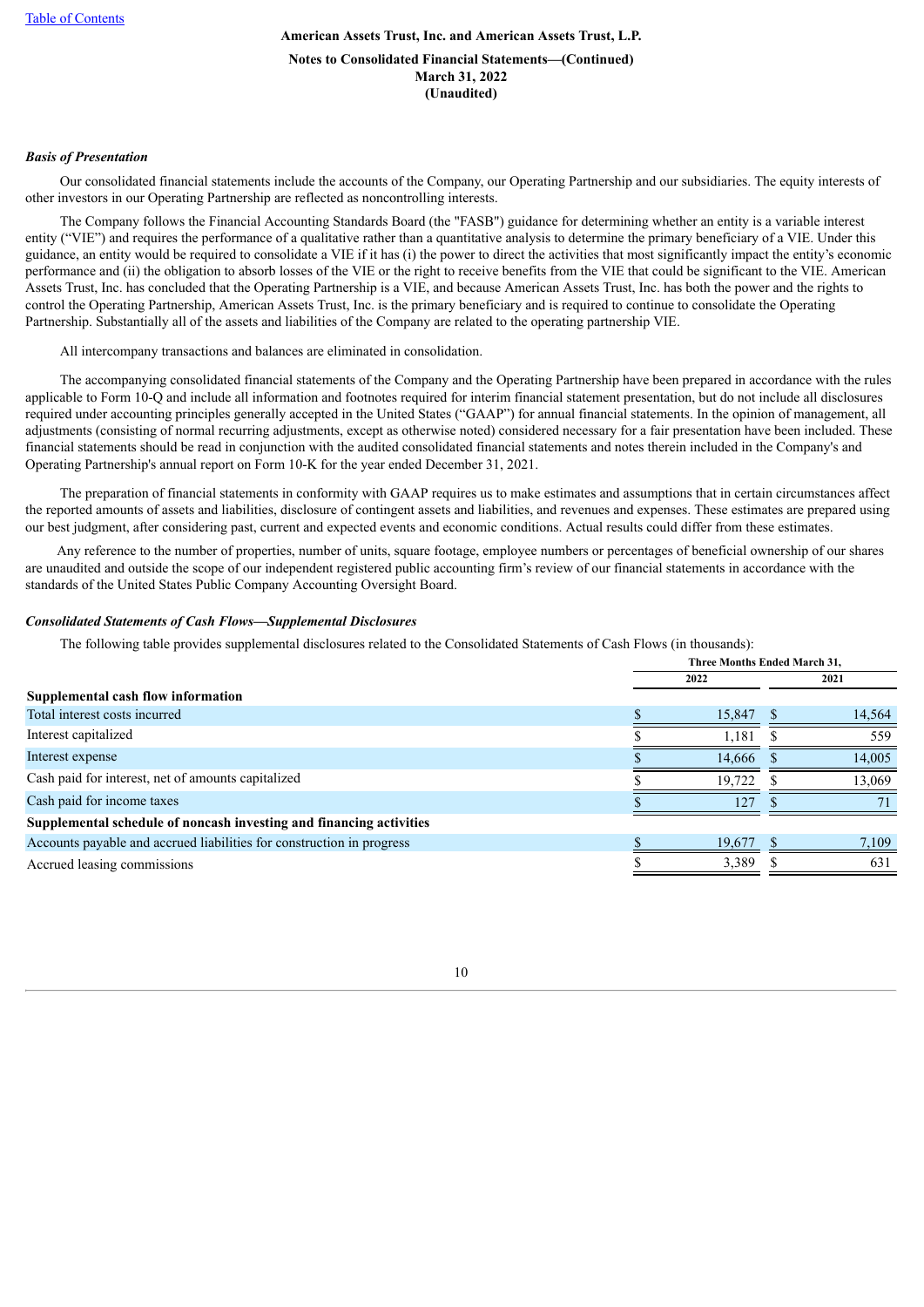#### *Significant Accounting Policies*

We describe our significant accounting policies in Note 1 to the consolidated financial statements in Item 8 of our Annual Report on Form 10-K for the year ended December 31, 2021. There have been no changes to our significant accounting policies during the three months ended March 31, 2022.

#### *Segment Information*

Segment information is prepared on the same basis that our chief operating decision maker reviews information for operational decision-making purposes. We operate in four business segments: the acquisition, redevelopment, ownership and management of retail real estate, office real estate, multifamily real estate and mixed-use real estate. The products for our retail segment primarily include rental of retail space and other tenant services, including tenant reimbursements, parking and storage space rental. The products for our office segment primarily include rental of office space and other tenant services, including tenant reimbursements, parking and storage space rental. The products for our multifamily segment include rental of apartments and other tenant services. The products of our mixed-use segment include rental of retail space and other tenant services, including tenant reimbursements, parking and storage space rental and operation of a 369-room all-suite hotel.

#### *Revenue Recognition and Accounts Receivable*

Our leases with tenants are classified as operating leases. Substantially all such leases contain fixed rent escalations which occur at specified times during the term of the lease. Base rents are recognized on a straight-line basis from when the tenant controls the space through the term of the related lease, net of valuation adjustments, based on management's assessment of credit, collection and other business risks.

We make estimates of the collectability of our current accounts receivable and straight-line rents receivable which require significant judgment by management. The collectability of receivables is affected by numerous different factors including current economic conditions, the impact of tenant bankruptcies, the status of collectability of current cash rents receivable, tenants' recent and historical financial and operating results, changes in our tenants' credit ratings, communications between our operating personnel and tenants, the extent of security deposits and letters of credit held with respect to tenants, and the ability of tenants to perform under the terms of their lease agreement. The provision for doubtful accounts at March 31, 2022 and December 31, 2021 was approximately \$4.4 million and \$4.6 million, respectively.

#### *Rent Concessions – COVID-19*

In 2021, we provided lease concessions to certain tenants, primarily within the retail segment, as a result of the COVID-19 pandemic, in the form of rent deferrals and abatements. These lease concessions generally included an increase in our rights as a lessor. We assess each lease concession and determine whether it represents a lease modifications under Accounting Standards Codification Topic 842, Leases ("ASC 842"). During the first quarter of 2022, we provided an immaterial amount of lease concessions to certain tenants that continued being impacted by the Covid-19 pandemic.

#### *Recent Accounting Pronouncements*

In March 2020, the FASB issued ASU No. 2020-04, Reference Rate Reform (Topic 848), which provides companies with optional practical expedients to ease the accounting burden for contract modifications associated with transitioning away from LIBOR and other interbank offered rates that are expected to be discontinued as part of reference rate reform. For hedges, the guidance generally allows changes to the reference rate and other critical terms without having to de-designate the hedging relationship, and permits the shortcut method to continue to be applied. For contract modifications, changes in the reference rate or other critical terms will be treated as a continuation of the prior contract. This guidance can be applied immediately, however, it is generally only available through December 31, 2022. We are still evaluating the impact of reference rate reform and whether we will apply any of these practical expedients.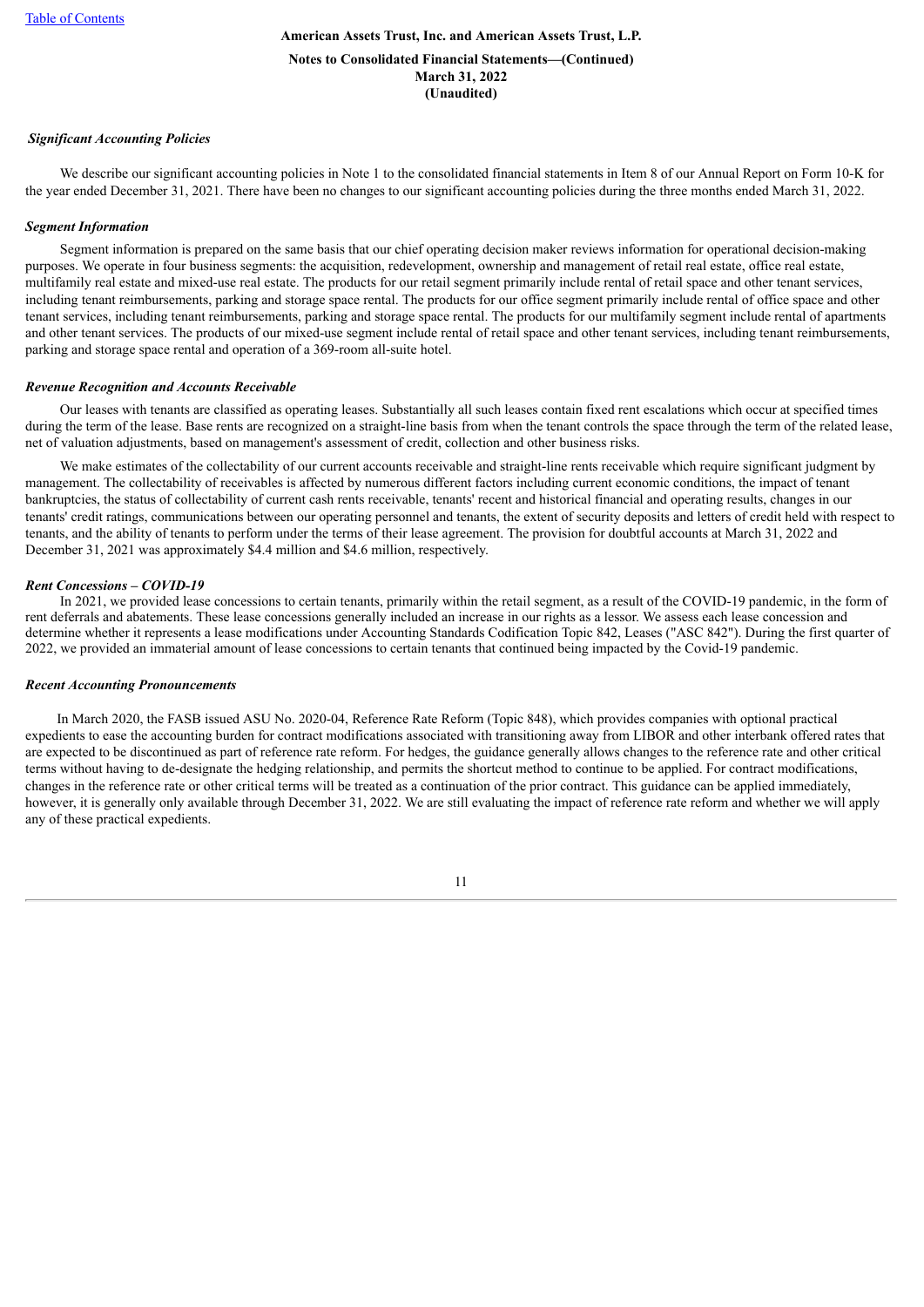#### **NOTE 2. REAL ESTATE**

#### *Property Asset Acquisitions*

On March 8, 2022, we acquired Bel-Spring 520 in Bellevue, Washington, consisting of an approximately 93,000 square feet, multi-tenant office campus. The purchase price was \$45.5 million, less seller credits of approximately \$0.1 million of future rent abatement, and approximately \$0.6 million of contractual tenant improvements. Additionally, closing costs were approximately \$0.1 million.

The property was acquired with cash on hand.

The financial information set forth below summarizes the Company's purchase price allocation for Bel-Spring 520 during the three months ended March 31, 2022 (in thousands):

|                                        |    | <b>Bel-Spring 520</b> |
|----------------------------------------|----|-----------------------|
| Land                                   | .D | 13,744                |
| Building                               |    | 27,793                |
| Land improvements                      |    | 713                   |
| Furniture, fixtures, and equipment     |    | 1,833                 |
| Total real estate                      |    | 44,083                |
| Lease intangibles                      |    | 2,036                 |
| Prepaid expenses and other assets      |    | 10                    |
| <b>Assets acquired</b>                 |    | 46,129                |
| Accounts payable and accrued expenses  | .n | (14)                  |
| Security deposits payable              |    | (189)                 |
| Other liabilities and deferred credits |    | (641)                 |
| <b>Liabilities assumed</b>             |    | (844)                 |

The value allocated to lease intangibles is amortized over the related lease term as depreciation and amortization expense in the statement of income. The remaining weighted average amortization period as of March 31, 2022, is 3.8.

The following table summarizes the operating results for Bel-Spring 520 included in the Company's historical consolidated statement of operations for the period of acquisition through March 31, 2022 (in thousands):

|                                                      |  | <b>Bel-Spring 520</b> |  |  |
|------------------------------------------------------|--|-----------------------|--|--|
| Revenues                                             |  | 201                   |  |  |
| Operating expenses                                   |  | 212                   |  |  |
| Operating loss                                       |  | `11`                  |  |  |
| Net loss attributable to American Assets Trust, Inc. |  | 11                    |  |  |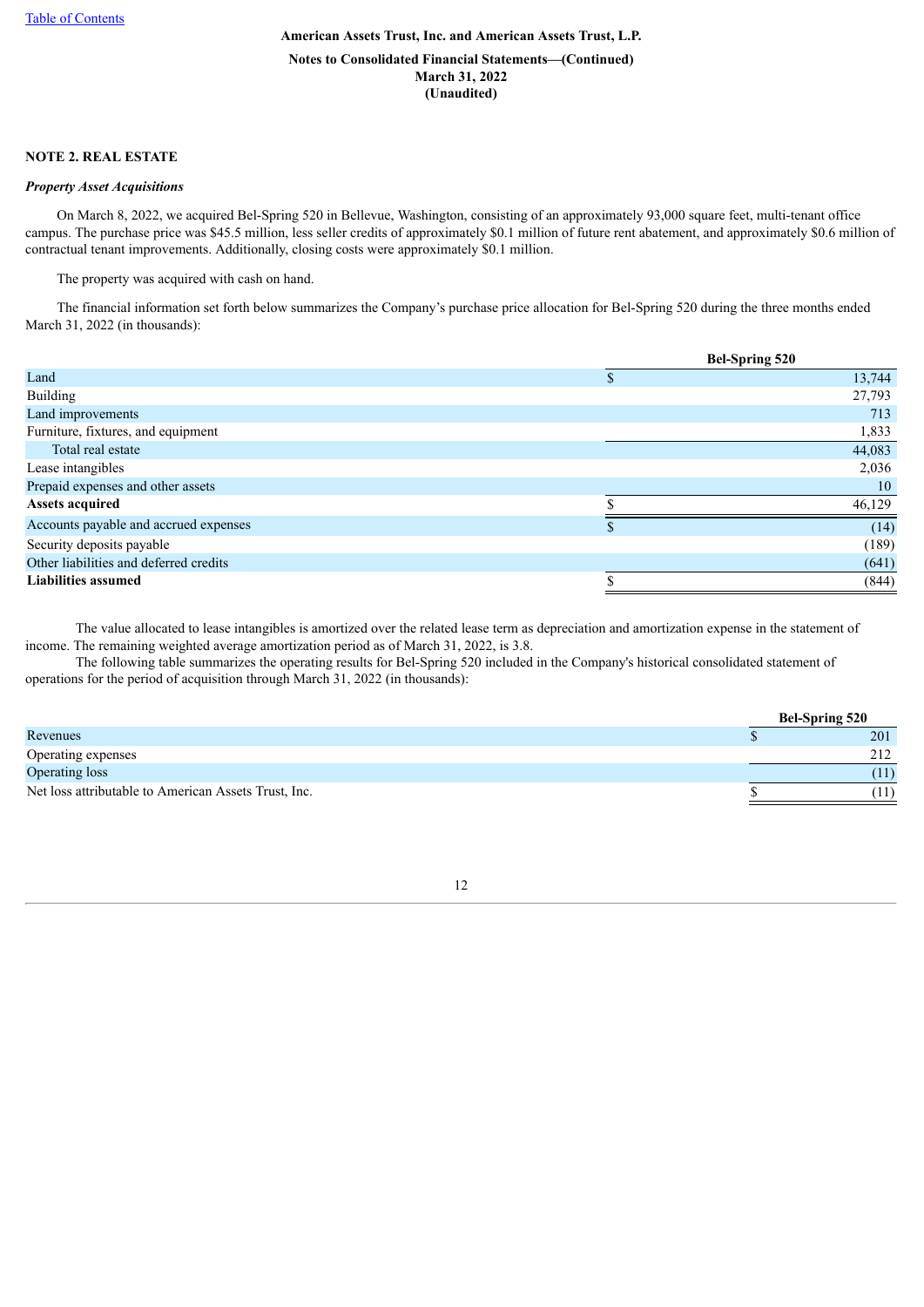### **NOTE 3. ACQUIRED IN-PLACE LEASES AND ABOVE/BELOW MARKET LEASES**

The following summarizes our acquired lease intangibles and leasing costs, which are included in other assets and other liabilities and deferred credits, as of March 31, 2022 and December 31, 2021 (in thousands):

|                                            | <b>March 31, 2022</b> | December 31, 2021 |
|--------------------------------------------|-----------------------|-------------------|
| In-place leases                            | 68,803                | 67,215            |
| Accumulated amortization                   | (40,389)              | (38, 130)         |
| Above market leases                        | 2,532                 | 2,532             |
| Accumulated amortization                   | (2,394)               | (2,383)           |
| Acquired lease intangible assets, net      | 28,552                | 29.234            |
| Below market leases                        | 59,266                | 58,655            |
| Accumulated accretion                      | (37,093)              | (36, 253)         |
| Acquired lease intangible liabilities, net | 22,173                | 22,402            |

### **NOTE 4. FAIR VALUE OF FINANCIAL INSTRUMENTS**

A fair value measurement is based on the assumptions that market participants would use in pricing an asset or liability. The hierarchy for inputs used in measuring fair value is as follows:

- 1. Level 1 Inputs—quoted prices in active markets for identical assets or liabilities
- 2. Level 2 Inputs—observable inputs other than quoted prices in active markets for identical assets and liabilities
- 3. Level 3 Inputs—unobservable inputs

The carrying values of cash and cash equivalents, restricted cash, accounts receivable, accounts payable and accrued liabilities are reasonable estimates of fair value, using Level 1 inputs, because of the short-term nature of these instruments. In certain cases, the inputs used to measure fair value may fall into different levels of the fair value hierarchy. In such cases, for disclosure purposes, the level within which the fair value measurement is categorized is based on the lowest level input that is significant to the fair value measurement.

We measure the fair value of our deferred compensation liability, which is included in other liabilities and deferred credits on the consolidated balance sheet, on a recurring basis using Level 2 inputs. We measure the fair value of this liability based on prices provided by independent market participants that are based on observable inputs using market-based valuation techniques.

The fair value of the interest rate swap agreements are based on the estimated amounts we would receive or pay to terminate the contract at the reporting date and are determined using interest rate pricing models and interest rate related observable inputs. The changes in the fair value of the derivatives that are designated as cash flow hedges are being recorded in accumulated other comprehensive income (loss) and will be subsequently reclassified into earnings during the period in which the hedged forecasted transaction affects earnings.

We incorporate credit valuation adjustments to appropriately reflect both our own non-performance risk and the respective counterparty's nonperformance risk in the fair value measurements. In adjusting the fair value of our derivative contracts for the effect of non-performance risk, we considered the impact of netting and any applicable credit enhancements, such as collateral postings, thresholds, mutual puts, and guarantees.

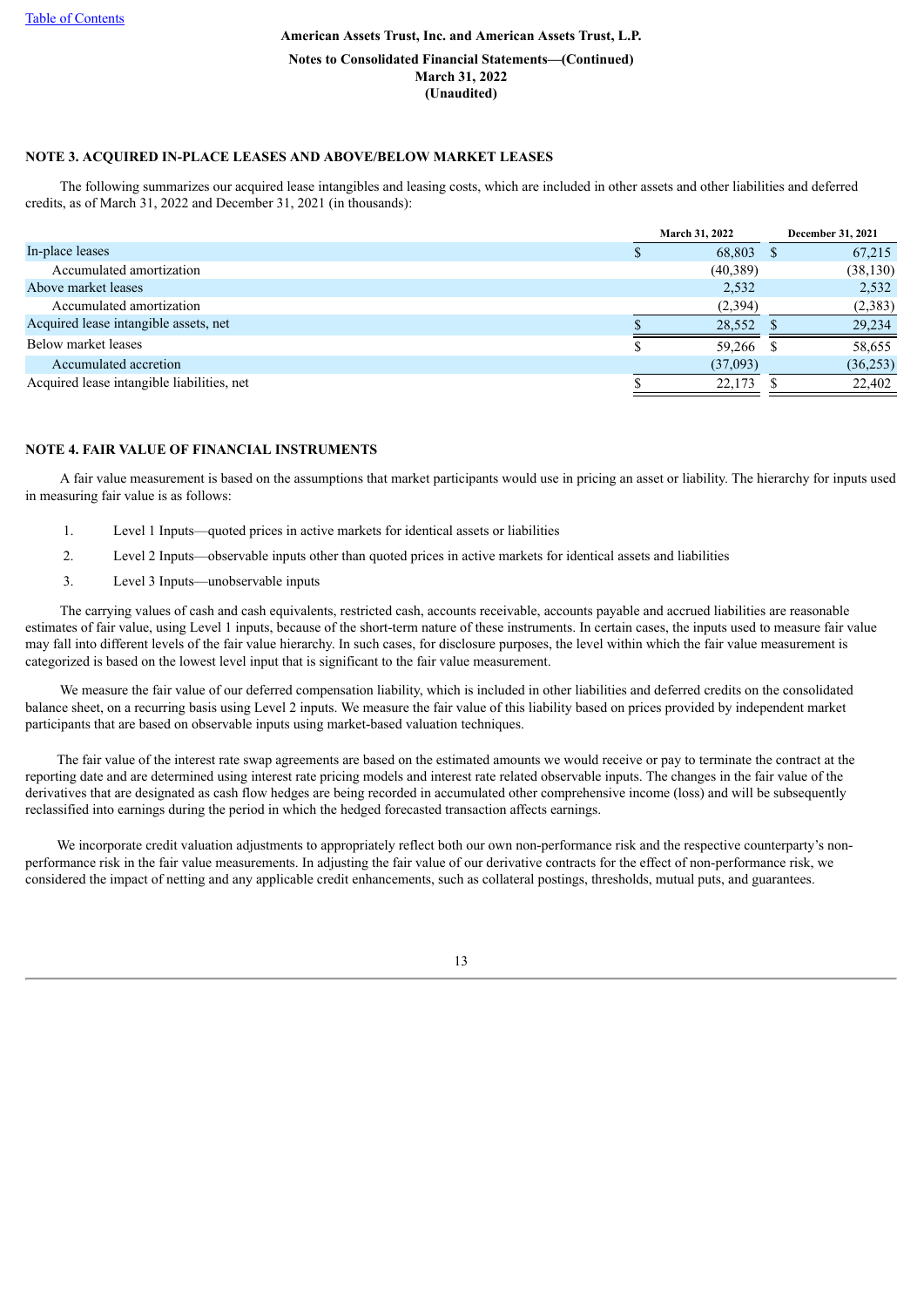Although we have determined that the majority of the inputs used to value our derivatives fall within Level 2 of the fair value hierarchy, the credit valuation adjustments associated with its derivatives utilize Level 3 inputs, such as estimates of current credit spreads to evaluate the likelihood of default by itself and its counterparties. However, as of March 31, 2022 we have assessed the significance of the impact of the credit valuation adjustments on the overall valuation of our derivative position and have determined that the credit valuation adjustments are not significant to the overall valuation of our derivative. As a result, we have determined that our derivative valuation in its entirety is classified in Level 2 of the fair value hierarchy.

A summary of our financial liabilities that are measured at fair value on a recurring basis, by level within the fair value hierarchy is as follows (in thousands):

|                                 |                | <b>March 31, 2022</b>    |                          |       | <b>December 31, 2021</b> |                                 |                |                   |       |  |  |  |  |  |
|---------------------------------|----------------|--------------------------|--------------------------|-------|--------------------------|---------------------------------|----------------|-------------------|-------|--|--|--|--|--|
|                                 | <b>Level 1</b> | <b>Level 2</b>           | <b>Level 3</b>           | Total |                          | <b>Level 1</b>                  | <b>Level 2</b> | <b>Level 3</b>    | Total |  |  |  |  |  |
| Deferred compensation liability | $ \mathcal{D}$ | 2,193 \$                 | $\overline{\phantom{0}}$ | 2,193 |                          | $ \mathcal{D}$                  | 2,503 \$       |                   | 2,503 |  |  |  |  |  |
| Interest rate swap asset        | — ა            | 3,789 \$                 | — У                      | 3,789 |                          | $\hspace{0.1mm}-\hspace{0.1mm}$ |                | $\hspace{0.05cm}$ |       |  |  |  |  |  |
| Interest rate swap liability    |                | $\overline{\phantom{a}}$ |                          | $-$   |                          | $ \lambda$                      | $1,807$ \$     |                   | .307  |  |  |  |  |  |

The fair value of our secured notes payable and unsecured senior guaranteed notes are sensitive to fluctuations in interest rates. Discounted cash flow analysis using observable market interest rates (Level 2) is generally used to estimate the fair value of our secured notes payable, using rates ranging from 3.5% to 4.5%.

Considerable judgment is necessary to estimate the fair value of financial instruments. The estimates of fair value presented herein are not necessarily indicative of the amounts that could be realized upon disposition of the financial instruments. The carrying values of our revolving line of credit and term loan set forth below are deemed to be at fair value since the outstanding debt is directly tied to monthly LIBOR contracts. A summary of the carrying amount and fair value of our secured financial instruments, all of which are based on Level 2 inputs, is as follows (in thousands):

|                                        | <b>March 31, 2022</b> |  | <b>December 31, 2021</b> |                       |  |                   |  |
|----------------------------------------|-----------------------|--|--------------------------|-----------------------|--|-------------------|--|
|                                        | <b>Carrying Value</b> |  | <b>Fair Value</b>        | <b>Carrying Value</b> |  | <b>Fair Value</b> |  |
| Secured notes payable, net             | 110.976               |  | 111.900                  | 110.965               |  | 113,207           |  |
| Unsecured term loans, net              | 249.107               |  | 250,000                  | 249.654               |  | 250,000           |  |
| Unsecured senior guaranteed notes, net | 798,055               |  | 805,048                  | 797.953               |  | 832,795           |  |
| Senior unsecured notes, net            | 490.890               |  | 470.150                  | 490.631               |  | 503,000           |  |

#### **NOTE 5. DERIVATIVE AND HEDGING ACTIVITIES**

Our objectives in using interest rate derivatives are to add stability to interest expense and to manage our exposure to interest rate movements. To accomplish these objectives, we primarily use interest rate swaps as part of our interest rate risk management strategy. Interest rate swaps designated as cash flow hedges involve the receipt of variable-rate amounts from a counterparty in exchange for us making fixed-rate payments over the life of the agreements without exchange of the underlying notional amount.

The following is a summary of the terms of our outstanding interest rate swaps as of March 31, 2022 (dollars in thousands):

| <b>Swap Counterparty</b> | Notional Amount |         | <b>Effective Date</b> | <b>Maturity Date</b> | <b>Fair Value</b> |
|--------------------------|-----------------|---------|-----------------------|----------------------|-------------------|
| U.S. Bank N.A.           |                 | 100.000 | 3/1/2016              | 3/1/2023             | 125               |
| Wells Fargo Bank, N.A.   |                 | 50,000  | 5/2/2016              | 3/1/2023             | 55                |
| Bank of America, N.A.    |                 | 50,000  | 1/14/2022             | 1/5/2027             | .807              |
| Wells Fargo Bank, N.A.   |                 | 50,000  | 1/14/2022             | 1/5/2027             | 0.802             |

The effective portion of changes in the fair value of the derivatives that are designated as cash flow hedges are being recorded in accumulated other comprehensive income and will be subsequently reclassified into earnings during the period in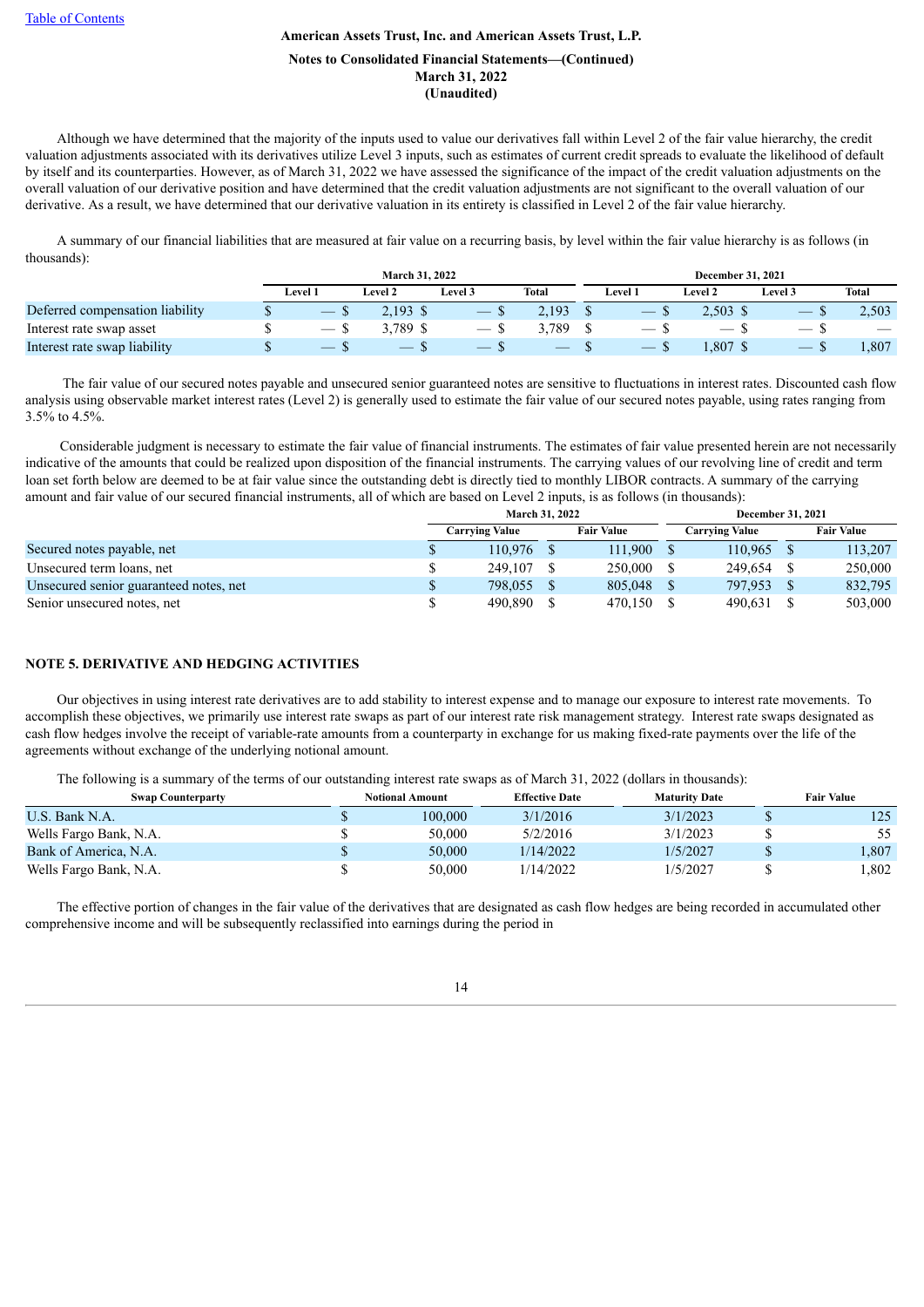which the hedged forecasted transaction affects earnings for as long as hedged cash flows remain probable. During the next twelve months, we estimate the cash flow hedges in place will reduce interest expense by approximately \$1.1 million.

The valuation of these instruments is determined using widely accepted valuation techniques including discounted cash flow analysis on the expected cash flows of the derivative. This analysis reflects the contractual terms of the derivative, including the period to maturity, counter party credit risk and uses observable market-based inputs, including interest rate curves, and implied volatilities. The fair value of the interest rate swap is determined using the market standard methodology of netting the discounted future fixed cash receipts (or payments) and the discounted expected variable cash payments (or receipts). The variable cash payments (or receipts) are based on an expectation of future interest rates (forward curves) derived from observable market interest rate curves.

### **NOTE 6. OTHER ASSETS**

Other assets consist of the following (in thousands):

|                                                                                               | March 31, 2022 | <b>December 31, 2021</b> |
|-----------------------------------------------------------------------------------------------|----------------|--------------------------|
| Leasing commissions, net of accumulated amortization of \$41,291 and \$40,595, respectively   | 40,110         | 38,589                   |
| Interest rate swap asset                                                                      | 3,789          |                          |
| Acquired above market leases, net                                                             | 138            | 149                      |
| Acquired in-place leases, net                                                                 | 28,414         | 29,085                   |
| Lease incentives, net of accumulated amortization of \$928 and \$913, respectively            | 662            | 595                      |
| Other intangible assets, net of accumulated amortization of \$1,477 and \$1,382, respectively | 2,452          | 2,445                    |
| Debt issuance costs, net of accumulated amortization of \$2,232 and \$2,070, respectively     | 2,430          |                          |
| Right-of-use lease asset, net                                                                 | 25,678         | 26,254                   |
| Prepaid expenses and other                                                                    | 9,004          | 9,136                    |
| Total other assets                                                                            | 112,677        | 106,253                  |
|                                                                                               |                |                          |

### **NOTE 7. OTHER LIABILITIES AND DEFERRED CREDITS**

Other liabilities and deferred credits consist of the following (in thousands):

|                                                   | <b>March 31, 2022</b> |     |        | December 31, 2021 |  |  |
|---------------------------------------------------|-----------------------|-----|--------|-------------------|--|--|
| Acquired below market leases, net                 | 22,173                |     | 22,402 |                   |  |  |
| Prepaid rent and deferred revenue                 | 12,964                |     | 16,309 |                   |  |  |
| Interest rate swap liability                      |                       |     | 1,807  |                   |  |  |
| Deferred rent expense and lease intangible        |                       |     | 3      |                   |  |  |
| Deferred compensation                             | 2,193                 |     | 2,503  |                   |  |  |
| Deferred tax liability                            |                       | 967 | 967    |                   |  |  |
| Straight-line rent liability                      | 13,420                |     | 14,274 |                   |  |  |
| Lease liability                                   | 27,378                |     | 27.917 |                   |  |  |
| Other liabilities                                 |                       | 47  | 33     |                   |  |  |
| Total other liabilities and deferred credits, net | 79.142                |     | 86.215 |                   |  |  |

Straight-line rent liability relates to leases which have rental payments that decrease over time or one-time upfront payments for which the rental revenue is deferred and recognized on a straight-line basis.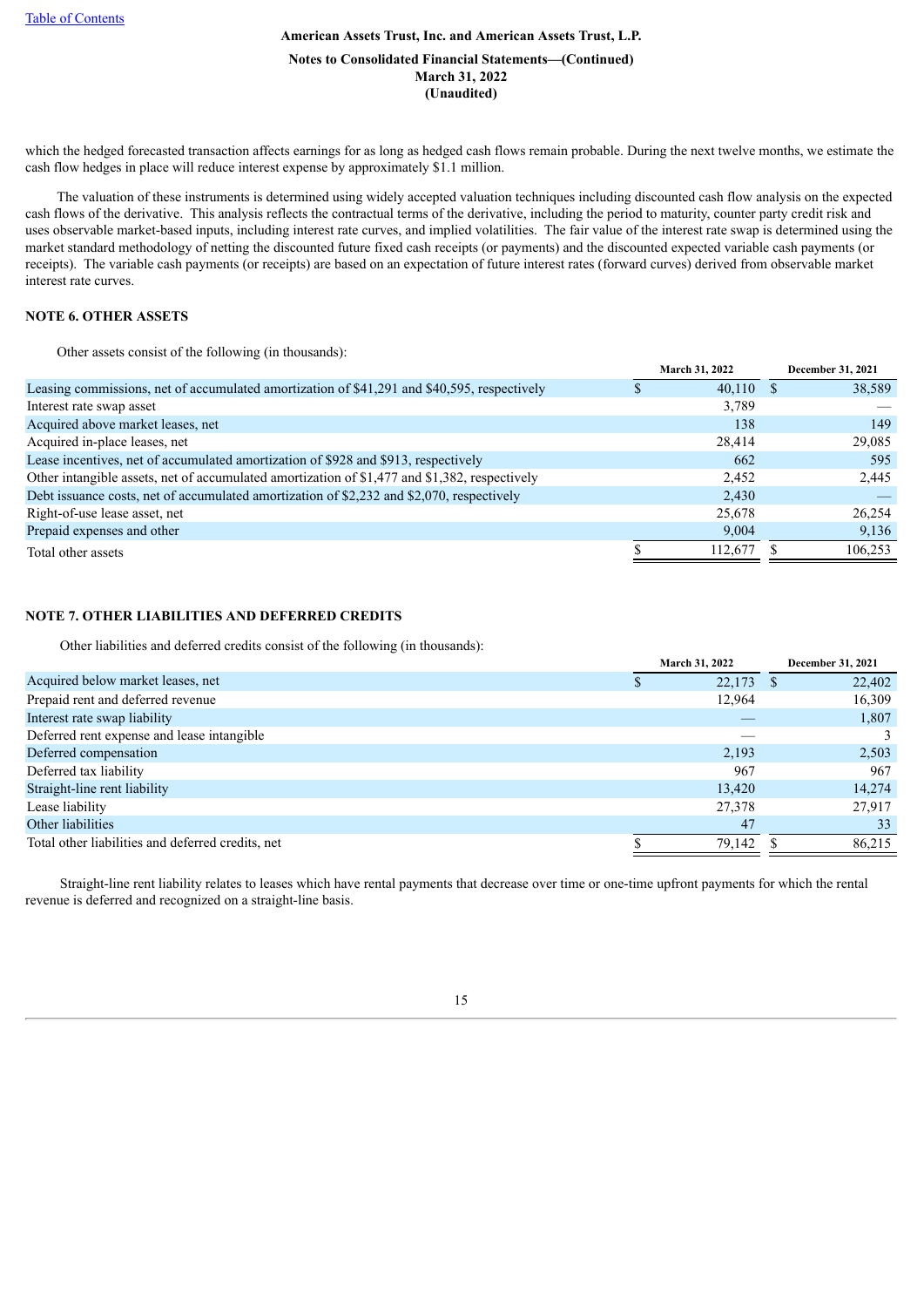#### **NOTE 8. DEBT**

#### *Debt of American Assets Trust, Inc.*

American Assets Trust, Inc. does not hold any indebtedness. All debt is held directly or indirectly by the Operating Partnership; however, American Assets Trust, Inc. has guaranteed the Operating Partnership's obligations under the (i) amended and restated credit facility, (ii) term loans, (iii) senior guaranteed notes, and (iv) senior unsecured notes. Additionally, American Assets Trust, Inc. has provided a carve-out guarantee on the property-level mortgage debt at City Center Bellevue.

### *Debt of American Assets Trust, L.P.*

### **Secured notes payable**

The following table is a summary of our total secured notes payable outstanding as of March 31, 2022 and December 31, 2021 (in thousands): **Principal Balance as of Stated Interest Rate**

| <b>Description of Debt</b>                                                               | <b>March 31, 2022</b> | December 31, 2021 | as of March 31, 2022 | <b>Stated Maturity Date</b> |
|------------------------------------------------------------------------------------------|-----------------------|-------------------|----------------------|-----------------------------|
| City Center Bellevue <sup>(1)</sup>                                                      | 111.000               | 111,000           | $3.98\%$             | November 1, 2022            |
|                                                                                          | 111.000               | 111.000           |                      |                             |
| Debt issuance costs, net of accumulated amortization<br>of \$397 and \$387, respectively | (24)                  | (35)              |                      |                             |
| <b>Total Secured Notes Payable Outstanding</b>                                           | 110.976               | 110,965           |                      |                             |

#### (1) Interest only.

Certain loans require the Operating Partnership to comply with various financial covenants. As of March 31, 2022, the Operating Partnership was in compliance with these financial covenants.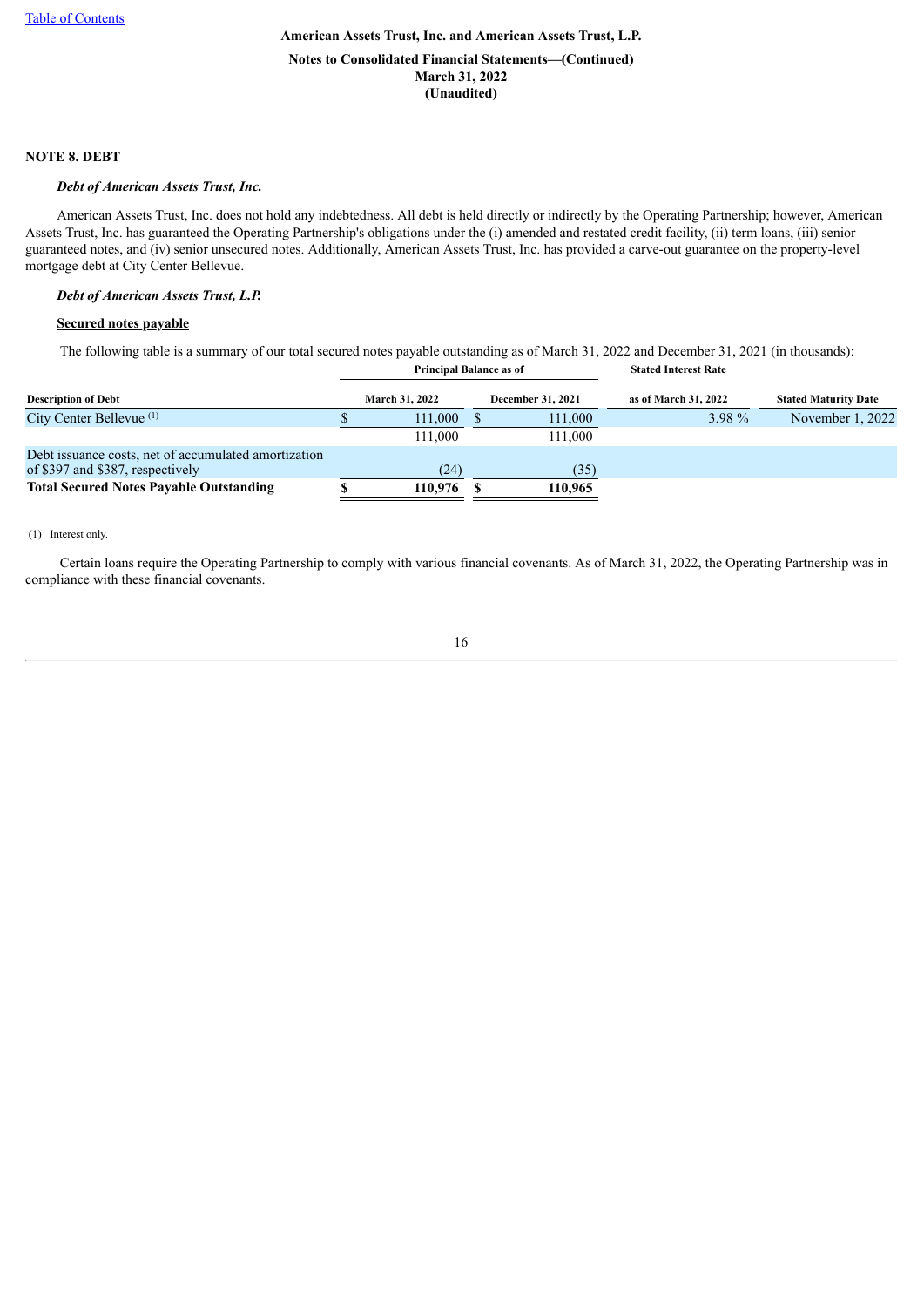#### **Unsecured notes payable**

The following table is a summary of the Operating Partnership's total unsecured notes payable outstanding as of March 31, 2022 and December 31, 2021 (in thousands):

|                                                                                                              |               | <b>Principal Balance as of</b> |                   | <b>Stated Interest Rate</b> |                          |                             |
|--------------------------------------------------------------------------------------------------------------|---------------|--------------------------------|-------------------|-----------------------------|--------------------------|-----------------------------|
| <b>Description of Debt</b>                                                                                   |               | March 31, 2022                 | December 31, 2021 |                             | as of March 31, 2022     | <b>Stated Maturity Date</b> |
| Term Loan A                                                                                                  | $\mathbf{\$}$ | 100,000                        | <sup>\$</sup>     | 100,000                     | Variable $(1)$           | January 5, 2027             |
| Term Loan B                                                                                                  |               | 100,000                        |                   | 100,000                     | Variable $(2)$           | March 1, 2023               |
| Term Loan C                                                                                                  |               | 50,000                         |                   | 50,000                      | Variable $(3)$           | March 1, 2023               |
| Senior Guaranteed Notes, Series F                                                                            |               | 100,000                        |                   | 100,000                     | 3.78 $\%$ <sup>(4)</sup> | July 19, 2024               |
| Senior Guaranteed Notes, Series B                                                                            |               | 100,000                        |                   | 100,000                     | 4.45 $%$                 | February 2, 2025            |
| Senior Guaranteed Notes, Series C                                                                            |               | 100,000                        |                   | 100,000                     | 4.50 $%$                 | April 1, 2025               |
| Senior Guaranteed Notes, Series D                                                                            |               | 250,000                        |                   | 250,000                     | 4.29 $\%$ (5)            | March 1, 2027               |
| Senior Guaranteed Notes, Series E.                                                                           |               | 100,000                        |                   | 100,000                     | 4.24 $\%$ (6)            | May 23, 2029                |
| Senior Guaranteed Notes, Series G                                                                            |               | 150,000                        |                   | 150,000                     | 3.91 % $(7)$             | July 30, 2030               |
| 3.375% Senior Unsecured Notes                                                                                |               | 500,000                        |                   | 500,000                     | 3.38 %                   | February 1, 2031            |
|                                                                                                              |               | 1,550,000                      |                   | 1,550,000                   |                          |                             |
| Debt discount and issuance costs, net of<br>accumulated amortization of \$9,798 and<br>\$9,462, respectively |               | (11,948)                       |                   | (11,762)                    |                          |                             |
| <b>Total Unsecured Notes Pavable</b>                                                                         | $\mathbf{s}$  | 1,538,052                      | S                 | 1,538,238                   |                          |                             |

(1) The Operating Partnership has entered into two interest rate swap agreements that are intended to fix the interest rate associated with Term Loan A at approximately 2.70% through its maturity date, subject to adjustments based on our consolidated leverage ratio.

(2) The Operating Partnership has entered into an interest rate swap agreement that is intended to fix the interest rate associated with Term Loan B at approximately 3.15% through its maturity date, subject to adjustments based on our consolidated leverage ratio. Effective March 1, 2018, the effective interest rate associated with Term Loan B is approximately 2.65%, subject to adjustments based on our consolidated leverage ratio.

(3) The Operating Partnership has entered into an interest rate swap agreement that is intended to fix the interest rate associated with Term Loan C at approximately 3.14% through its maturity date, subject to adjustments based on our consolidated leverage ratio. Effective March 1, 2018, the effective interest rate associated with Term Loan C is approximately 2.64%, subject to adjustments based on our consolidated leverage ratio.

(4) The Operating Partnership entered into a treasury lock contract on May 31, 2017, which was settled on June 23, 2017 at a loss of approximately \$0.5 million. The treasury lock contract was deemed to be a highly effective cash flow hedge; accordingly, the effective interest rate is approximately 3.85% per annum.

(5) The Operating Partnership entered into forward-starting interest rate swap contracts on March 29, 2016 and April 7, 2016, which were settled on January 18, 2017 at a gain of approximately \$10.4 million. Each of the forward-starting interest swap rate contracts were deemed to be a highly effective cash flow hedge; accordingly, the effective interest rate is approximately 3.87% per annum.

(6) The Operating Partnership entered into a treasury lock contract on April 25, 2017, which was settled on May 11, 2017 at a gain of approximately \$0.7 million. The treasury lock contract was deemed to be a highly effective cash flow hedge; accordingly, the effective interest rate is approximately 4.18% per annum.

(7) The Operating Partnership entered into a treasury lock contract on June 20, 2019, which was settled on July 17, 2019 at a gain of approximately \$0.5 million. The treasury lock contract was deemed to be a highly effective cash flow hedge; accordingly, the effective interest rate is approximately 3.88% per annum.

On January 26, 2021, the Operating Partnership issued \$500 million of senior unsecured notes (the "3.375% Senior Notes") that mature February 1, 2031 and bear interest at 3.375% per annum. The 3.375% Senior Notes were priced at 98.935% of the principal amount with a yield to maturity of 3.502%. The net proceeds of the 3.375% Senior Notes, after the issuance discount, underwriting fees, and other costs were approximately \$489.7 million, which were primarily used to (i) prepay our \$150 million Senior Guaranteed Notes, Series A, with a make-whole payment (as defined in the Note Purchase Agreement for the Series A Notes) thereon of approximately \$3.9 million, on January 26, 2021, (ii) repay our \$100 million then outstanding balance under our Revolver Loan on January 26, 2021, (iii) fund the development of the La Jolla Commons III office building and (iv) for general corporate purposes.

Certain unsecured loans and notes require the Operating Partnership to comply with various financial covenants. As of March 31, 2022, the Operating Partnership was in compliance with these financial covenants.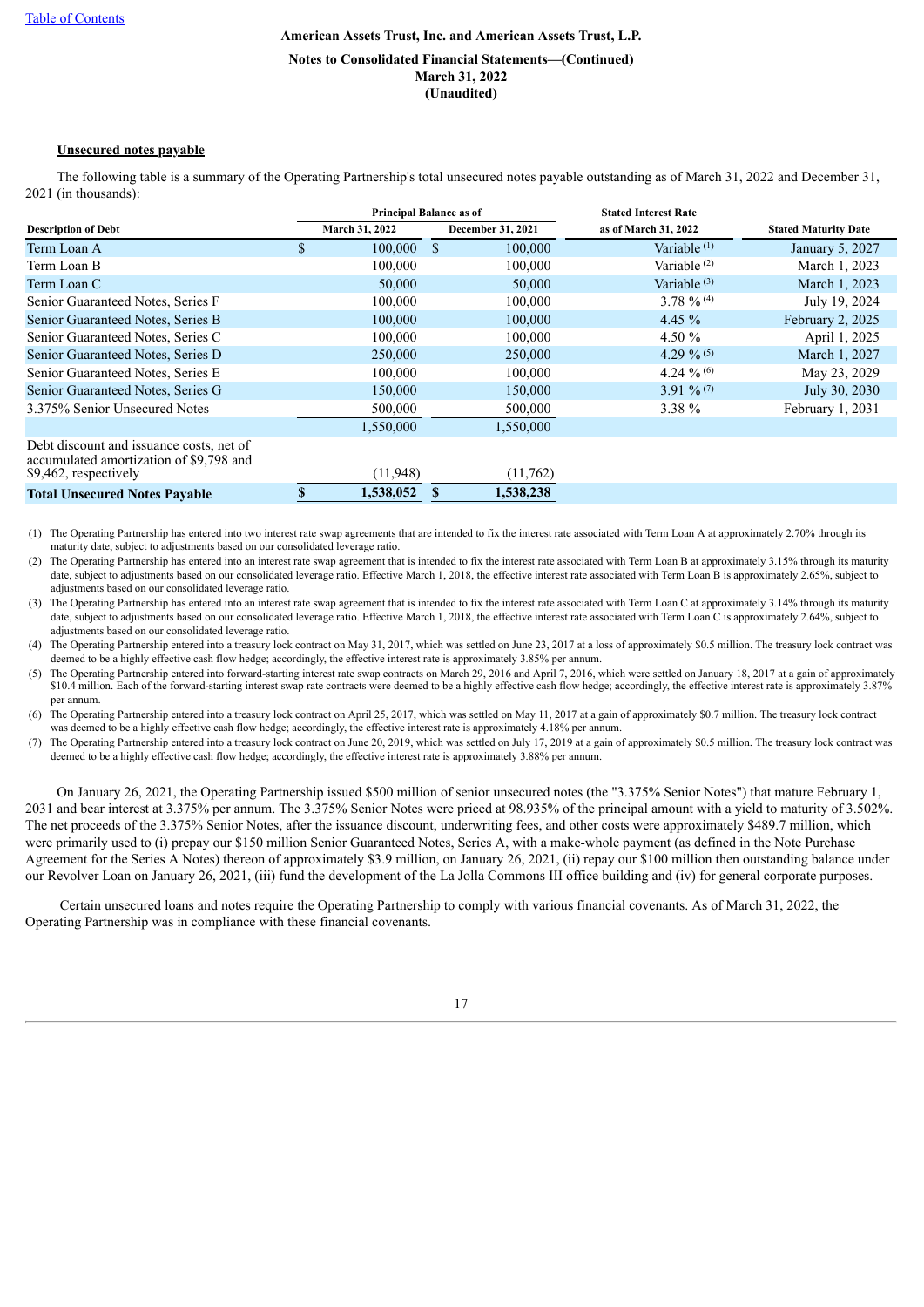#### *Amended Term Loan Agreement*

On January 9, 2018, we entered into the Third Amendment to the Term Loan Agreement (as so amended, the "Term Loan Agreement"), which maintains the seven years \$150 million unsecured term loan (referred to herein as Term Loan B and Term Loan C) to the Operating Partnership that matures on March 1, 2023 (the "\$150mm Term Loan"). Effective as of March 1, 2018, borrowings under the Term Loan Agreement with respect to the \$150mm Term Loan bear interest at floating rates equal to, at the Operating Partnership's option, either (1) LIBOR, plus a spread which ranges from 1.20% to 1.70% based on the Operating Partnership's consolidated leverage ratio, or (2) a base rate equal to the highest of (a) 0%, (b) the prime rate, (c) the federal funds rate plus 50 bps or (d) the Eurodollar rate plus 100 bps, in each case plus a spread which ranges from 0.70% to 1.35% based on the Operating Partnership's consolidated leverage ratio. Additionally, the Operating Partnership may elect for borrowings to bear interest based on a ratings-based pricing grid as per the Operating Partnership's then-applicable investment grade debt ratings under the terms set forth in the Term Loan Agreement.

#### *Third Amended and Restated Credit Facility*

On January 9, 2018, we entered into a second amended and restated credit agreement (the "Second Amended and Restated Credit Facility"). The Second Amended and Restated Credit Facility provides for aggregate, unsecured borrowing of \$450 million, consisting of a revolving line of credit of \$350 million (the "Revolver Loan") and a term loan of \$100 million (the "Term Loan A"). The Second Amended and Restated Credit Facility had an accordion feature that allowed us to increase the availability thereunder up to an additional \$250 million, subject to meeting specified requirements and obtaining additional commitments from lenders.

Borrowings under the Second Amended and Restated Credit Agreement initially bore interest at floating rates equal to, at our option, either (1) LIBOR, plus a spread which ranges from (a) 1.05% to 1.50% (with respect to the Revolver Loan) and (b) 1.30% to 1.90% (with respect to Term Loan A). in each case based on our consolidated leverage ratio, or  $(2)$  a base rate equal to the highest of  $(a)$  the prime rate,  $(b)$  the federal funds rate plus 50 bps or  $(c)$ LIBOR plus 100 bps, plus a spread which ranges from (i) 0.10% to 0.50% (with respect to the Revolver Loan) and (ii) 0.30% to 0.90% (with respect to Term Loan A), in each case based on our consolidated leverage ratio.

On January 9, 2019, we entered into the first amendment ("First Amendment") to the Second Amended and Restated Credit Facility, which extended the maturity date of Term Loan A to January 9, 2021, subject to three, one year extension options. In October 2020, we exercised an option to extend the maturity date of Term Loan A to January 9, 2022, subject to certain conditions. Additionally, in connection with the First Amendment, borrowings under the Second Amended and Restated Credit Facility with respect to Term Loan A bore interest at floating rates equal to, at our option, either (1) LIBOR, plus a spread which ranges from 1.20% to 1.70% based on our consolidated total leverage ratio, or (2) a base rate equal to the highest of (a) the prime rate, (b) the federal funds rate plus 50 bps or (c) the Eurodollar rate plus 100 bps, in each case plus a spread which ranges from 0.20% to 0.70% based on our consolidated total leverage ratio. The foregoing rates were intended to be more favorable than previously contained in the Second Amended and Restated Credit Facility (prior to entry into the First Amendment) with respect to Term Loan A.

On January 5, 2022, we entered into the Third Amended and Restated Credit Facility, which provides for aggregate, unsecured borrowings of up to \$500 million, consisting of a revolving line of credit of \$400 million (the "2022 Revolver Loan") and a term loan of \$100 million (the "2022 Term Loan A"). The 2022 Revolver Loan initially matures on January 5, 2026, subject to two, six-month extension options. The 2022 Term Loan A matures on January 5, 2027, with no further extension options. Borrowings under the Third Amended and Restated Credit Agreement bear interest at floating rates equal to, at the Operating Partnership's option, either (1) the applicable Secured Overnight Financing Rate ("SOFR"), plus the applicable SOFR Adjustment, and a spread which ranges from (a) 1.05% to 1.50% (with respect to the 2022 Revolver Loans) and (b) 1.20% to 1.70% (with respect to the 2022 Term Loan A), in each case based on our consolidated leverage ratio, or (2) a base rate equal to the highest of (a) the prime rate, (b) the federal funds rate plus 50 bps, (c) the Term SOFR Screen Rate with a term of one month plus 100 bps and (d) 1.00%, plus a spread which ranges from (i) 0.10% to 0.50% (with respect to the 2022 Revolver Loan) and (ii) 0.20% to 0.70% (with respect to the 2022 Term Loan A), in each case based on our consolidated leverage ratio. On January 14, 2022, the Operating Partnership entered into two interest rate swap agreements that are intended to fix the interest rate associated with the 2022 Term Loan A at approximately 2.70% through January 5, 2027, subject to adjustments based on our consolidated leverage ratio. At March 31, 2022, there were no amounts outstanding under the 2022 Revolver Loan and we had incurred approximately \$2.4 million of debt issuance costs, net, which are recorded in other assets,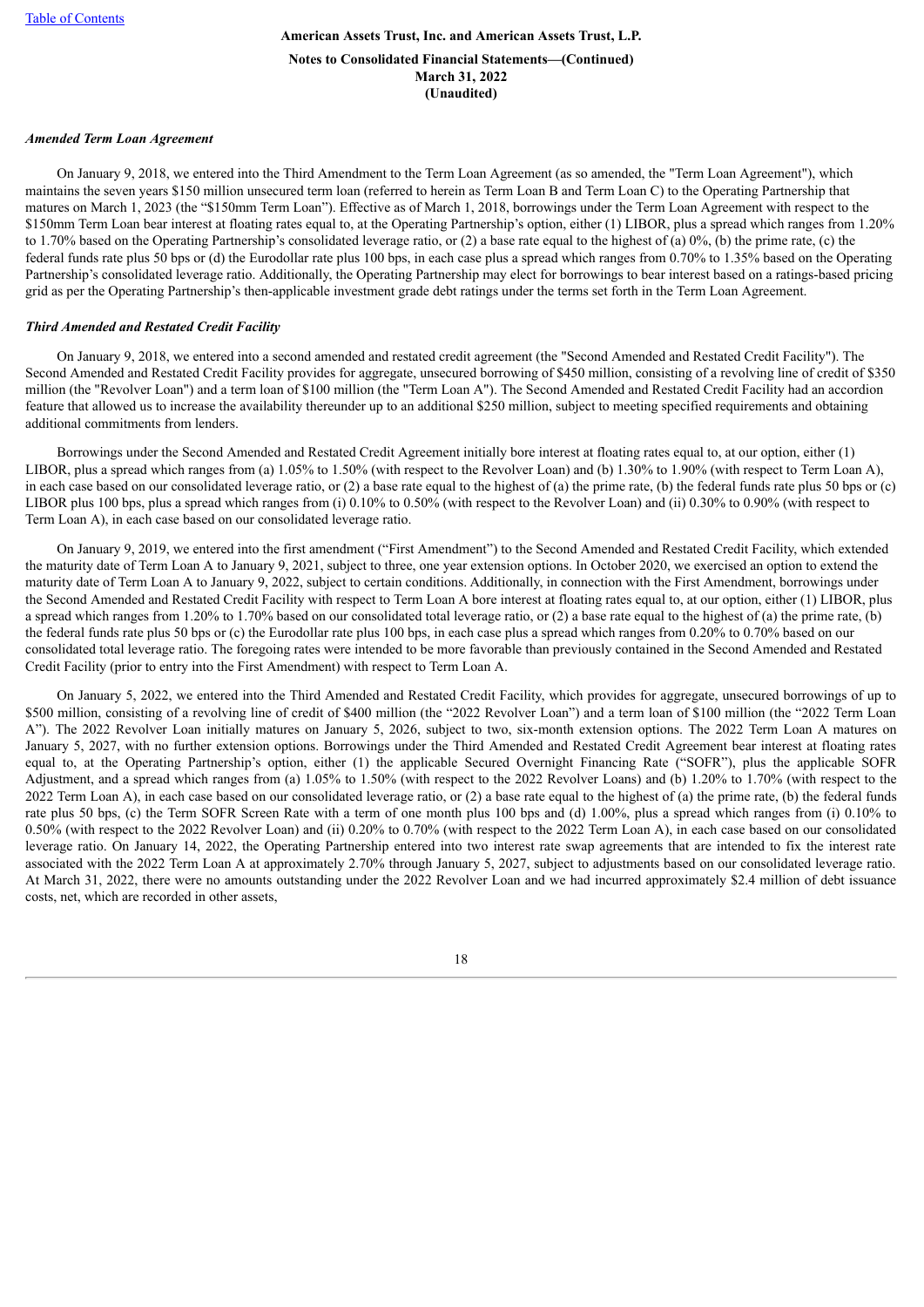net on the consolidated balance sheets. For the three months ended March 31, 2022, the weighted average interest rate on the 2022 Revolver Loan was 1.24%

Additionally, the Third Amended and Restated Credit Facility includes a number of customary financial covenants, including:

- A maximum leverage ratio (defined as total indebtedness net of certain cash and cash equivalents to total asset value) of 60%;
- A maximum secured leverage ratio (defined as total secured debt to secured total asset value) of 40%;
- A minimum fixed charge coverage ratio (defined as consolidated earnings before interest, taxes, depreciation and amortization to consolidated fixed charges) of 1.50x;
- A minimum unsecured interest coverage ratio of 1.75x;
- A maximum unsecured leverage ratio of 60%; and
- Recourse indebtedness at any time cannot exceed 15% of total asset value.

The Third Amended and Restated Credit Facility provides that our annual distributions may not exceed the greater of (1) 95% of our funds from operation ("FFO") or (2) the amount required for us to (a) qualify and maintain our REIT status and (b) avoid the payment of federal or state income or excise tax. If certain events of default exist or would result from a distribution, we may be precluded from making distributions other than those necessary to qualify and maintain our status as a REIT.

As of March 31, 2022, the Operating Partnership was in compliance with the financial covenants in the Third Amended and Restated Credit Facility.

#### **NOTE 9. PARTNERS' CAPITAL OF AMERICAN ASSETS TRUST, L.P.**

Noncontrolling interests in our Operating Partnership are interests in the Operating Partnership that are not owned by us. Noncontrolling interests consisted of 16,181,537 common units (the "noncontrolling common units"), and represented approximately 21.2% of the ownership interests in our Operating Partnership at March 31, 2022. Common units and shares of our common stock have essentially the same economic characteristics in that common units and shares of our common stock share equally in the total net income or loss distributions of our Operating Partnership. Investors who own common units have the right to cause our Operating Partnership to redeem any or all of their common units for cash equal to the then-current market value of one share of our common stock, or, at our election, shares of our common stock on a one-for-one basis.

During the three months ended March 31, 2022, no common units were converted into shares of our common stock.

#### *Earnings Per Unit of the Operating Partnership*

Basic earnings per unit ("EPU") of the Operating Partnership is computed by dividing income applicable to unitholders by the weighted average Operating Partnership units outstanding, as adjusted for the effect of participating securities. Operating Partnership units granted in equity-based payment transactions that have non-forfeitable dividend equivalent rights are considered participating securities prior to vesting. The impact of unvested Operating Partnership unit awards on EPU has been calculated using the two-class method whereby earnings are allocated to the unvested Operating Partnership unit awards based on distributions and the unvested Operating Partnership units' participation rights in undistributed earnings.

The calculation of diluted EPU for the three months ended March 31, 2022 and 2021 does not include the weighted average of 485,493 and 489,775 unvested outstanding Operating Partnership units, respectively, as these equity securities are either considered contingently issuable or the effect of including these equity securities was anti-dilutive to income from continuing operations and net income attributable to the unitholders.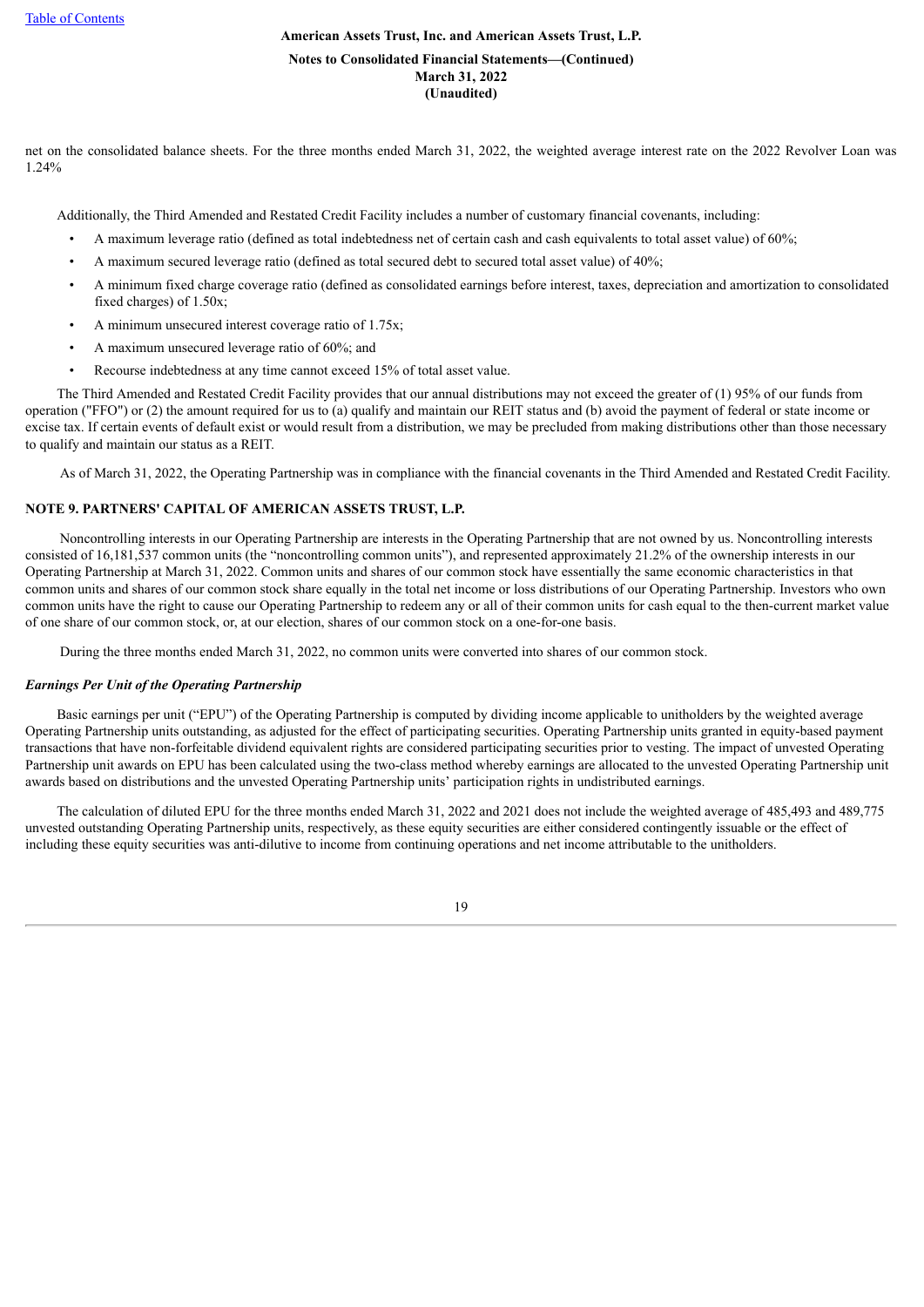### **NOTE 10. EQUITY OF AMERICAN ASSETS TRUST, INC.**

#### *Stockholders' Equity*

On December 3, 2021, we entered into an at-the-market ("ATM") equity program with five sales agents in which we may, from time to time, offer and sell shares of our common stock having an aggregate offering price of up to \$250.0 million. The sales of shares of our common stock made through the ATM equity program, as amended, are made in "at-the-market" offerings as defined in Rule 415 of the Securities Act of 1933, as amended. For the three months ended March 31, 2022, no shares of common stock were sold through the ATM equity program.

We intend to use the net proceeds from the ATM equity program to fund our development or redevelopment activities, repay amounts outstanding from time to time under our revolving line of credit or other debt financing obligations, fund potential acquisition opportunities and/or for general corporate purposes. As of March 31, 2022, we had the capacity to issue up to \$250.0 million in shares of our common stock under our current ATM equity program. Actual future sales will depend on a variety of factors including, but not limited to, market conditions, the trading price of our common stock and our capital needs. As of March 31, 2022, we have no obligation to sell the remaining shares available for sale under the ATM equity program.

#### *Dividends*

The following table lists the dividends declared and paid on our shares of common stock and noncontrolling common units during the three months ended March 31, 2022:

| Period                    | Amount per<br>Share/Unit | <b>Period Covered</b>             | <b>Dividend Paid Date</b> |  |  |
|---------------------------|--------------------------|-----------------------------------|---------------------------|--|--|
| <b>First Ouarter 2022</b> | 0.32                     | January 1, 2022 to March 31, 2022 | March 24, 2022            |  |  |

#### *Taxability of Dividends*

Earnings and profits, which determine the taxability of distributions to stockholders and holders of common units, may differ from income reported for financial reporting purposes due to the differences for federal income tax purposes in the treatment of revenue recognition and compensation expense and in the basis of depreciable assets and estimated useful lives used to compute depreciation.

#### *Stock-Based Compensation*

We follow the FASB guidance related to stock-based compensation which establishes financial accounting and reporting standards for stock-based employee compensation plans, including all arrangements by which employees receive shares of stock or other equity instruments of the employer. The guidance also defines a fair value-based method of accounting for an employee stock award or similar equity instrument.

The following table summarizes the activity of restricted stock awards during the three months ended March 31, 2022:

| <u>The following wore communiced the west try of received stoem withing the three michael enable from the strategie</u> |         |                                           |  |  |  |  |
|-------------------------------------------------------------------------------------------------------------------------|---------|-------------------------------------------|--|--|--|--|
|                                                                                                                         | Units   | Weighted Average Grant Date Fair<br>Value |  |  |  |  |
| Nonvested at January 1, 2022                                                                                            | 487,397 | 23.78                                     |  |  |  |  |
| Granted                                                                                                                 |         |                                           |  |  |  |  |
| Vested                                                                                                                  | (1,166) | 22.66                                     |  |  |  |  |
| Forfeited                                                                                                               | (3,121) | 23.18                                     |  |  |  |  |
| Nonvested at March 31, 2022                                                                                             | 483,110 | 23.78                                     |  |  |  |  |

We recognize noncash compensation expense ratably over the vesting period, and accordingly, we recognized \$1.5 million and \$1.5 million in noncash compensation expense for the three months ended March 31, 2022 and 2021, respectively, which is included in general and administrative expenses on the consolidated statements of comprehensive income.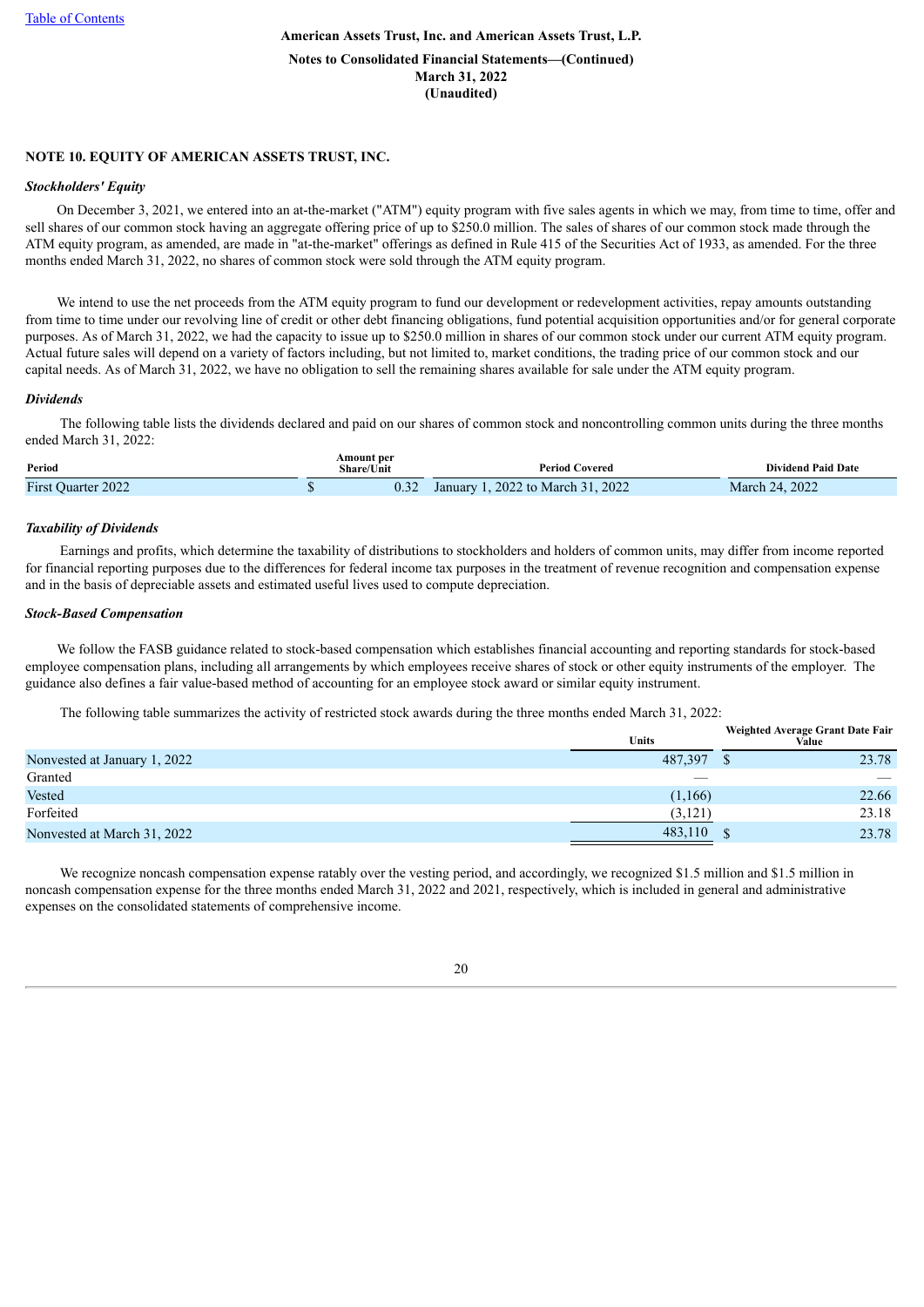#### *Earnings Per Share*

We have calculated earnings per share ("EPS") under the two-class method. The two-class method is an earnings allocation methodology whereby EPS for each class of common stock and participating security is calculated according to dividends declared and participation rights in undistributed earnings. The weighted average unvested shares outstanding, which are considered participating securities, were 485,493 and 489,775 for the three months ended March 31, 2022 and 2021, respectively. Therefore, we have allocated our earnings for basic and diluted EPS between common shares and unvested shares as these unvested shares have nonforfeitable dividend equivalent rights.

Diluted EPS is calculated by dividing the net income applicable to common stockholders for the period by the weighted average number of common and dilutive instruments outstanding during the period using the treasury stock method. For the three months ended March 31, 2022 and 2021, diluted shares exclude incentive restricted stock as these awards are considered contingently issuable. Additionally, the unvested restricted stock awards subject to time vesting are anti-dilutive for all periods presented, and accordingly, have been excluded from the weighted average common shares used to compute diluted EPS.

The computation of basic and diluted EPS is presented below (dollars in thousands, except share and per share amounts):

|                                                                                              | Three Months Ended March 31, |              |  |              |
|----------------------------------------------------------------------------------------------|------------------------------|--------------|--|--------------|
|                                                                                              |                              | 2022         |  | 2021         |
| <b>NUMERATOR</b>                                                                             |                              |              |  |              |
| Net income                                                                                   | \$                           | 13,514 \$    |  | 1,733        |
| Less: Net income attributable to restricted shares                                           |                              | (155)        |  | (137)        |
| Less: Income from operations attributable to unitholders in the Operating Partnership        |                              | (2,836)      |  | (339)        |
| Net income attributable to common stockholders—basic                                         |                              | 10,523       |  | 1,257        |
| Income from operations attributable to American Assets Trust, Inc. common stockholders—basic |                              | 10,523       |  | 1,257        |
| Plus: Income from operations attributable to unitholders in the Operating Partnership        |                              | 2,836        |  | 339          |
| Net income attributable to common stockholders—diluted                                       |                              | 13,359       |  | 1,596        |
| <b>DENOMINATOR</b>                                                                           |                              |              |  |              |
| Weighted average common shares outstanding—basic                                             |                              | 60,038,683   |  | 59,984,335   |
| Effect of dilutive securities—conversion of Operating Partnership units                      |                              | 16, 181, 537 |  | 16, 181, 537 |
| Weighted average common shares outstanding-diluted                                           |                              | 76,220,220   |  | 76,165,872   |
|                                                                                              |                              |              |  |              |
| Earnings per common share, basic                                                             |                              | 0.18         |  | 0.02         |
| Earnings per common share, diluted                                                           |                              | 0.18         |  | 0.02         |

#### **NOTE 11. INCOME TAXES**

We elected to be taxed as a REIT and operate in a manner that allows us to qualify as a REIT for federal income tax purposes commencing with our initial taxable year. As a REIT, we are generally not subject to corporate level income tax on the earnings distributed currently to our stockholders that we derive from our REIT qualifying activities. Taxable income from non-REIT activities managed through our TRS is subject to federal and state income taxes.

We lease our hotel property to a wholly owned TRS that is subject to federal and state income taxes. We account for income taxes using the asset and liability method, under which deferred tax assets and liabilities are recognized for the future tax consequences attributable to differences between GAAP carrying amounts and their respective tax bases. Additionally, we classify certain state taxes as income taxes for financial reporting purposes in accordance with ASC Topic 740, *Income Taxes*.

A deferred tax liability is included in the other liabilities and deferred credits, net on our consolidated balance sheets of \$1.0 million and \$1.0 million as of March 31, 2022 and December 31, 2021, respectively, in relation to real estate asset basis differences of property subject to state taxes based on income and certain prepaid expenses of our TRS.

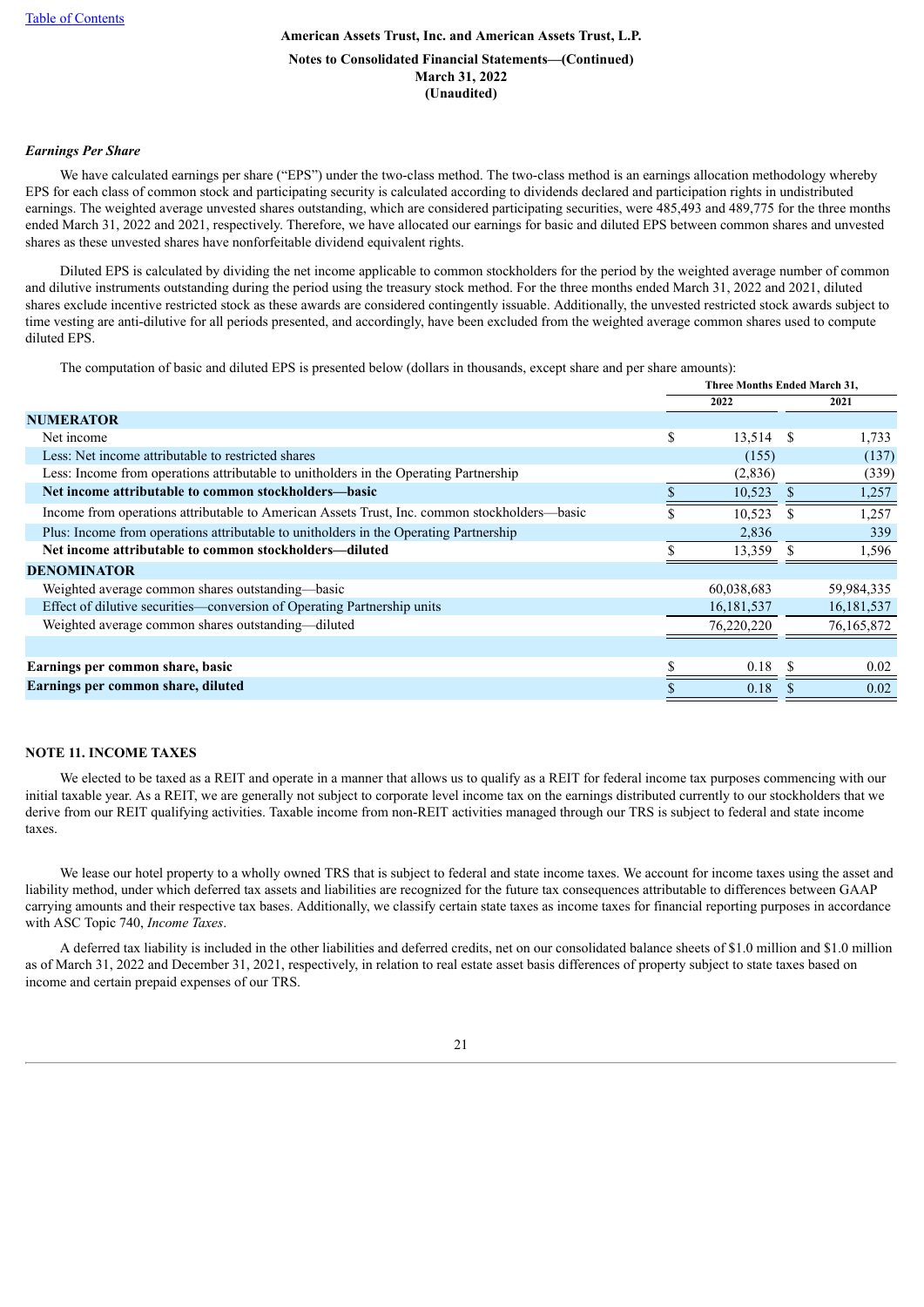Income tax expense is recorded in other (expense) income, net on our consolidated statements of comprehensive income. For the three months ended March 31, 2022, we recorded income tax expense of \$0.2 million. For the three months ended March 31, 2021, we recorded income tax expense of \$0.1 million.

### **NOTE 12. COMMITMENTS AND CONTINGENCIES**

#### *Legal*

We are sometimes involved in various disputes, lawsuits, warranty claims, environmental, and other matters arising in the ordinary course of business. Management makes assumptions and estimates concerning the likelihood and amount of any potential loss relating to these matters.

We are currently a party to various legal proceedings. We accrue a liability for litigation if an unfavorable outcome is probable and the amount of loss can be reasonably estimated. If an unfavorable outcome is probable and a reasonable estimate of the loss is a range, we accrue the best estimate within the range; however, if no amount within the range is a better estimate than any other amount, the minimum within the range is accrued. Legal fees related to litigation are expensed as incurred. We do not believe that the ultimate outcome of these matters, either individually or in the aggregate, could have a material adverse effect on our financial position or overall trends in results of operations; however, litigation is subject to inherent uncertainties. Also, under our leases, tenants are typically obligated to indemnify us from and against all liabilities, costs and expenses imposed upon or asserted against us as owner of the properties due to certain matters relating to the operation of the properties by the tenant.

#### *Commitments*

See Footnote 13 for description of our leases, as a lessee.

We have management agreements with Outrigger Hotels & Resorts or an affiliate thereof ("Outrigger") pursuant to which Outrigger manages each of the retail and hotel portions of the Waikiki Beach Walk property. Under the management agreement with Outrigger relating to the retail portion of Waikiki Beach Walk (the "retail management agreement"), we pay Outrigger a monthly management fee of 3.0% of net revenues from the retail portion of Waikiki Beach Walk. Pursuant to the terms of the retail management agreement, if the agreement is terminated in certain instances, including our election not to repair damage or destruction at the property, a condemnation or our failure to make required working capital infusions, we would be obligated to pay Outrigger a termination fee equal to the sum of the management fees paid for the two months immediately preceding the termination date. The retail management agreement may not be terminated by us or by Outrigger without cause. Under our management agreement with Outrigger relating to the hotel portion of Waikiki Beach Walk (the "hotel management agreement"), we pay Outrigger a monthly management fee of 6.0% of the hotel's gross operating profit, as well as 3.0% of the hotel's gross revenues; provided that the aggregate management fee payable to Outrigger for any year shall not exceed 3.5% of the hotel's gross revenues for such fiscal year. Pursuant to the terms of the hotel management agreement, if the agreement is terminated in certain instances, including upon a transfer by us of the hotel or upon a default by us under the hotel management agreement, we would be required to pay a cancellation fee calculated by multiplying (1) the management fees for the previous 12 months by (2) (a) eight, if the agreement is terminated in the first 11 years of its term, or (b) four, three, two or one, if the agreement is terminated in the twelfth, thirteenth, fourteenth or fifteenth year, respectively, of its term. The hotel management agreement may not be terminated by us or by Outrigger without cause. Additionally, we have a management agreement with Outrigger pursuant to which Outrigger manages our Waikele Center and Shops at Kalakaua. In connection with such management agreement, we pay Outrigger a fixed management fee of \$12,000 per month in the aggregate plus additional amounts for any lease renewal services provided by Outrigger at our request. This management agreement can be terminated by us at any time and for any reason on 30 days' notice without any cancellation or termination fees.

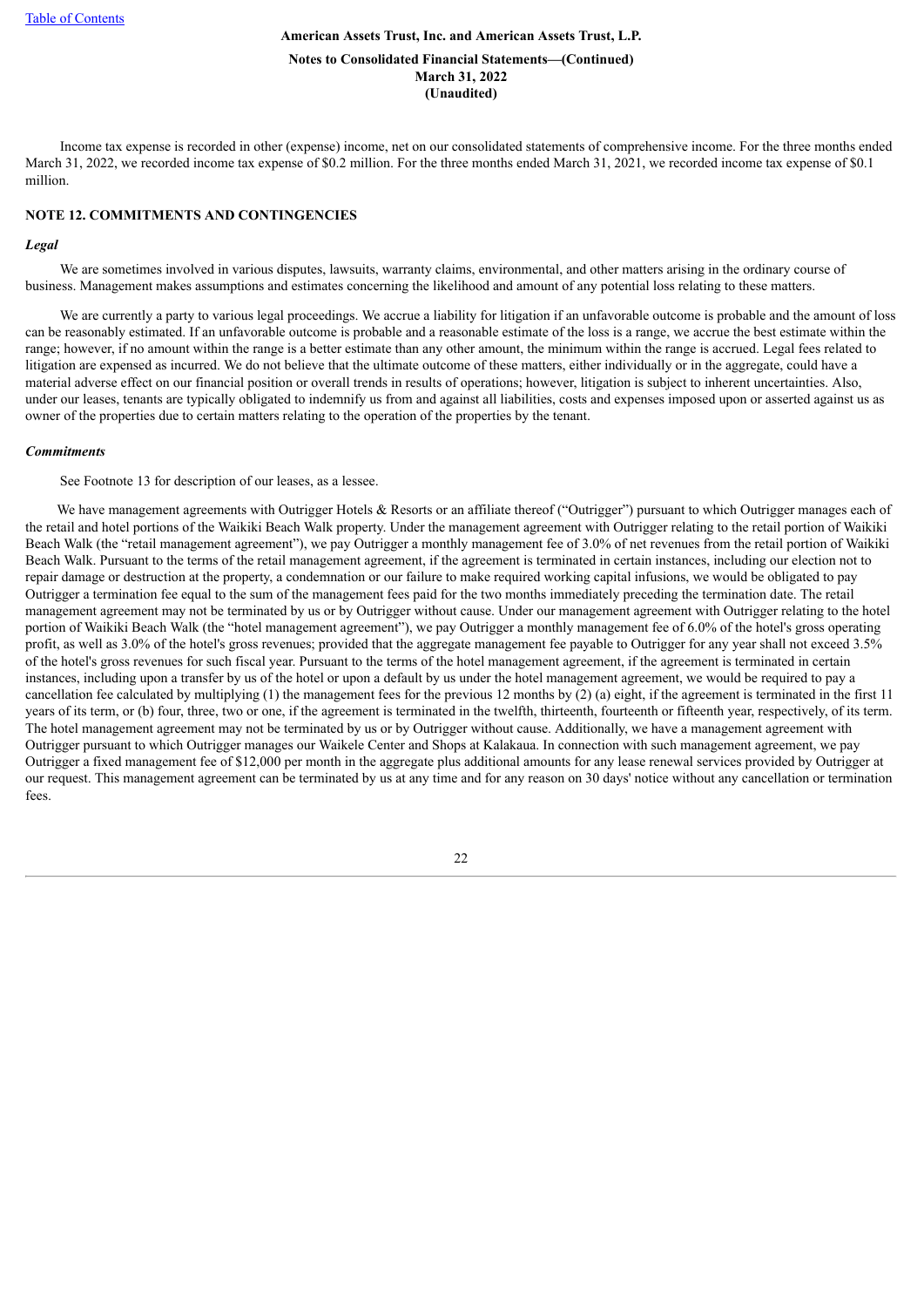A wholly owned subsidiary of our Operating Partnership, WBW Hotel Lessee LLC, entered into a franchise license agreement with Embassy Suites Franchise LLC, the franchisor of the brand "Embassy Suites™," to obtain the non-exclusive right to operate the hotel under the Embassy Suites<sup>™</sup> brand for 20 years. The franchise license agreement provides that WBW Hotel Lessee LLC must comply with certain management, operational, record keeping, accounting, reporting and marketing standards and procedures. In connection with this agreement, we are also subject to the terms of a product improvement plan pursuant to which we expect to undertake certain actions to ensure that our hotel's infrastructure is maintained in compliance with the franchisor's brand standards. In addition, we must pay to Embassy Suites Franchise LLC a monthly franchise royalty fee equal to 4.0% of the hotel's gross room revenue through December 2022 and 5.0% of the hotel's gross room revenue thereafter, as well as a monthly program fee equal to 4.0% of the hotel's gross room revenue. If the franchise license is terminated due to our failure to make required improvements or to otherwise comply with its terms, we may be liable to the franchisor for a termination payment, which could be as high as \$4.0 million based on operating performance through March 31, 2022.

Our Del Monte Center property has ongoing environmental remediation related to ground water contamination. The environmental issue existed at purchase and remains in remediation. The final stages of the remediation will include routine, long term ground monitoring by the appropriate regulatory agency over the next five years to seven years. The work performed is financed through an escrow account funded by the seller upon purchase of the Del Monte Center. We believe the funds in the escrow account are sufficient for the remaining work to be performed. However, if further work is required costing more than the remaining escrow funds, we could be required to pay such overage, although we may have a contractual claim for such costs against the prior owner or our environmental remediation consultant.

#### *Concentrations of Credit Risk*

Our properties are located in Southern California, Northern California, Washington, Oregon, Texas and Hawaii. The ability of the tenants to honor the terms of their respective leases is dependent upon the economic, regulatory, social, and health factors affecting the markets in which the tenants operate including, without limitation, the impact the COVID-19 pandemic has had on our tenants. Fifteen of our consolidated properties are located in Southern California, which exposes us to greater economic risks than if we owned a more geographically diverse portfolio. Tenants in the retail industry accounted for 24.5% of total revenues for the three months ended March 31, 2022. This makes us susceptible to demand for retail rental space and subject to the risks associated with an investment in real estate with a concentration of tenants in the retail industry. Furthermore, tenants in the office industry accounted for 48.9% of total revenues for the three months ended March 31, 2022. This makes us susceptible to demand for office rental space and subject to the risks associated with an investment in real estate with a concentration of tenants in the office industry. For the three months ended March 31, 2022 and 2021, no tenant accounted for more than 10% of our total rental revenue.

#### **NOTE 13. LEASES**

#### *Lessor Operating Leases*

We determine if an arrangement is a lease at inception. Our lease agreements are generally for real estate, and the determination of whether such agreements contain leases generally does not require significant estimates or judgments. We lease real estate under operating leases.

Our leases with office, retail, mixed-use and residential tenants are classified as operating leases. Leases at our office and retail properties and the retail portion of our mixed-use property generally range from three years to ten years (certain leases with anchor tenants may be longer), and in addition to minimum rents, usually provide for cost recoveries for the tenant's share of certain operating costs. Our leases may also include variable lease payments in the form of percentage rents based on the tenant's level of sales achieved in excess of a breakpoint threshold. Leases on apartments generally range from 7 to 15 months, with a majority having 12-month lease terms. Rooms at the hotel portion of our mixed-use property are rented on a nightly basis.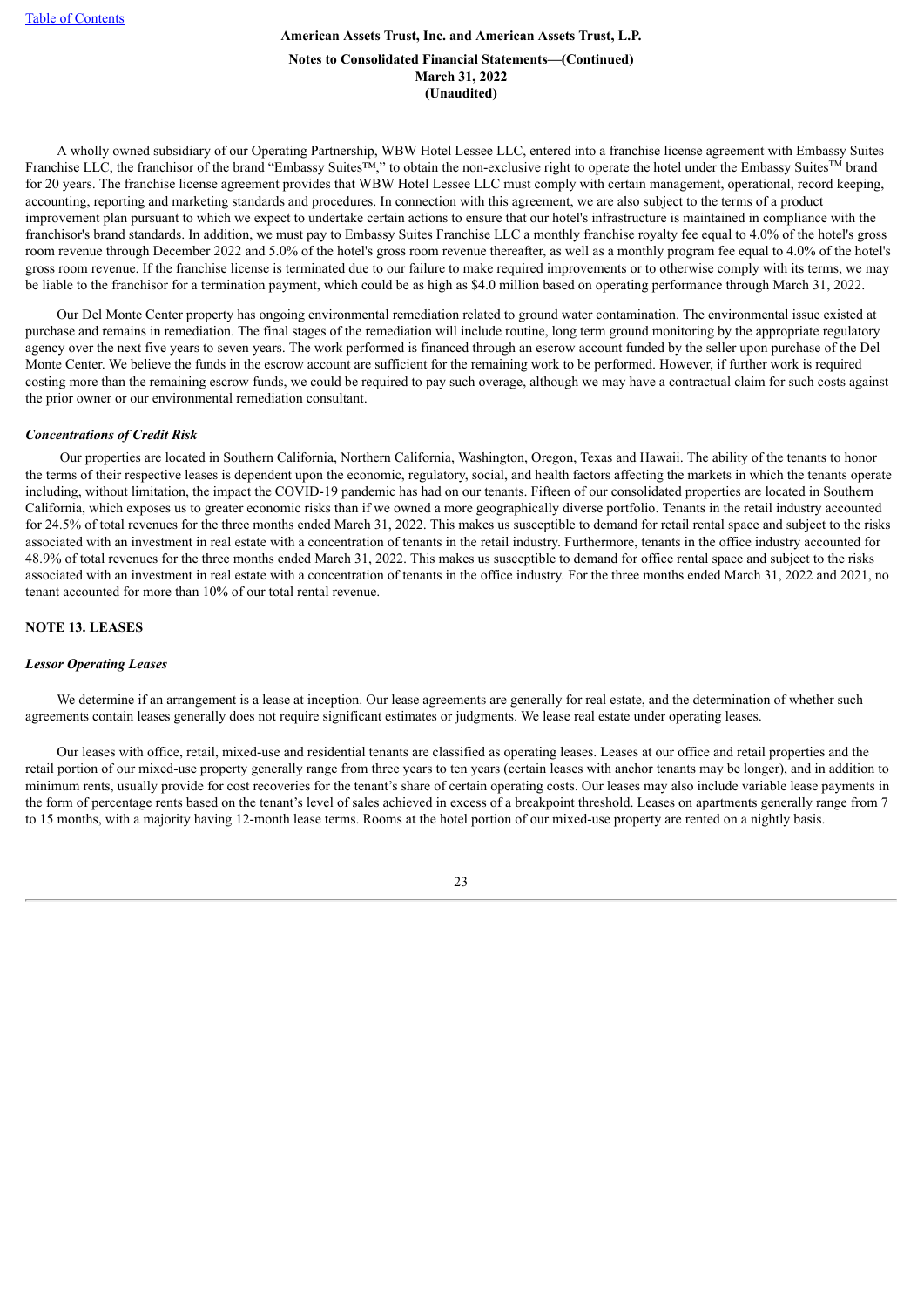Leases at our office and retail properties and the retail portion of our mixed-use property may contain lease extension options, at our lessee's discretion. The extension options are generally for 3 to 10 years and contain primarily rent at fixed rates or the prevailing market rent. The extension options are generally exercisable 6 to 12 months prior to the expiration of the lease and require the lessee to not be in default of the lease terms.

We attempt to maximize the amount we expect to derive from the underlying real estate property following the end of a lease, to the extent it is not extended. We maintain a proactive leasing and capital improvement program that, combined with the quality and locations of our properties, has made our properties attractive to tenants. However, the residual value of a real estate property is still subject to various market-specific, asset-specific, and tenantspecific risks and characteristics.

As of March 31, 2022, minimum future rentals from noncancelable operating leases, before any reserve for uncollectible amounts and assuming no early lease terminations, at our office and retail properties and the retail portion of our mixed-use property are as follows (in thousands):

| 239,547   |
|-----------|
| 234,623   |
| 205,630   |
| 181,665   |
| 166,468   |
| 409,675   |
| 1,437,608 |
|           |

The above future minimum rentals exclude residential leases, which typically have a term of 12 months or less, and exclude the hotel, as rooms are rented on a nightly basis.

#### *Lessee Operating Leases*

We determine if an arrangement is a lease at inception. Our lease agreements are generally for real estate, and the determination of whether such agreements contain leases generally does not require significant estimates or judgments. We lease real estate under operating leases.

At the Landmark at One Market, we lease, as lessee, a building adjacent to the Landmark at One Market under an operating lease effective through June 30, 2026, which we have the option to extend until 2031 by way of the remaining five years extension option (the "Annex Lease"). The lease payments under the extension option provided for under the Annex Lease will be equal to the fair rental value at the time the extension option is exercised. The extension option is included in the calculation of the right-of-use asset and lease liability as we are reasonably certain of exercising the extension option.

Our lease agreements do not contain any residual value guarantees or material restrictive covenants. As our leases do not provide an implicit rate, we use our incremental borrowing rate based on the information available at commencement in determining the present value of lease payments.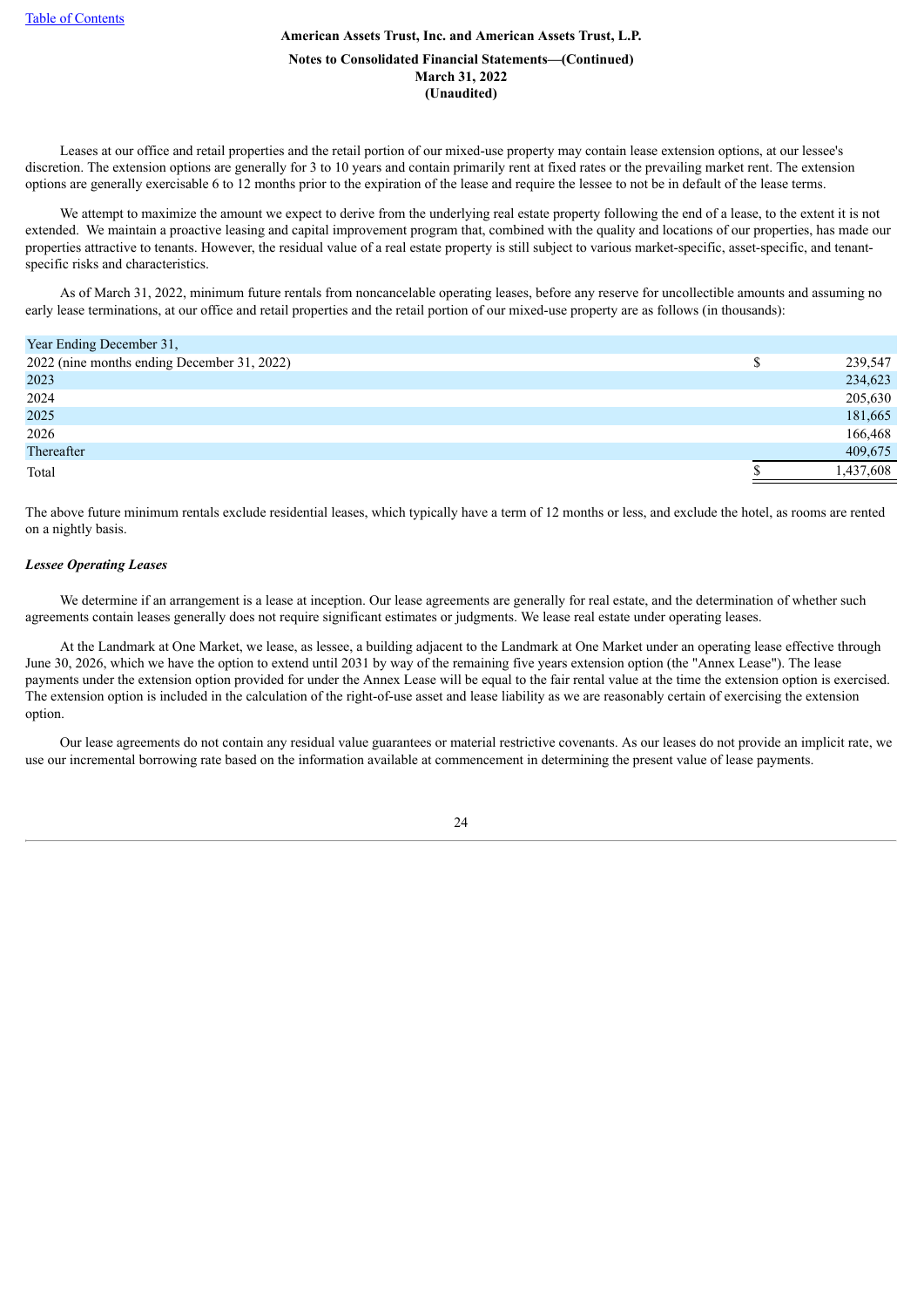Current annual payments under the operating leases are as follows, as of March 31, 2022 (in thousands):

| Year Ending December 31,                    |         |
|---------------------------------------------|---------|
| 2022 (nine months ending December 31, 2022) | 2,436   |
| 2023                                        | 3,328   |
| 2024                                        | 3,428   |
| 2025                                        | 3,531   |
| 2026                                        | 3,584   |
| Thereafter                                  | 16,126  |
| Total lease payments                        | 32,433  |
| Imputed interest                            | (5,055) |
| Present value of lease liability            | 27,378  |

Lease costs under the operating leases are as follows (in thousands):

|                                                                     | Three Months Ended March 31, |          |      |          |  |
|---------------------------------------------------------------------|------------------------------|----------|------|----------|--|
|                                                                     | 2022                         |          | 2021 |          |  |
| Operating lease cost                                                |                              | 844      |      | 1,132    |  |
| Variable lease cost                                                 |                              |          |      |          |  |
| Sublease income                                                     |                              | (763)    |      | (1, 194) |  |
| Total lease (income) cost                                           |                              | 81       |      | (62)     |  |
|                                                                     |                              |          |      |          |  |
| Weighted-average remaining lease term - operating leases (in years) |                              | 9.3      |      |          |  |
| Weighted-average discount rate - operating leases                   |                              | $3.19\%$ |      |          |  |

Supplemental cash flow information and non-cash activity related to our operating leases are as follow (in thousands):

|                                                                        |      | <b>Three Months Ended March 31.</b> |     |
|------------------------------------------------------------------------|------|-------------------------------------|-----|
|                                                                        | 2022 | 2021                                |     |
| Operating cash flow information:                                       |      |                                     |     |
| Cash paid for amounts included in the measurement of lease liabilities | 796  |                                     | 865 |

### *Subleases*

At the Landmark at One Market, we (as sublandlord) sublease the Annex Lease building under operating leases effective through December 31, 2029. The subleases contain extension options, subject to our ability to extend the Annex Lease, that can extend the subleases through December 31, 2039 at the fair rental value at the time the extension option is exercised.

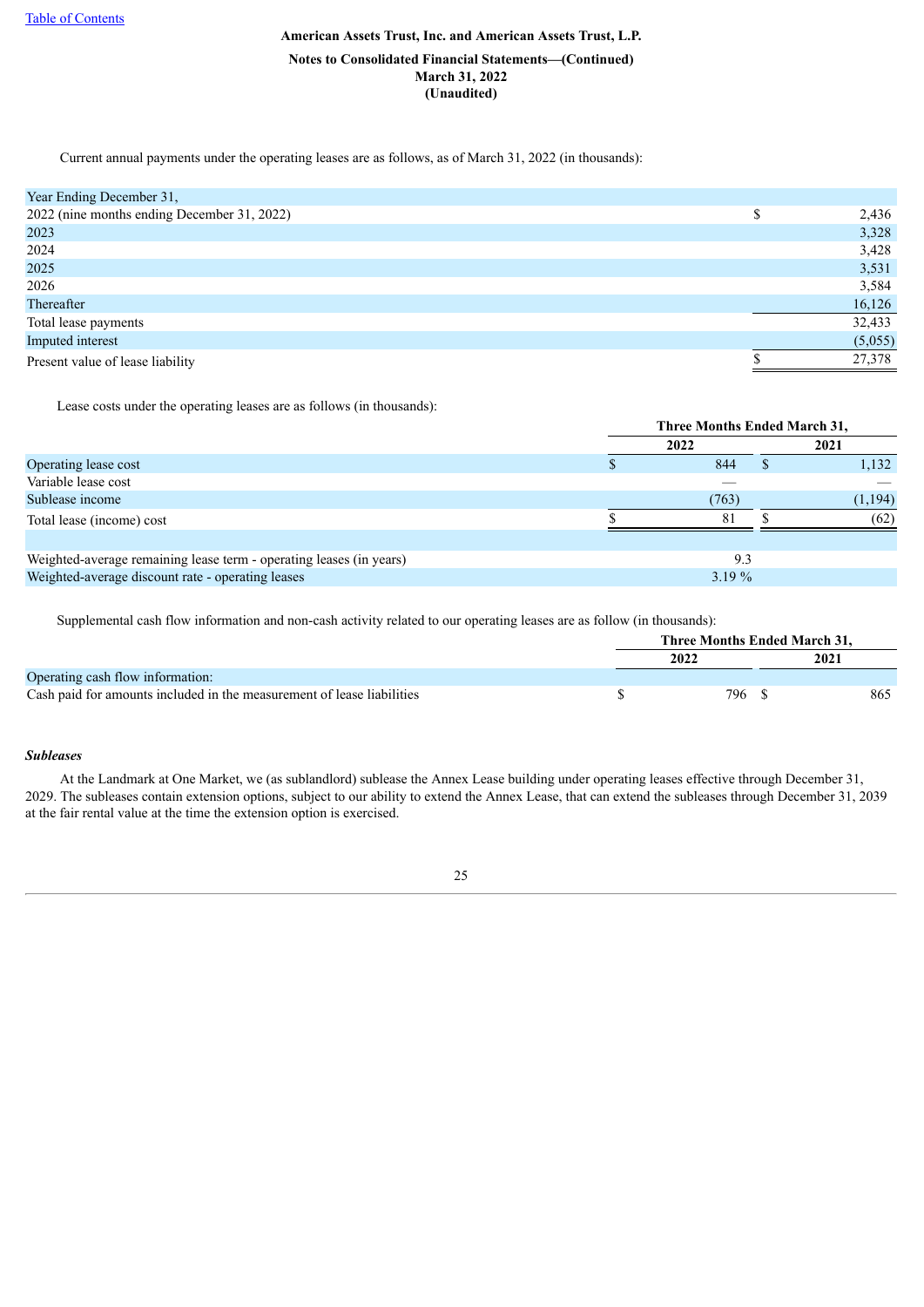### **NOTE 14. COMPONENTS OF RENTAL INCOME AND EXPENSE**

The principal components of rental income are as follows (in thousands):

|                     |      | Three Months Ended March 31, |      |        |  |
|---------------------|------|------------------------------|------|--------|--|
|                     | 2022 |                              | 2021 |        |  |
| Lease rental income |      |                              |      |        |  |
| Office              |      | 48,050                       | - \$ | 43,362 |  |
| Retail              |      | 24,041                       |      | 20,853 |  |
| Multifamily         |      | 12,916                       |      | 11,752 |  |
| Mixed-use           |      | 2,800                        |      | 795    |  |
| Percentage rent     |      | 482                          |      | 526    |  |
| Hotel revenue       |      | 8,055                        |      | 3,271  |  |
| Other               |      | 642                          |      | 571    |  |
| Total rental income |      | 96,986                       |      | 81,130 |  |

Lease rental income includes \$3.7 million and \$5.5 million for the three months ended March 31, 2022 and 2021, respectively, to recognize lease rental income on a straight-line basis. In addition, net amortization of above and below market leases included in lease rental income was \$0.8 million and \$0.8 million for the three months ended March 31, 2022 and 2021, respectively.

The principal components of rental expenses are as follows (in thousands):

|                         | Three Months Ended March 31, |        |      |        |  |
|-------------------------|------------------------------|--------|------|--------|--|
|                         | 2022                         |        |      | 2021   |  |
| Rental operating        |                              | 11,144 | - \$ | 9,496  |  |
| Hotel operating         |                              | 5,648  |      | 2,724  |  |
| Repairs and maintenance |                              | 4,760  |      | 3,742  |  |
| Marketing               |                              | 519    |      | 393    |  |
| Rent                    |                              | 809    |      | 1,152  |  |
| Hawaii excise tax       |                              | 809    |      | 532    |  |
| Management fees         |                              | 456    |      | 207    |  |
| Total rental expenses   |                              | 24,145 |      | 18,246 |  |

### **NOTE 15. OTHER (EXPENSE) INCOME, NET**

The principal components of other expense, net, are as follows (in thousands):

|                                   | Three Months Ended March 31, |       |
|-----------------------------------|------------------------------|-------|
|                                   | 2022                         | 2021  |
| Interest and investment income    | 36                           | 74    |
| Income tax expense                | (198)                        | (127) |
| Other non-operating expense       |                              |       |
| Total other (expense) income, net | (162)                        | (53)  |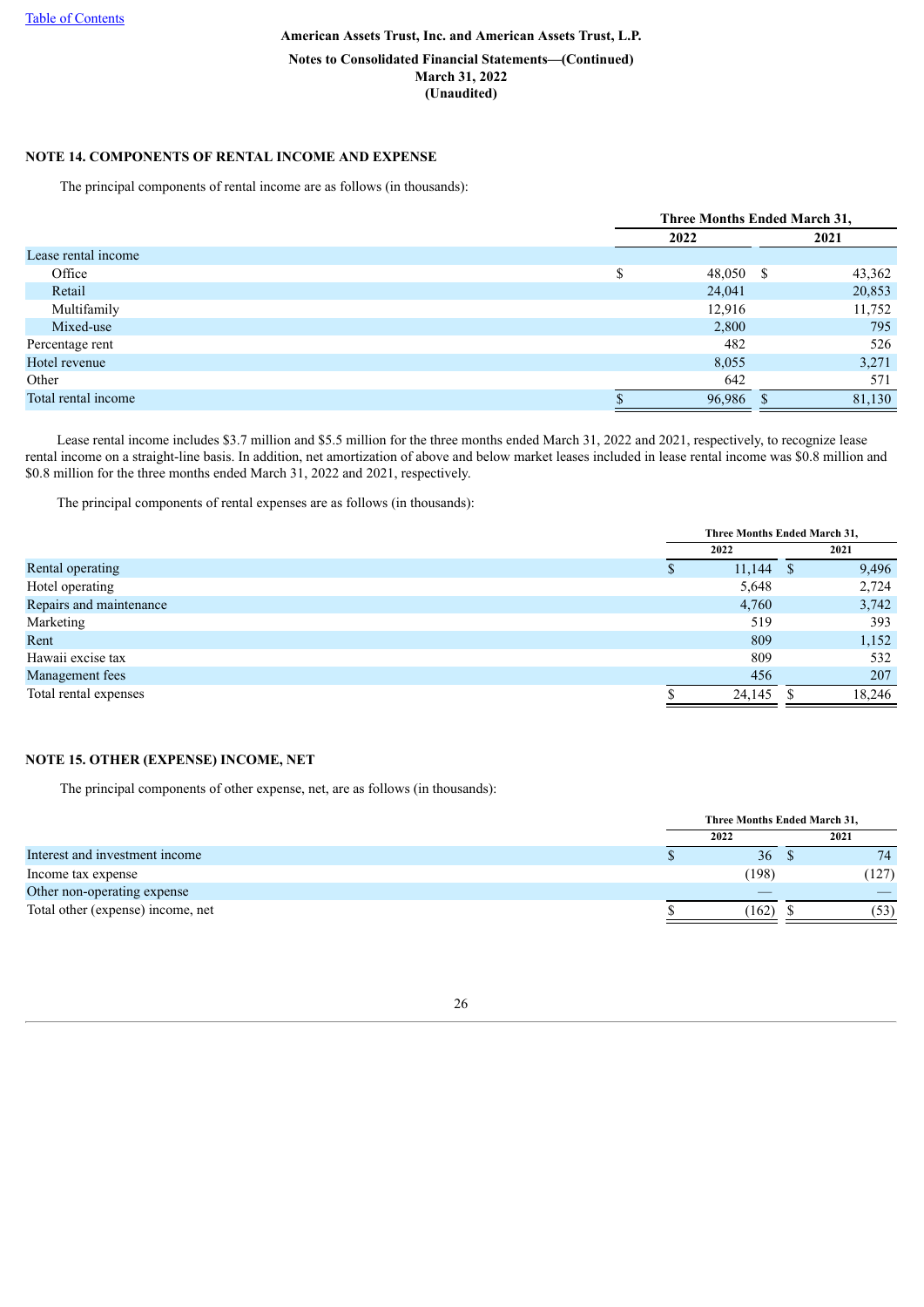#### **NOTE 16. RELATED PARTY TRANSACTIONS**

During the first quarter of 2019, we terminated a lease agreement with American Assets, Inc. ("AAI"), an entity owned and controlled by Ernest Rady, our Chief Executive Officer and Chairman of the Board, and entered into a new lease agreement with AAI for office space at Torrey Reserve Campus. Rents commenced on March 1, 2019 for an initial lease term of three years at an average annual rental rate of \$0.2 million. During the third quarter of 2020, we entered into a new lease with AAI for office space at Torrey Point to replace its existing lease at Torrey Reserve Campus. Rents commenced on March 1, 2021 for an initial lease term of ten years at an average annual rental rate of \$0.2 million. Rental revenue recognized on the AAI leases of \$0.1 million and \$0.1 million for the three months ended March 31, 2022 and 2021, respectively, is included in rental income on the statements of comprehensive income.

The Waikiki Beach Walk entities have a 47.7% investment in WBW CHP LLC, an entity that was formed to, among other things, construct a chilled water plant to provide air conditioning to the property and other adjacent facilities. The operating expenses of WBW CHP LLC are recovered through reimbursements from its members, and reimbursements to WBW CHP LLC of \$0.3 million and \$0.3 million for the three months ended March 31, 2022 and 2021, respectively, are included in rental expenses on the consolidated statements of comprehensive income.

#### **NOTE 17. SEGMENT REPORTING**

Segment information is prepared on the same basis that our management reviews information for operational decision-making purposes. We operate in four business segments: the acquisition, redevelopment, ownership and management of retail real estate, office real estate, multifamily real estate and mixed-use real estate. The products for our retail segment primarily include rental of retail space and other tenant services, including tenant reimbursements, parking and storage space rental. The products for our office segment primarily include rental of office space and other tenant services, including tenant reimbursements, parking and storage space rental. The products for our multifamily segment include rental of apartments and other tenant services. The products of our mixed-use segment include rental of retail space and other tenant services, including tenant reimbursements, parking and storage space rental and operation of a 369-room all-suite hotel.

We evaluate the performance of our segments based on segment profit, which is defined as property revenue less property expenses. We do not use asset information as a measure to assess performance and make decisions to allocate resources. Therefore, depreciation and amortization expense is not allocated among segments. General and administrative expenses, interest expense, depreciation and amortization expense and other income and expense are not included in segment profit as our internal reporting addresses these items on a corporate level.

Segment profit is not a measure of operating income or cash flows from operating activities as measured by GAAP, and it is not indicative of cash available to fund cash needs and should not be considered an alternative to cash flows as a measure of liquidity. Not all companies calculate segment profit in the same manner. We consider segment profit to be an appropriate supplemental measure to net income because it assists both investors and management in understanding the core operations of our properties.

The following table represents operating activity within our reportable segments (in thousands):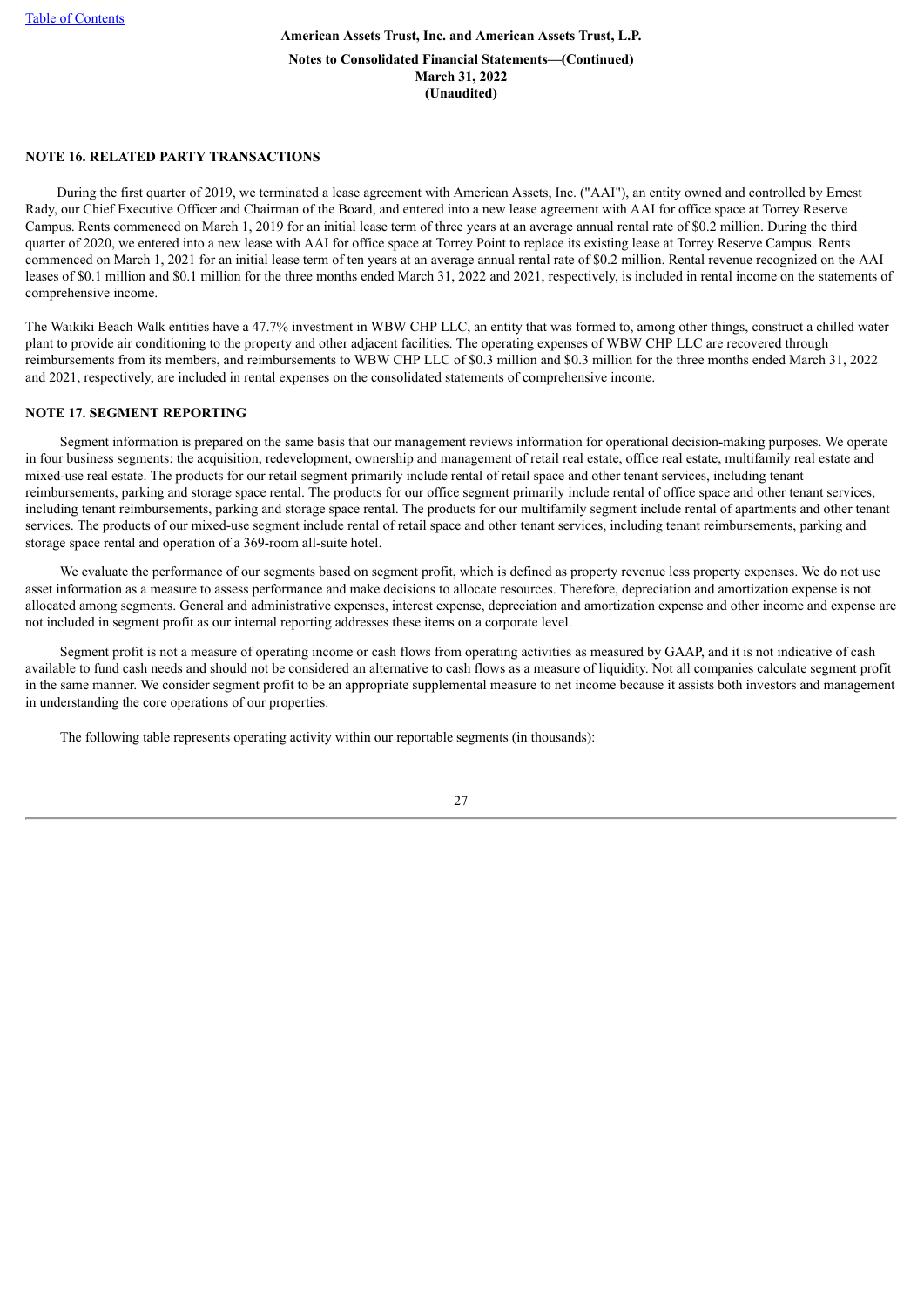|                          |      |                              | Three Months Ended March 31, |
|--------------------------|------|------------------------------|------------------------------|
|                          | 2022 |                              | 2021                         |
| <b>Total Office</b>      |      |                              |                              |
| Property revenue         | \$   | 49,569<br>-S                 | 44,464                       |
| Property expense         |      | (13,330)                     | (11, 364)                    |
| Segment profit           |      | 36,239                       | 33,100                       |
| <b>Total Retail</b>      |      |                              |                              |
| Property revenue         |      | 24,841                       | 21,774                       |
| Property expense         |      | (7, 728)                     | (7, 442)                     |
| Segment profit           |      | 17,113                       | 14,332                       |
| <b>Total Multifamily</b> |      |                              |                              |
| Property revenue         |      | 13,889                       | 12,552                       |
| Property expense         |      | (6,079)                      | (5,491)                      |
| Segment profit           |      | 7,810                        | 7,061                        |
| <b>Total Mixed-Use</b>   |      |                              |                              |
| Property revenue         |      | 13,171                       | 5,196                        |
| Property expense         |      | (8, 437)                     | (5,303)                      |
| Segment profit           |      | 4,734                        | (107)                        |
| Total segments' profit   | \$   | 65,896<br>$\mathbf{\hat{s}}$ | 54,386                       |

The following table is a reconciliation of segment profit to net income attributable to stockholders (in thousands):

|                                                                     | Three Months Ended March 31, |  |          |  |  |  |  |
|---------------------------------------------------------------------|------------------------------|--|----------|--|--|--|--|
|                                                                     | 2022                         |  | 2021     |  |  |  |  |
| Total segments' profit                                              | 65,896 \$                    |  | 54,386   |  |  |  |  |
| General and administrative                                          | (7,142)                      |  | (6,823)  |  |  |  |  |
| Depreciation and amortization                                       | (30, 412)                    |  | (27,501) |  |  |  |  |
| Interest expense                                                    | (14,666)                     |  | (14,005) |  |  |  |  |
| Loss on early extinguishment of debt                                |                              |  | (4,271)  |  |  |  |  |
| Other income (expense), net                                         | (162)                        |  | (53)     |  |  |  |  |
| <b>Net income</b>                                                   | 13.514                       |  | 1,733    |  |  |  |  |
| Net income attributable to restricted shares                        | (155)                        |  | (137)    |  |  |  |  |
| Net income attributable to unitholders in the Operating Partnership | (2,836)                      |  | (339)    |  |  |  |  |
| Net income attributable to American Assets Trust, Inc. stockholders | 10,523                       |  | 1,257    |  |  |  |  |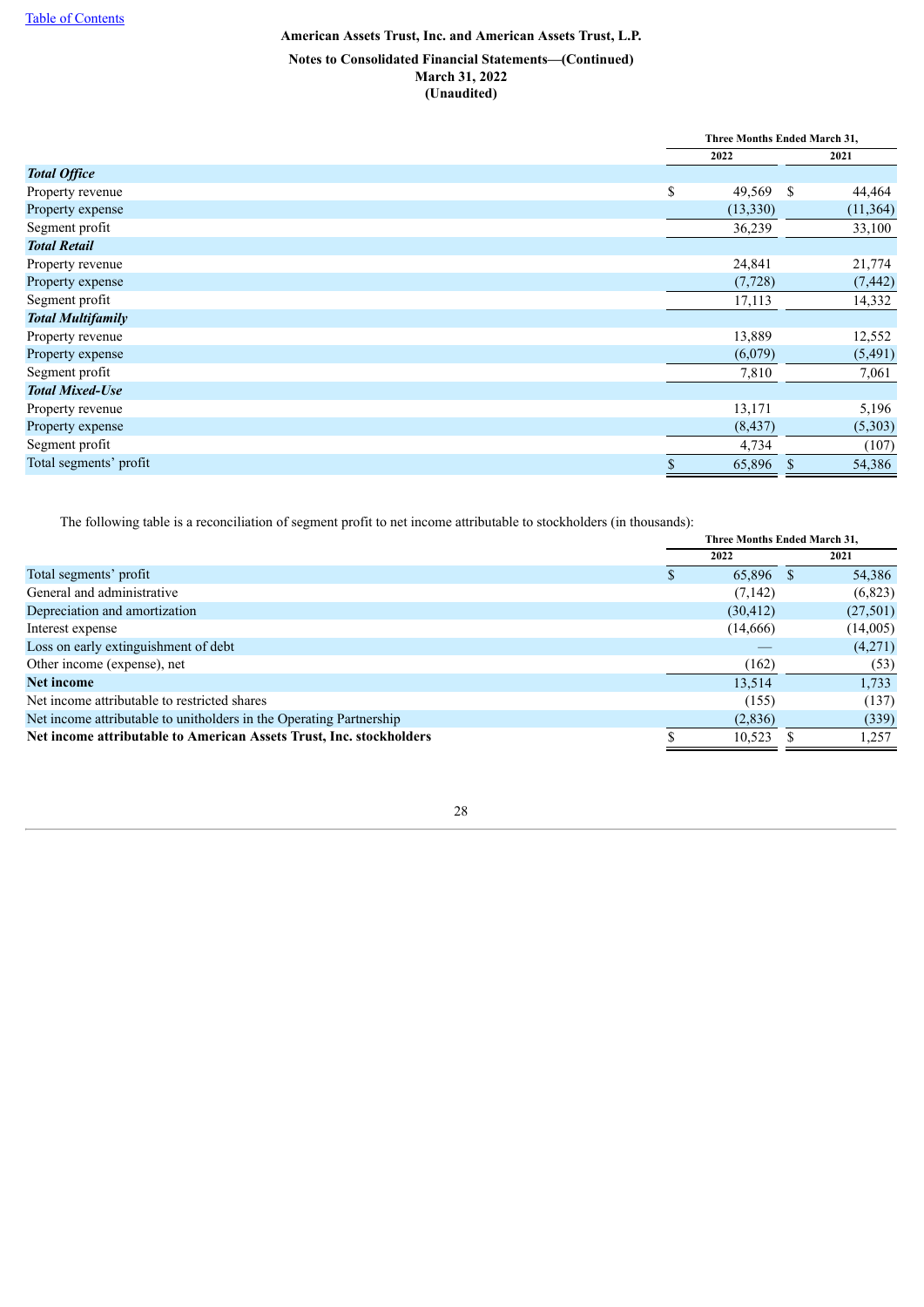The following table shows net real estate and secured note payable balances for each of the segments (in thousands):

|   | March 31, 2022 |   | December 31, 2021 |
|---|----------------|---|-------------------|
|   |                |   |                   |
| S |                |   | 1,536,212         |
|   | 590,113        |   | 591,107           |
|   | 378,887        |   | 381,315           |
|   | 171,969        |   | 173,347           |
|   | 2,731,457      |   | 2,681,981         |
|   |                |   |                   |
|   | 111,000        | S | 111,000           |
|   | 111,000        |   | 111,000           |
|   |                |   | 1,590,488 \$      |

(1) Excludes debt issuance costs of \$0.02 million and \$0.04 million for each of the periods ended March 31, 2022 and December 31, 2021, respectively.

Capital expenditures for each segment for the three months ended March 31, 2022 and 2021 were as follows (in thousands):

|                                 |           | Three Months Ended March 31, |                |  |
|---------------------------------|-----------|------------------------------|----------------|--|
|                                 | 2022      |                              | 2021           |  |
| <b>Capital Expenditures</b> (1) |           |                              |                |  |
| Office                          | 26,666 \$ |                              | 9,527          |  |
| Retail                          | 3,560     |                              | 1,722          |  |
| Multifamily                     | 1,571     |                              | 963            |  |
| Mixed-Use                       | 331       |                              | $\overline{4}$ |  |
|                                 | 32,128    |                              | 12,216         |  |
|                                 |           |                              |                |  |

(1) Capital expenditures represent cash paid for capital expenditures during the period and include leasing commissions paid.

### **NOTE 18. SUBSEQUENT EVENT**

<span id="page-33-0"></span>On April 25, 2022, we entered into a rate lock agreement with J.P. Morgan Investment Management Inc. to reduce the interest rate variability exposure of a prospective ten-year non-recourse mortgage of our Lomas Santa Fe Plaza in an original principal amount not to exceed \$63 million and a fixed interest rate of 4.639% that we expect to close in the third quarter of 2022, subject to customary closing conditions. We intend for the proceeds from this prospective mortgage to be applied to the payoff of our City Center Bellevue mortgage.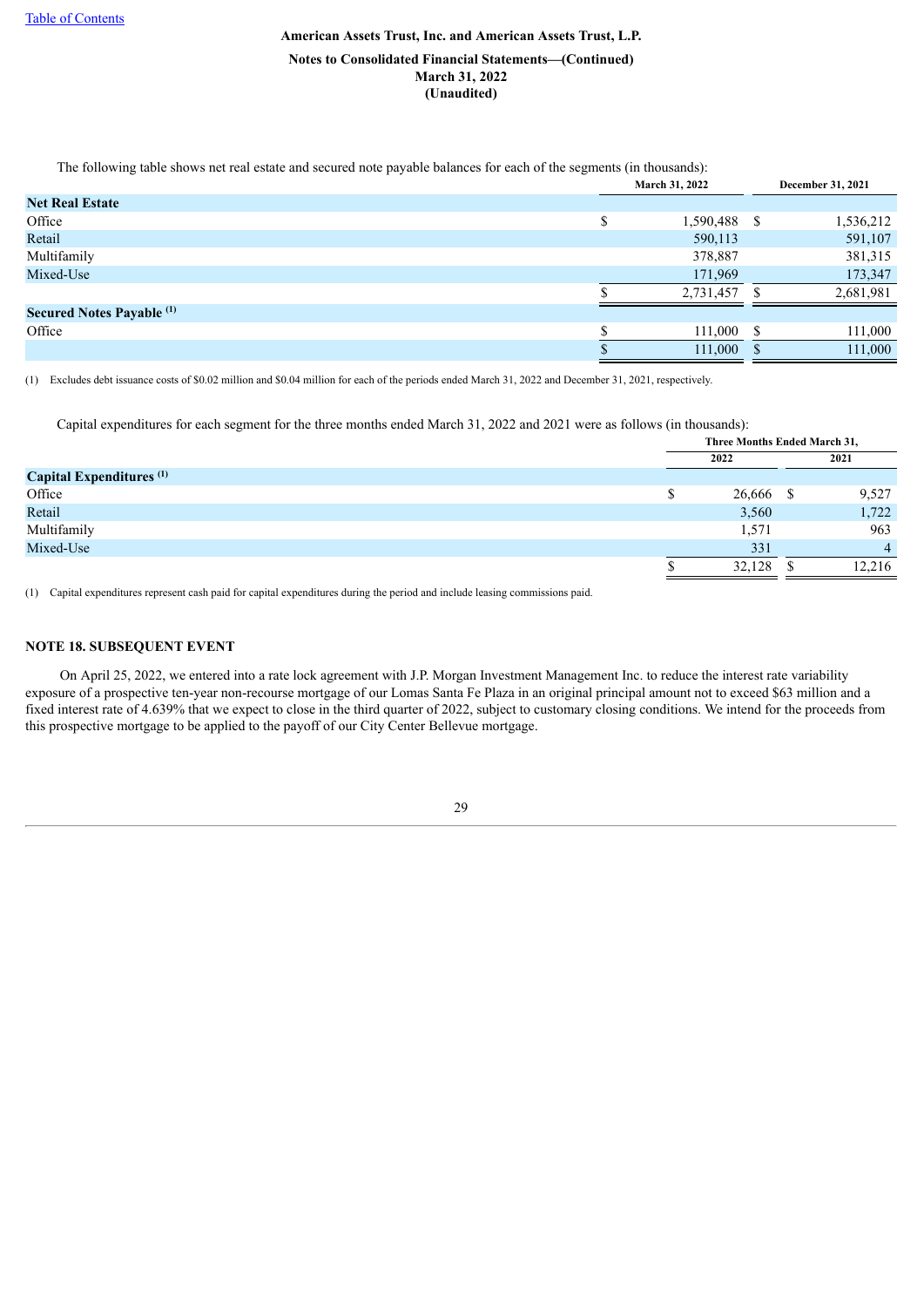### **ITEM 2. MANAGEMENT'S DISCUSSION AND ANALYSIS OF FINANCIAL CONDITION AND RESULTS OF OPERATIONS**

### *Forward-Looking Statements*

We make statements in this report that are forward-looking statements within the meaning of the Private Securities Litigation Reform Act of 1995 (set forth in Section 27A of the Securities Act of 1933, as amended, ("the Securities Act"), and Section 21E of the Securities Exchange Act of 1934, as amended, ("the Exchange Act"). In particular, statements pertaining to our capital resources, portfolio performance and results of operations contain forward-looking statements. Likewise, our statements regarding anticipated growth in our funds from operations and anticipated market conditions, demographics and results of operations are forward-looking statements. You can identify forward-looking statements by the use of forward-looking terminology such as "believes," "expects," "may," "will," "should," "seeks," "approximately," "intends," "plans," "estimates" or "anticipates" or the negative of these words and phrases or similar words or phrases which are predictions of or indicate future events or trends and which do not relate solely to historical *matters. You can also identify forward-looking statements by discussions of strategy, plans or intentions.*

Forward-looking statements involve numerous risks and uncertainties and you should not rely on them as predictions of future events. Forward-looking statements depend on assumptions, data or methods which may be incorrect or imprecise and we may not be able to realize them. We do not guarantee that the transactions and events described will happen as described (or that they will happen at all). The following factors, among others, could cause actual results and future events to differ materially from those set forth or contemplated in the forward-looking statements:

- the impact of epidemics, pandemics, or other outbreaks of illness, disease or virus (such as the outbreak of COVID-19 and its variants) and the actions taken by government authorities and others related thereto, including the ability of our company, our properties and our tenants to *operate;*
- *• adverse economic or real estate developments in our markets;*
- *• our failure to generate suf icient cash flows to service our outstanding indebtedness;*
- *• defaults on, early terminations of or non-renewal of leases by tenants, including significant tenants;*
- *• dif iculties in identifying properties to acquire and completing acquisitions;*
- *• dif iculties in completing dispositions;*
- *• our failure to successfully operate acquired properties and operations;*
- *• our inability to develop or redevelop our properties due to market conditions;*
- *• fluctuations in interest rates and increased operating costs;*
- *• risks related to joint venture arrangements;*
- *• our failure to obtain necessary outside financing;*
- *• on-going litigation;*
- *• general economic conditions;*
- *• financial market fluctuations;*
- *• risks that af ect the general of ice, retail, multifamily and mixed-use environment;*
- *• the competitive environment in which we operate;*
- *• decreased rental rates or increased vacancy rates;*
- *• conflicts of interests with our of icers or directors;*
- *• lack or insuf icient amounts of insurance;*
- *• environmental uncertainties and risks related to adverse weather conditions and natural disasters;*
- *• other factors af ecting the real estate industry generally;*
- limitations imposed on our business and our ability to satisfy complex rules in order for American Assets Trust, Inc. to continue to qualify as a *REIT, for U.S. federal income tax purposes; and*
- changes in governmental regulations or interpretations thereof, such as real estate and zoning laws and increases in real property tax rates and *taxation of REITs.*

While forward-looking statements reflect our good faith beliefs, they are not guarantees of future performance. We disclaim any obligation to publicly update or revise any forward-looking statement to reflect changes in underlying assumptions or factors, new information, data or methods, future events or other changes. For a further discussion of these and other factors, see the section entitled "Item 1A. Risk Factors" contained herein and in our annual *report on Form 10-K for the year ended December 31, 2021.*

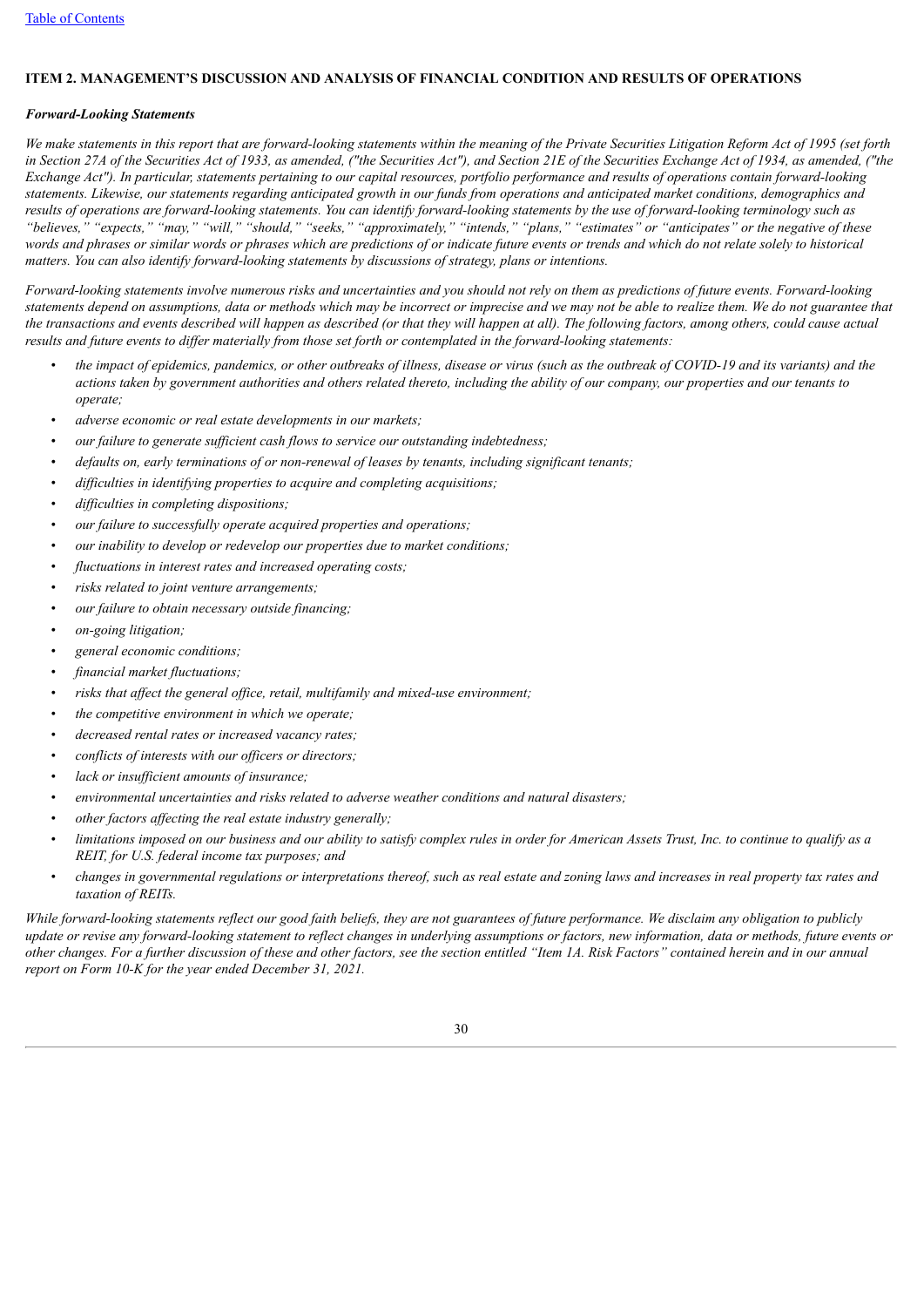#### **Overview**

References to "we," "our," "us" and "our company" refer to American Assets Trust, Inc., a Maryland corporation, together with our consolidated subsidiaries, including American Assets Trust, L.P., a Maryland limited partnership, of which we are the sole general partner and which we refer to in this report as our Operating Partnership.

We are a full service, vertically integrated and self-administered REIT that owns, operates, acquires and develops high quality retail, office, multifamily and mixed-use properties in attractive, high-barrier-to-entry markets in Southern California, Northern California, Washington, Oregon, Texas and Hawaii. As of March 31, 2022, our portfolio was comprised of twelve retail shopping centers; twelve office properties; a mixed-use property consisting of a 369-room all-suite hotel and a retail shopping center; and six multifamily properties. Additionally, as of March 31, 2022, we owned land at three of our properties that we classified as held for development and/or construction in progress. Our core markets include San Diego, California; the San Francisco Bay Area, California; Bellevue, Washington; Portland, Oregon and Oahu, Hawaii. We are a Maryland corporation formed on July 16, 2010 to acquire the entities owning various controlling and noncontrolling interests in real estate assets owned and/or managed by Ernest S. Rady or his affiliates, including the Ernest Rady Trust U/D/T March 13, 1983, or the Rady Trust, and did not have any operating activity until the consummation of our initial public offering on January 19, 2011. Our Company, as the sole general partner of our Operating Partnership, has control of our Operating Partnership and owned 78.8% of our Operating Partnership as of March 31, 2022. Accordingly, we consolidate the assets, liabilities and results of operations of our Operating Partnership.

#### **Acquisitions**

On March 8, 2022, we acquired Bel-Spring 520 in Bellevue, Washington, consisting of an approximately 93,000 square feet, multi-tenant office campus. The purchase price was \$45.5 million, excluding closing costs and prorations. We acquired the property with cash on hand.

#### **Critical Accounting Policies**

We identified certain critical accounting policies that affect certain of our more significant estimates and assumptions used in preparing our consolidated financial statements in our annual report on Form 10-K for the year ended December 31, 2021. We have not made any material changes to these policies during the periods covered by this report, other than those described in Footnote 1.

#### **Same-store**

We have provided certain information on a total portfolio, same-store and redevelopment same-store basis. Information provided on a same-store basis includes the results of properties that we owned and operated for the entirety of both periods being compared except for properties for which significant redevelopment or expansion occurred during either of the periods being compared, properties under development, properties classified as held for development and properties classified as discontinued operations. Information provided on a redevelopment same-store basis includes the results of properties undergoing significant redevelopment for the entirety or portion of both periods being compared. Same-store and redevelopment same-store are considered by management to be important measures because they assist in eliminating disparities due to the development, acquisition or disposition of properties during the particular period presented, and thus provides a more consistent performance measure for the comparison of the Company's stabilized and redevelopment properties, as applicable. Additionally, redevelopment same-store is considered by management to be an important measure because it assists in evaluating the timing of the start and stabilization of our redevelopment opportunities and the impact that these redevelopments have in enhancing our operating performance.

While there is judgment surrounding changes in designations, we typically reclassify significant development, redevelopment or expansion properties into same-store properties once they are stabilized. Properties are deemed stabilized typically at the earlier of (i) reaching 90% occupancy or (ii) four quarters following a property's inclusion in operating real estate. We typically remove properties from same-store properties when the development, redevelopment or expansion has or is expected to have a significant impact on the property's annualized base rent, occupancy and operating income within the calendar year. Our evaluation of significant impact related to development, redevelopment or expansion activity is based on quantitative and qualitative measures including, but not limited to, the following: the total budgeted cost of planned construction activity compared to the property's annualized base rent, occupancy and property operating income within the calendar year; percentage of development, redevelopment or expansion square footage to total property square footage; and the ability to maintain historic occupancy and rental rates. In consideration of these measures, we generally remove properties from same-store properties when we see a decline in a property's annualized base rent, occupancy and operating income within the calendar year as a direct result of ongoing redevelopment, development or expansion activity. Acquired properties are classified

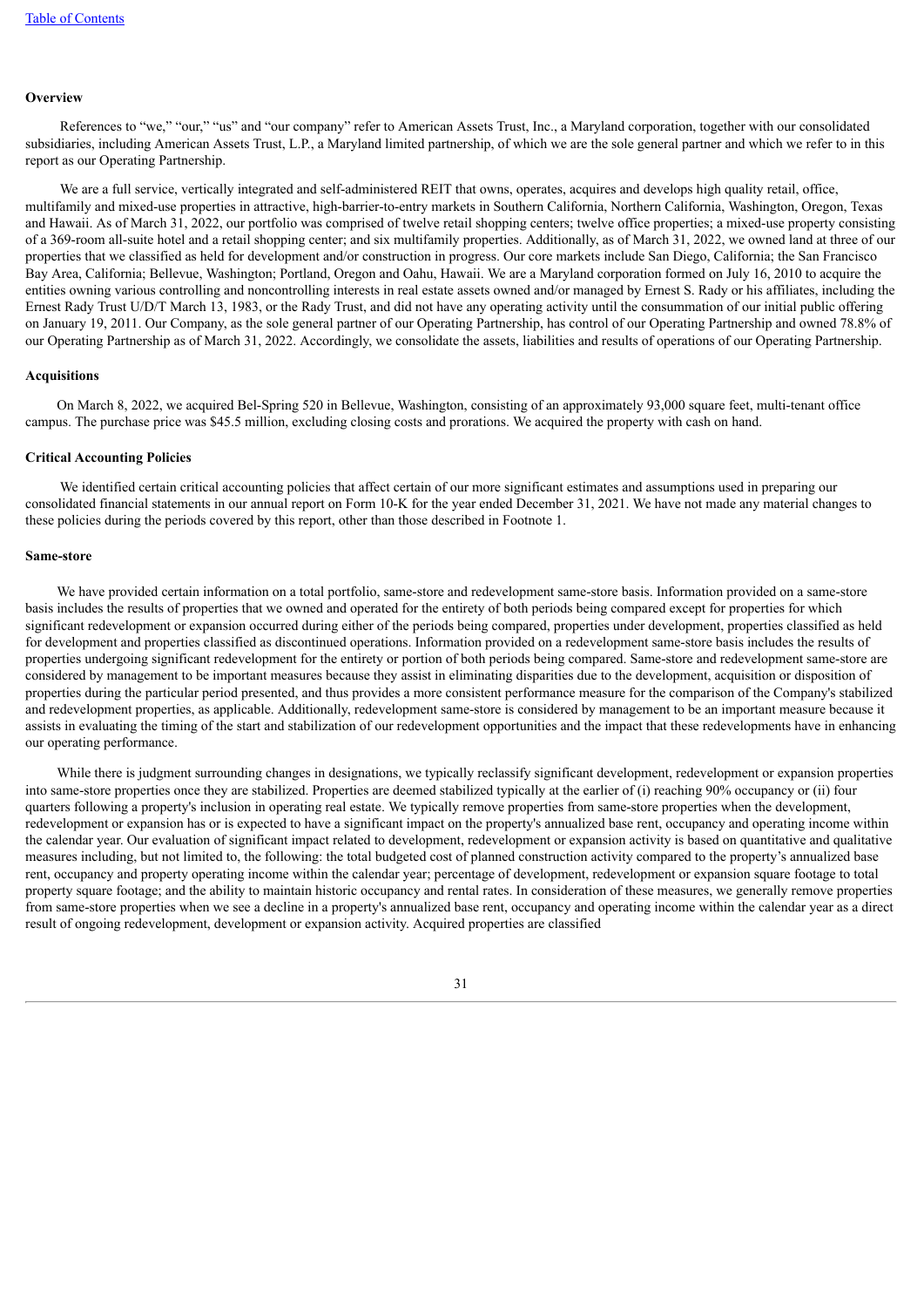into same-store properties once we have owned such properties for the entirety of comparable period(s) and the properties are not under significant development or expansion.

Below is a summary of our same-store composition for the three months ended March 31, 2022 and 2021. For the three months ended March 31, 2022, when compared to the designations for the three months ended March 31, 2021, Waikele Center was reclassified to same-store properties as there is currently no redevelopment activity at the property. Waikiki Beach Walk Retail and Embassy Suites™ Hotel is reclassified to same-store properties due to significant spalling repair activity disrupting the hotel portion of the property's operations, which was completed as of September 30, 2020. One Beach Street is classified as a non-same-store property due to redevelopment activity to renovate the property. Eastgate Office Park is classified as a non-samestore property, as it was acquired on July 7, 2021. Corporate Campus East III is also classified as a non-same-store property, as it was acquired on September 10, 2021. Bel-Spring 520 is also classified as a non-same-store property, as it was acquired on March 8, 2022.

In our determination of same-store and redevelopment same-store properties for the three months ended March 31, 2022, One Beach Street has been identified as a same-store redevelopment property due to significant redevelopment activity. Retail same-store net operating income increased approximately 19.4% for the three months ended March 31, 2022 compared to the same period in 2021. Office same-store net operating income increased 0.4% for the three months ended March 31, 2022 compared to the same period in 2021. Office redevelopment same-store net operating income decreased (0.1)% for the three months ended March 31, 2022 compared to the same period in 2021.

| 2021 |
|------|
| 25   |
|      |
| 28   |
|      |
| 27   |
|      |
|      |
|      |

#### **Outlook**

We seek growth in earnings, funds from operations and cash flows primarily through a combination of the following: growth in our same-store portfolio, growth in our portfolio from property development and redevelopments and expansion of our portfolio through property acquisitions. Our properties are located in some of the nation's most dynamic, high-barrier-to-entry markets primarily in Southern California, Northern California, Washington, Oregon and Hawaii, which allow us to take advantage of redevelopment opportunities that enhance our operating performance through renovation, expansion, reconfiguration and/or retenanting. We evaluate our properties on an ongoing basis to identify these types of opportunities.

We intend to opportunistically pursue projects in our development pipeline, including future phases of La Jolla Commons and Lloyd Portfolio, as well as other redevelopments at Waikele Center and One Beach Street. The commencement of these developments is based on, among other things, market conditions and our evaluation of whether such opportunities would generate appropriate risk-adjusted financial returns. Our redevelopment and development opportunities are subject to various factors, including market conditions and may not ultimately come to fruition.

We continue to review acquisition opportunities in our primary markets that would complement our portfolio and provide long-term growth opportunities. Some of our acquisitions do not initially contribute significantly to earnings growth; however, we believe they provide long-term re-leasing growth, redevelopment opportunities and other strategic opportunities. Any growth from acquisitions is contingent upon our ability to find properties that meet our qualitative standards at prices that meet our financial hurdles. Changes in interest rates may affect our success in achieving earnings growth through acquisitions by affecting both the price that must be paid to acquire a property, as well as our ability to economically finance a property acquisition. Generally, our acquisitions are initially financed by available cash, mortgage loans and/or borrowings under our revolving line of credit, which may be repaid later with funds raised through the issuance of new equity or new long-term debt.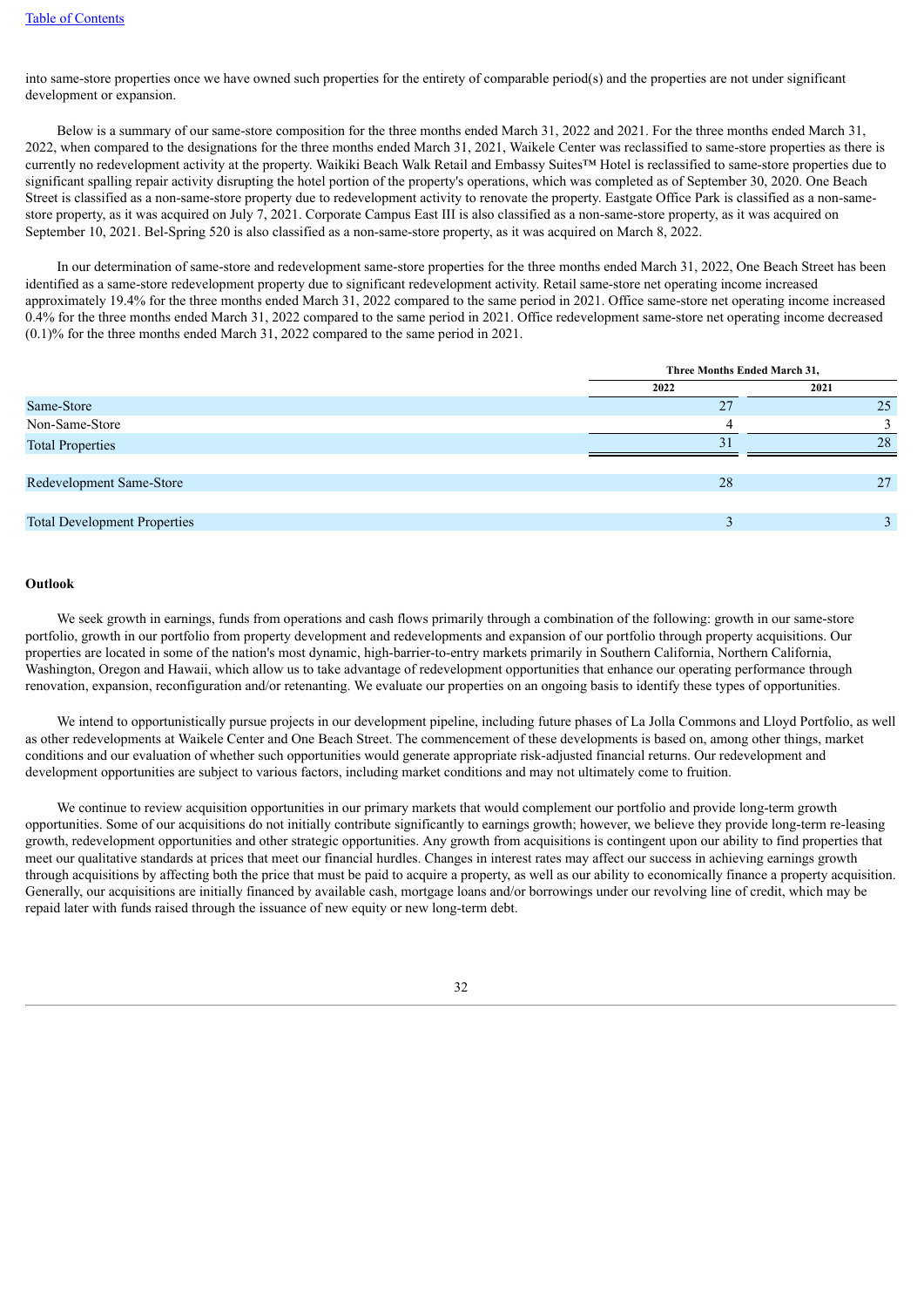### **COVID-19**

We continue to closely monitor the impact of the COVID-19 pandemic on all aspects of our business and geographies, including how it has and will impact our tenants and business partners. We are unable to predict the future impact that the COVID-19 pandemic will have on our financial condition, results of operations and cash flows due to numerous uncertainties. These uncertainties include the scope, severity and duration of the pandemic (including as the pandemic evolves due to future mutations of the COVID-19 virus), the ongoing governmental, business and individual actions taken to contain the pandemic or mitigate its impact, the availability and adoption of COVID-19 vaccines and the direct and indirect economic effects of the pandemic and containment measures, among others. The outbreak of COVID-19 in many countries, including the United States, has significantly adversely impacted global economic activity and has contributed to significant volatility and negative pressure in financial markets. The global impact of the pandemic continues to rapidly evolve. Certain states and cities, including where we own properties, have development sites and where our principal place of business is located, have at various points in time, reacted by instituting quarantines, restrictions on travel, "stay-at-home" orders or "shelter in place" rules, social distancing measures, and restrictions on business operations and/or construction projects (including, required shut-downs in some instances). It is unclear how customers' concerns about COVID-19 transmission and sensitivities to the transmission of other diseases will impact their willingness to visit certain of our tenants' businesses. As a result, the COVID-19 pandemic has negatively impacted almost every industry directly or indirectly, including industries in which the Company and our tenants operate, and may continue to do so. Further, the impacts of a potential worsening of global economic conditions and the continued disruptions to, and volatility in, the credit and financial markets, consumer spending as well as other unanticipated consequences remain unknown.

We believe our financial condition and liquidity are currently strong. Although there is uncertainty related to the COVID-19 pandemic's impact on our future results, we believe our efficient business model and steps we have taken to strengthen our balance sheet will continue to allow us to manage our business through this evolving crisis. We continue to manage all aspects of our business including, but not limited to, monitoring the financial health of our tenants, vendors, and other third-party relationships, and developing new opportunities for growth. Due to the constantly changing nature of the COVID-19 pandemic, we cannot reasonably estimate with any degree of certainty the future impact the pandemic may have on our results of operations, financial position, and liquidity.

#### **Leasing**

Our same-store growth is primarily driven by increases in rental rates on new leases and lease renewals and changes in portfolio occupancy. Over the long-term, we believe that the infill nature and strong demographics of our properties provide us with a strategic advantage, allowing us to maintain relatively high occupancy and increase rental rates. Furthermore, we believe the locations of our properties and diversified portfolio will mitigate some of the potentially negative impact of the current economic environment. However, in the short-term due to the COVID-19 pandemic, we have seen a meaningful negative impact on certain of our tenants' operations and ability to pay rent, primarily in the retail sector; any reduction in our tenants' abilities to pay base rent, percentage rent or other charges, including as a result of the COVID-19 pandemic, will adversely affect our financial condition and results of operations.

During the three months ended March 31, 2022, we signed 19 office leases for a total of 169,848 square feet of office space including 103,941 square feet of comparable renewal office space leases (leases for which there was a prior tenant), at an average rental rate increase on a cash and GAAP basis of 12.5% and 17.6%, respectively. New office leases for comparable spaces were signed for 13,086 square feet at an average rental rate increase on a cash and GAAP basis of 2.3% and 30.1%, respectively. Renewals for comparable office spaces were signed for 90,855 square feet at an average rental rate increase on a cash and GAAP basis of 13.7% and 16.4%, respectively. Tenant improvements and incentives were \$45.18 per square foot of office space for comparable new leases for the three months ended March 31, 2022, mainly due to tenants at Torrey Reserve Campus.

During the three months ended March 31, 2022, we signed 20 retail leases for a total of 87,903 square feet of retail space including 77,708 square feet of comparable renewal retail space leases (leases for which there was a prior tenant), at an average rental rate decrease on a cash basis of (5.8)% and increase on a GAAP basis of 13.5%, respectively. New retail leases for comparable spaces were signed for 5,500 square feet at an average rental rate increase on a cash basis of 51.2%. Renewals for comparable retail spaces were signed for 72,208 square feet at an average rental rate decrease on a cash basis of (8.8)% and increase on a GAAP basis of 2.4%, respectively. Tenant improvements and incentives were \$32.00 per square foot of retail space for comparable new leases for the three months ended March 31, 2022, mainly due to tenants at Alamo Quarry Market.

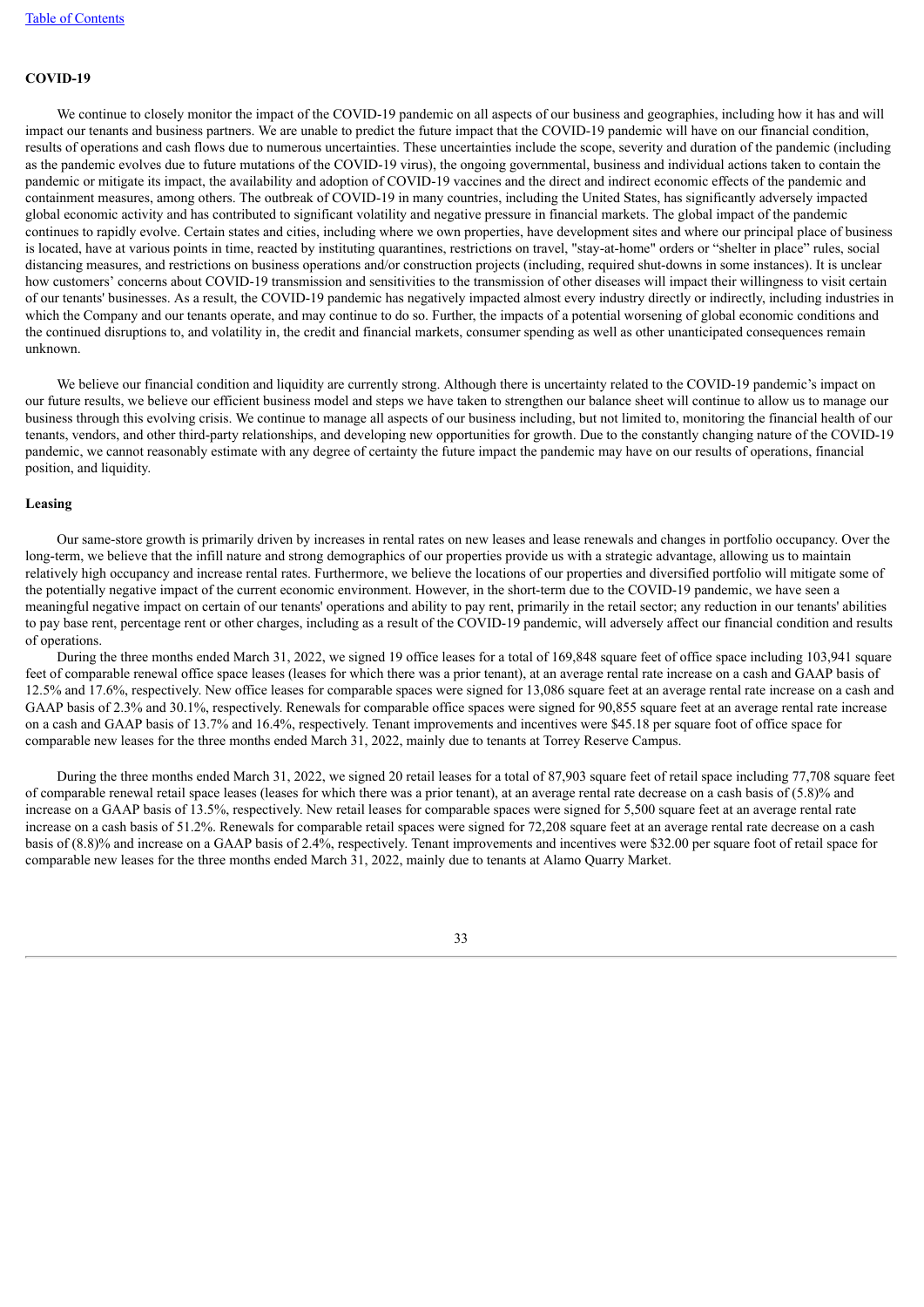The rental increases associated with comparable spaces generally include all leases signed in arms-length transactions reflecting market leverage between landlords and tenants during the period. The comparison between average rent for expiring leases and new leases is determined by including minimum rent and percentage rent paid on the expiring lease and minimum rent and, in some instances, projections of first lease year percentage rent, to be paid on the new lease. In some instances, management exercises judgment as to how to most effectively reflect the comparability of spaces reported in this calculation. The change in rental income on comparable space leases is impacted by numerous factors including current market rates, location, individual tenant creditworthiness, use of space, market conditions when the expiring lease was signed, capital investment made in the space and the specific lease structure. Tenant improvements and incentives include the total dollars committed for the improvement of a space as it relates to a specific lease, but may also include base-building costs (i.e. expansion, escalators or new entrances) which are required to make the space leasable. Incentives include amounts paid to tenants as an inducement to sign a lease that do not represent building improvements.

The leases signed in 2022 generally become effective over the following year, though some may not become effective until 2023 and beyond. Further, there is risk that some new tenants will not ultimately take possession of their space and that tenants for both new and renewal leases may not pay all of their contractual rent due to operating, financing or other matters. However, we believe that these increases do provide information about the tenant/landlord relationship and the potential fluctuations we may achieve in rental income over time.

#### **Capitalized Costs**

Certain external and internal costs directly related to the development and redevelopment of real estate, including pre-construction costs, real estate taxes, insurance, interest, construction costs and salaries and related costs of personnel directly involved, are capitalized. We capitalize costs under development until construction is substantially complete and the property is held available for occupancy. The determination of when a development project is substantially complete and when capitalization must cease involves a degree of judgment. We consider a construction project as substantially complete and held available for occupancy upon the completion of landlord-owned tenant improvements or when the lessee takes possession of the unimproved space for construction of its own improvements, but not later than one year from cessation of major construction activity. We cease capitalization on the portion substantially completed and occupied or held available for occupancy, and capitalize only those costs associated with any remaining portion under construction.

We capitalized external and internal costs related to both development and redevelopment activities combined of \$22.7 million and \$3.9 million for the three months ended March 31, 2022 and 2021, respectively.

We capitalized external and internal costs related to other property improvements combined of \$8.9 million and \$9.3 million for the three months ended March 31, 2022 and 2021, respectively.

Interest costs on developments and major redevelopments are capitalized as part of developments and redevelopments not yet placed in service. Capitalization of interest commences when development activities and expenditures begin and end upon completion, which is when the asset is ready for its intended use as noted above. We make judgments as to the time period over which to capitalize such costs and these assumptions have a direct impact on net income because capitalized costs are not subtracted in calculating net income. If the time period for capitalizing interest is extended, however, more interest is capitalized, thereby decreasing interest expense and increasing net income during that period. We capitalized interest costs related to development activities of \$1.2 million and \$0.6 million for the three months ended March 31, 2022 and 2021, respectively.

#### **Results of Operations**

For our discussion of results of operations, we have provided information on a total portfolio and same-store basis.

#### *Comparison of the three months ended March 31, 2022 to the three months ended March 31, 2021*

The following summarizes our consolidated results of operations for the three months ended March 31, 2022 compared to our consolidated results of operations for the three months ended March 31, 2021. As of March 31, 2022, our operating portfolio was comprised of 31 retail, office, multifamily and mixed-use properties with an aggregate of approximately 7.2 million rentable square feet of retail and office space, including the retail portion of our mixed-use property, 2,112 residential units (including 122 RV spaces) and a 369-room hotel. Additionally, as of March 31, 2022, we owned land at three of our properties that we classified as held for development and/or construction in progress. As of March 31, 2021, our operating portfolio was comprised of 28 retail, office, multifamily and mixed-use properties with an aggregate of approximately 6.6 million rentable square feet of retail and office space, including the retail portion of our mixed-use property, 2,112 residential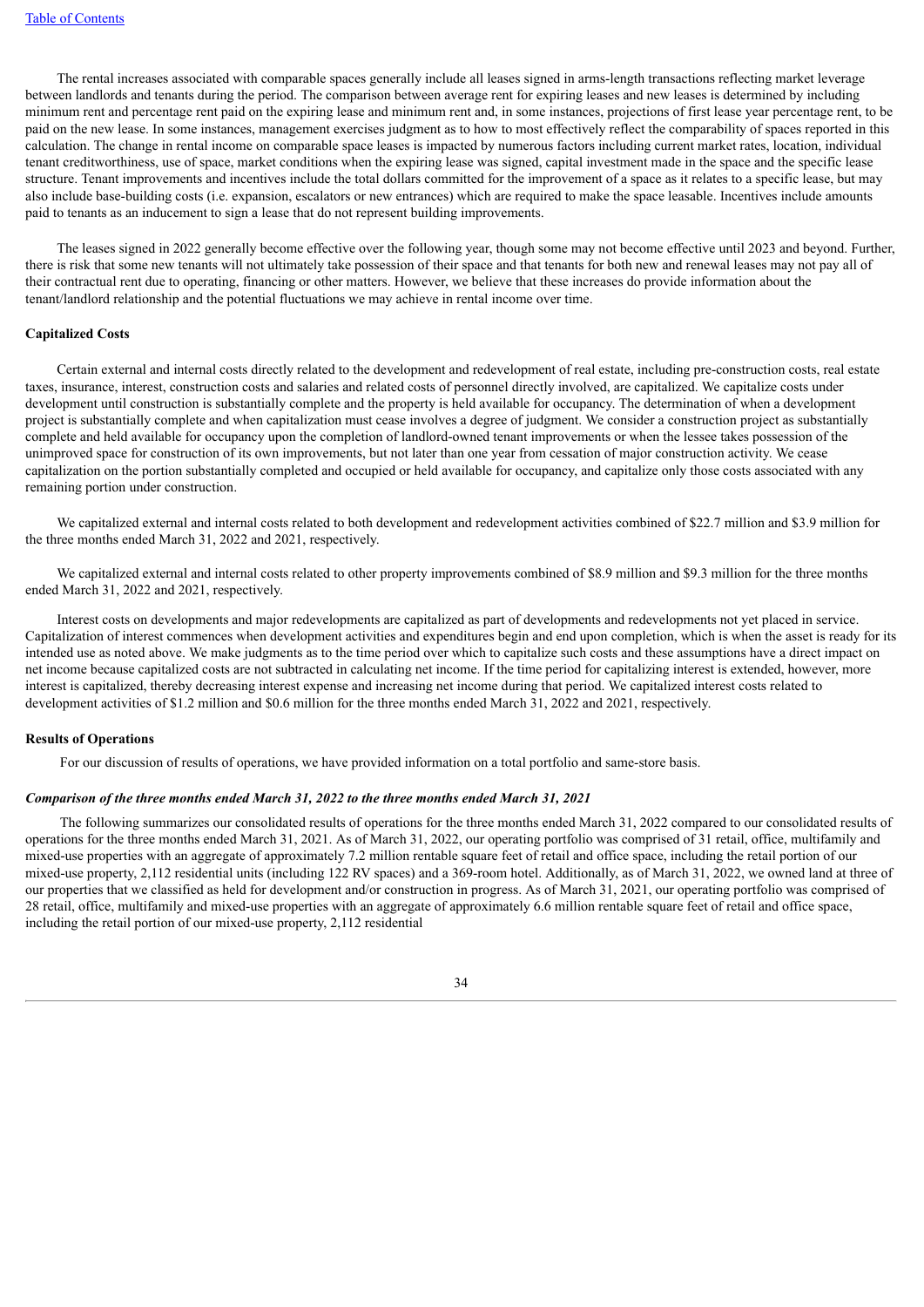units (including 122 RV spaces) and a 369-room hotel. Additionally, as of March 31, 2021, we owned land at three of our properties that we classified as held for development and/or construction in progress.

The following table sets forth selected data from our unaudited consolidated statements of comprehensive income for the three months ended March 31, 2022 and 2021 (dollars in thousands):

|                                                                     | Three Months Ended March 31, |    |           |    |          |               |
|---------------------------------------------------------------------|------------------------------|----|-----------|----|----------|---------------|
|                                                                     | 2022                         |    | 2021      |    | Change   | $\frac{0}{0}$ |
| <b>Revenues</b>                                                     |                              |    |           |    |          |               |
| Rental income                                                       | \$<br>96,986                 | S  | 81,130    | S  | 15,856   | <b>20 %</b>   |
| Other property income                                               | 4,484                        |    | 2,856     |    | 1,628    | 57            |
| Total property revenues                                             | 101,470                      |    | 83,986    |    | 17,484   | 21            |
| <b>Expenses</b>                                                     |                              |    |           |    |          |               |
| Rental expenses                                                     | 24,145                       |    | 18,246    |    | 5,899    | 32            |
| Real estate taxes                                                   | 11,429                       |    | 11,354    |    | 75       |               |
| Total property expenses                                             | 35,574                       |    | 29,600    |    | 5,974    | 20            |
| Total property income                                               | 65,896                       |    | 54,386    |    | 11,510   | 21            |
| General and administrative                                          | (7, 142)                     |    | (6,823)   |    | (319)    | 5             |
| Depreciation and amortization                                       | (30, 412)                    |    | (27, 501) |    | (2,911)  | 11            |
| Interest expense                                                    | (14,666)                     |    | (14,005)  |    | (661)    | 5             |
| Loss on early extinguishment of debt                                |                              |    | (4,271)   |    | 4,271    |               |
| Other (expense) income, net                                         | (162)                        |    | (53)      |    | (109)    | 206           |
| <b>Net income</b>                                                   | 13,514                       |    | 1,733     |    | 11,781   | 680           |
| Net income attributable to restricted shares                        | (155)                        |    | (137)     |    | (18)     | 13            |
| Net income attributable to unitholders in the Operating Partnership | (2,836)                      |    | (339)     |    | (2, 497) | 737           |
| Net income attributable to American Assets Trust, Inc. stockholders | \$<br>10,523                 | \$ | 1,257     | \$ | 9,266    | 737 %         |

#### *Revenue*

*Total property revenues*. Total property revenue consists of rental revenue and other property income. Total property revenue increased \$17.5 million, or 21%, to \$101.5 million for the three months ended March 31, 2022 compared to \$84.0 million for the three months ended March 31, 2021. The percentage leased was as follows for each segment as of March 31, 2022 and 2021:

|                          | Percentage Leased <sup>(1)</sup><br>March 31, |        |
|--------------------------|-----------------------------------------------|--------|
|                          | 2022                                          | 2021   |
| Office                   | 91.5%                                         | 91.4%  |
| Retail                   | $92.2\%$                                      | 90.8%  |
| Multifamily              | 94.8%                                         | 91.9%  |
| Mixed-Use <sup>(2)</sup> | 94.3 %                                        | 88.2 % |

(1) The percentage leased includes the square footage under lease, including leases which may not have commenced as of March 31, 2022 or 2021, as applicable.

(2) Includes the retail portion of the mixed-use property only.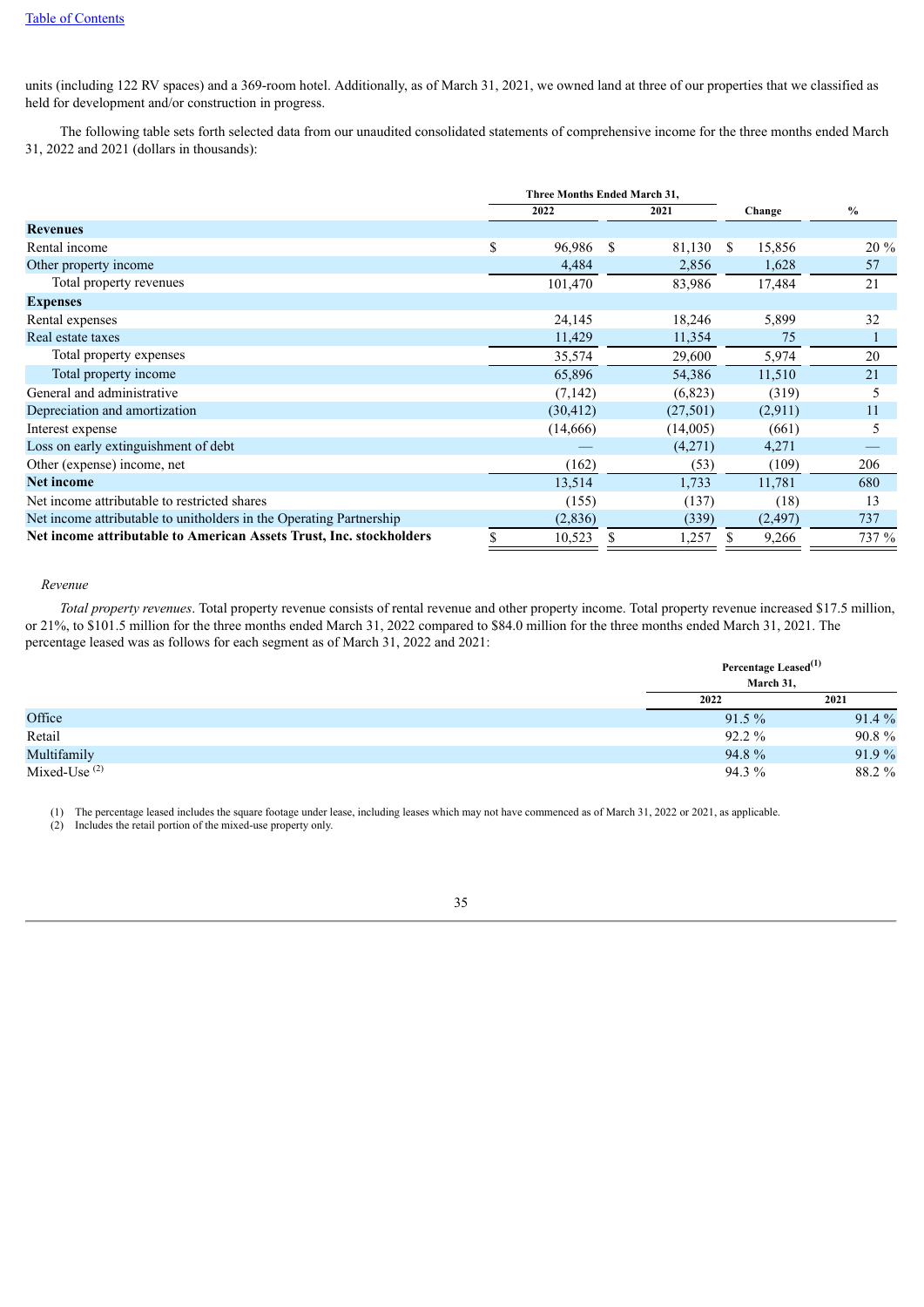The increase in total property revenue was attributable primarily to the new acquisitions of Eastgate Office Park, Corporate Campus East III and Bel-Spring 520, the increase in collections, increase in occupancy and rate at Waikiki Beach Walk Embassy Suites™ and factors discussed below.

*Rental revenues*. Rental revenue includes minimum base rent, cost reimbursements, percentage rents and other rents. Rental revenue increased \$15.9 million, or 20%, to \$97.0 million for the three months ended March 31, 2022 compared to \$81.1 million for the three months ended March 31, 2021. Rental revenue by segment was as follows (dollars in thousands):

|             |      |                              |      | <b>Total Portfolio</b> |        | Same-Store Portfolio <sup>(1)</sup> |      |                              |      |        |        |        |               |
|-------------|------|------------------------------|------|------------------------|--------|-------------------------------------|------|------------------------------|------|--------|--------|--------|---------------|
|             |      | Three Months Ended March 31, |      |                        |        |                                     |      | Three Months Ended March 31. |      |        |        |        |               |
|             | 2022 |                              | 2021 |                        | Change | $\%$                                | 2022 |                              | 2021 |        | Change |        | $\frac{0}{0}$ |
| Office      |      | 48,411                       |      | $43,636$ \$            | 4,775  |                                     |      | 44,132 \$                    |      | 43,418 |        | 714    |               |
| Retail      |      | 24,517                       |      | 21,484                 | 3,033  | ، 4                                 |      | 24,517                       |      | 21,484 |        | 3,033  | 14            |
| Multifamily |      | 12,974                       |      | 11,815                 | 1,159  | 10                                  |      | 12,974                       |      | 11,815 |        | 1,159  | 10            |
| Mixed-Use   |      | 11.084                       |      | 4.195                  | 6,889  | 164                                 |      | 11.084                       |      | 4,195  |        | 6,889  |               |
|             |      | 96,986                       |      | 81,130                 | 15.856 | $20 \%$ \$                          |      | 92,707                       |      | 80,912 |        | 11.795 | $15 \%$       |

(1) For this table and tables following, the same-store portfolio excludes: (i) One Beach Street, due to significant redevelopment activity; (ii) Eastgate Office Park, which was acquired on July 7, 2021; (iii) Corporate Campus East III, which was acquired on September 10, 2021; (iv) Bel-Spring 520, which was acquired on March 8, 2022 and (v) land held for development.

Total office rental revenue increased \$4.8 million for the three months ended March 31, 2022 compared to the three months ended March 31, 2021 primarily due to the recent acquisitions of Eastgate Office Park, Corporate Campus East III and Bel-Spring 520, which accounted for \$4.3 million of the increase. The increase in total office rental revenue is partially offset by the decrease in rental revenue at One Beach Street due to expiration of leases to allow for the modernization of the property. Same-store office rental revenue increased by \$0.1 million due to higher occupancy at First & Main and Torrey Reserve Campus.

Total retail rental revenue increased \$3.0 million for the three months ended March 31, 2022 compared to the three months ended March 31, 2021 primarily due to approximately \$2.3 million for tenants who were changed to alternate rent or to cash basis of revenue recognition during 2020 and 2021 as the collectability was determined to be no longer probable for certain tenants at Alamo Quarry Market, Carmel Mountain Plaza and Del Monte Center. Additionally, there was an increase in cost recoveries of \$0.8 million as rent concessions were provided during 2020 and 2021.

Multifamily revenue increased \$1.2 million for the three months ended March 31, 2022 compared to the three months ended March 31, 2021 primarily due to an overall increase in occupancy and average monthly base rent of 95.1% and \$2,217, respectively for the three months ended March 31, 2022 compared to 89.3% and \$2,174, respectively for the three months ended March 31, 2021.

Total mixed-use rental revenue increased \$6.9 million for the three months ended March 31, 2022 compared to the three months ended March 31, 2021 primarily due to lifting of COVID-19 travel restrictions, which led to an increase in average occupancy and revenue per available room to 72.8% and \$243 for the three months ended March 31, 2022, respectively, compared to 47.5% and \$99 for three months ended March 31, 2021, respectively. The retail portion of our mixed-use property had an increase in rental revenue of \$2.1 million as tenants were changed to alternate rent or to cash basis of revenue recognition during 2020 and 2021 as collectability was determined to be no longer probable for certain tenants.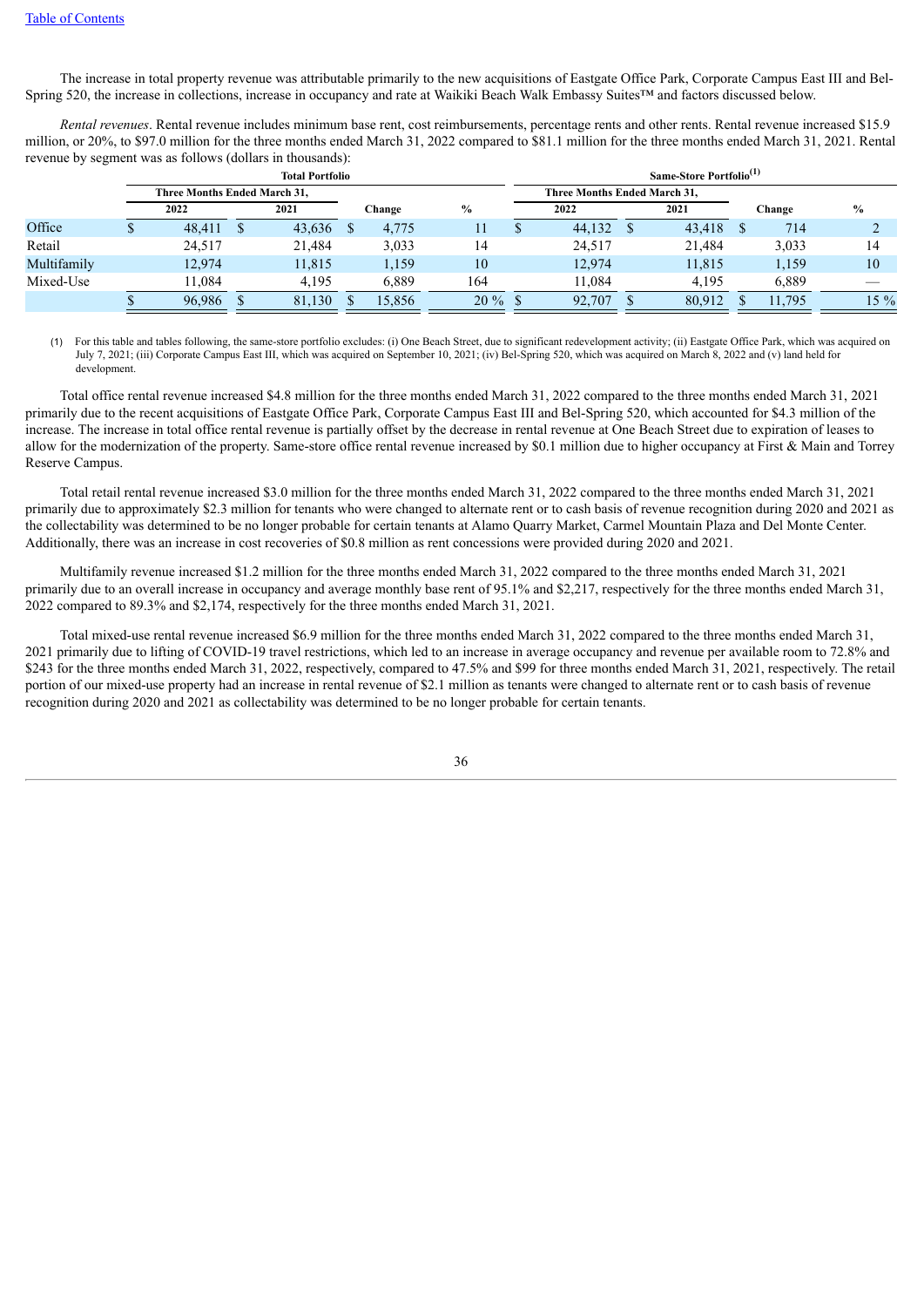*Other property income*. Other property income increased \$1.6 million, or 57%, to \$4.5 million for the three months ended March 31, 2022 compared to \$2.9 million for the three months ended March 31, 2021. Other property income by segment was as follows (dollars in thousands):

|             |      |                              |      | <b>Total Portfolio</b> |        |      | <b>Same-Store Portfolio</b> |      |                              |      |       |        |       |               |
|-------------|------|------------------------------|------|------------------------|--------|------|-----------------------------|------|------------------------------|------|-------|--------|-------|---------------|
|             |      | Three Months Ended March 31. |      |                        |        |      |                             |      | Three Months Ended March 31. |      |       |        |       |               |
|             | 2022 |                              | 2021 |                        | Change |      | $\frac{6}{9}$               | 2022 |                              | 2021 |       | Change |       | $\frac{0}{0}$ |
| Office      |      | .158                         |      | 828                    |        | 330  | 40                          |      | 1,087                        |      | 803   |        | 284   | 35            |
| Retail      |      | 324                          |      | 290                    |        | 34   |                             |      | 324                          |      | 290   |        | 34    |               |
| Multifamily |      | 915                          |      | 737                    |        | 178  | 24                          |      | 915                          |      | 737   |        | 178   | 24            |
| Mixed-Use   |      | 2,087                        |      | .001                   |        | .086 | 108                         |      | 2,087                        |      | 1.001 |        | 1,086 |               |
|             |      | 4,484                        |      | 2,856                  |        | .628 | $57 \%$                     |      | 4,413                        |      | 2,831 |        | 1,582 | 56 %          |

Office other property income increased \$0.3 million for the three months ended March 31, 2022 primarily due to an increase in parking garage income at City Center Bellevue, First & Main and Lloyd Portfolio.

Multifamily other property income increased by \$0.2 million for the three months ended March 31, 2022 primarily due to an increase in parking garage income at Hassalo on Eighth - Residential and meter income at Loma Palisades and Santa Fe Park RV Resort.

Mixed-use other property income increased \$1.1 million for the three months ended March 31, 2022 compared to the three months ended March 31, 2021 primarily due to increased tourism and hotel occupancy which led to an increase in other room rental income and excise tax at the hotel portion of our mixed-use property and an increase in parking garage income at the retail portion of our mixed-use property.

#### *Property Expenses*

*Total Property Expenses.* Total property expenses consist of rental expenses and real estate taxes. Total property expenses increased \$6.0 million, or 20%, to \$35.6 million, for the three months ended March 31, 2022 compared to \$29.6 million for the three months ended March 31, 2021.

*Rental Expenses.* Rental expenses increased \$5.9 million, or 32%, to \$24.1 million for the three months ended March 31, 2022 compared to \$18.2 million for the three months ended March 31, 2021. Rental expense by segment was as follows (dollars in thousands):

|             |                              | <b>Total Portfolio</b> |        |               | <b>Same-Store Portfolio</b> |        |  |        |  |        |      |  |
|-------------|------------------------------|------------------------|--------|---------------|-----------------------------|--------|--|--------|--|--------|------|--|
|             | Three Months Ended March 31. |                        |        |               |                             |        |  |        |  |        |      |  |
|             | 2022                         | 2021                   | Change | $\frac{0}{0}$ |                             | 2022   |  | 2021   |  | Change | $\%$ |  |
| Office      | 8,240                        | 6,682                  | .558   | 23            |                             | 7,245  |  | 6,473  |  | 772    | 12   |  |
| Retail      | 4,004                        | 3,527                  | 477    | 4ء            |                             | 4,004  |  | 3,527  |  | 477    | 14   |  |
| Multifamily | 4,315                        | 3,786                  | 529    | 14            |                             | 4,315  |  | 3,786  |  | 529    | 14   |  |
| Mixed-Use   | 7,586                        | 4.251                  | 3.335  | 78            |                             | 7,586  |  | 4.251  |  | 3.335  |      |  |
|             | 24,145                       | 18.246                 | 5,899  | $32 \%$       |                             | 23,150 |  | 18,037 |  | 5,113  | 28 % |  |

Office rental expense increased \$1.6 million for the three months ended March 31, 2022 compared to the three months ended March 31, 2021 primarily due to \$0.8 million related to the recent acquisitions of Eastgate Office Park, Corporate Campus East III and Bel-Spring 520. Same-store office rental expenses increased \$0.8 million due to an increase in utilities expenses and facility services, as the "stay-at home" orders issued by state and local governments related to the COVID-19 pandemic were relaxed in early 2021 and our tenants' employees have started returning to the office in-person.

Retail rental expense increased \$0.5 million for the three months ended March 31, 2022 compared to the three months ended March 31, 2021 primarily due to an increase in repairs and maintenance, facilities services and marketing expenses in the period, as restrictions on business operations from orders issued by state and local governments related to the COVID-19 pandemic were eased during the first half of 2021.

Multifamily rental expense increased \$0.5 million for the three months ended March 31, 2022 compared to the three months ended March 31, 2021 primarily due to an increase in repairs and maintenance, day porter and facilities services, utilities expenses and insurance expense.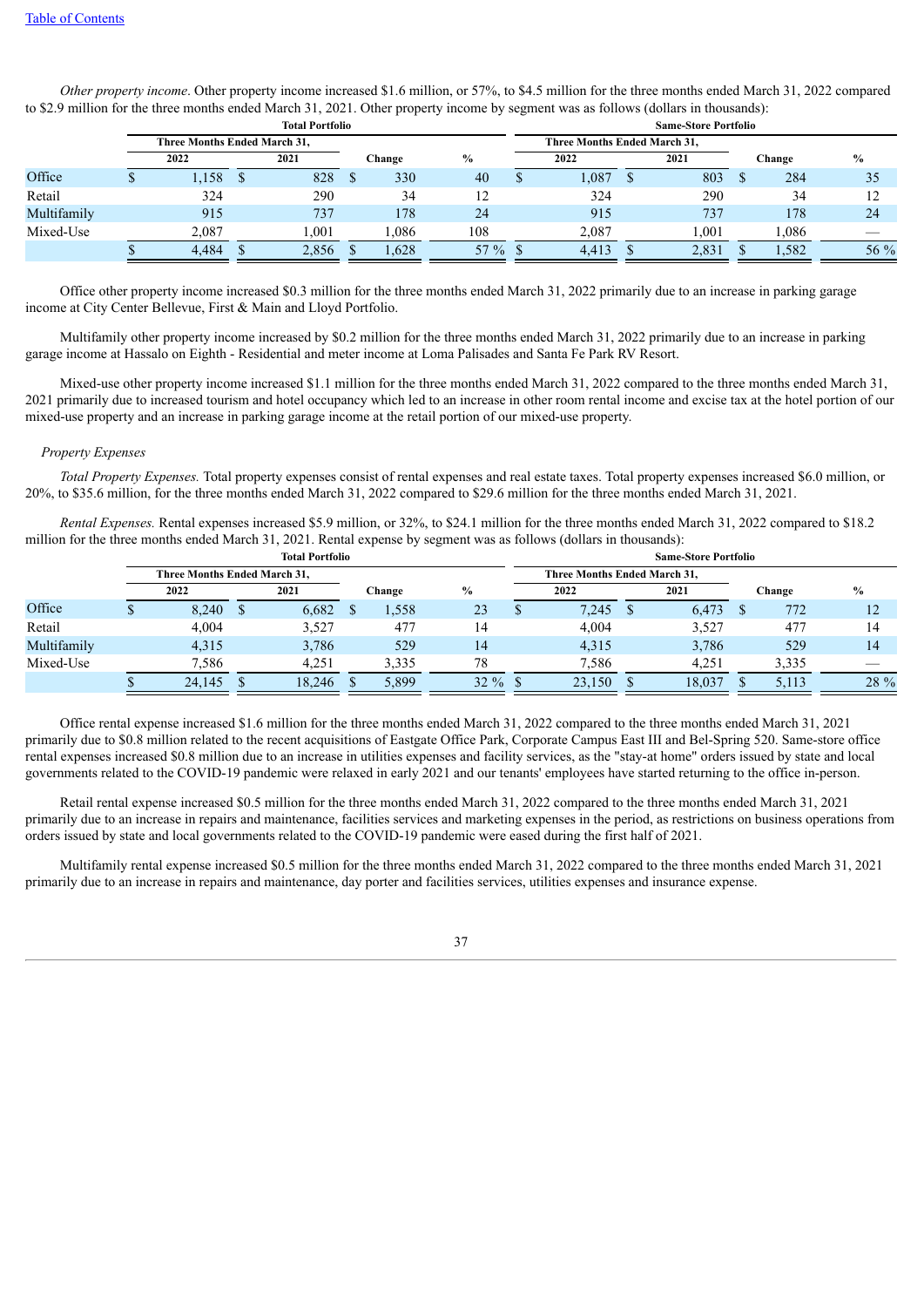Mixed-use rental expense increased \$3.3 million for the three months ended March 31, 2022 compared to the three months ended March 31, 2021 primarily due to an increase in hotel room expenses and general excise tax expenses at the hotel portion of our mixed-use property during the period. These increases are in line with increased tourism and higher hotel occupancy as travel restrictions to Hawaii have been relaxed.

*Real Estate Taxes.* Real estate taxes increased \$0.1 million, or 1%, to \$11.4 million for the three months ended March 31, 2022 compared to \$11.4 million for the three months ended March 31, 2021. Real estate tax expense by segment was as follows (dollars in thousands):

|             |                              |      | <b>Total Portfolio</b> |               |       | <b>Same-Store Portfolio</b> |      |                              |  |        |        |       |               |
|-------------|------------------------------|------|------------------------|---------------|-------|-----------------------------|------|------------------------------|--|--------|--------|-------|---------------|
|             | Three Months Ended March 31, |      |                        |               |       |                             |      | Three Months Ended March 31. |  |        |        |       |               |
|             | 2022                         | 2021 |                        | <b>Change</b> |       | $\frac{0}{0}$               | 2022 |                              |  | 2021   | Change |       | $\frac{0}{0}$ |
| Office      | 5,090                        |      | 4,682                  |               | 408   |                             |      | 4,719                        |  | 4,624  |        | 95    |               |
| Retail      | 3,724                        |      | 3,915                  |               | (191) | (5)                         |      | 3,724                        |  | 3,915  |        | (191) | (5            |
| Multifamily | 1,764                        |      | 1,705                  |               | 59    |                             |      | 1,764                        |  | 1,705  |        | 59    |               |
| Mixed-Use   | 851                          |      | 1.052                  |               | (201) | (19)                        |      | 851                          |  | 1.052  |        | (201) |               |
|             | 11,429                       |      | 11,354                 |               | 75    | $\%$                        |      | 11,058                       |  | 11,296 |        | (238) | $(2)\%$       |

Office real estate taxes increased \$0.4 million for the three months ended March 31, 2022 compared to the three months ended March 31, 2021 primarily due to \$0.3 million related to the recent acquisitions of Eastgate Office Park, Corporate Campus East III and Bel-Spring 520. Same-store office real estate taxes increased \$0.1 million primarily due to higher tax assessments at City Center Bellevue and First & Main during the period.

Retail real estate taxes decreased \$0.2 million for the three months ended March 31, 2022 compared to the three months ended March 31, 2021 due to prior year tax assessment reconciliations which led to a decrease in the overall tax bill at Alamo Quarry Market.

Mixed-use real estate taxes decreased \$0.2 million for the three months ended March 31, 2022 compared to the three months ended March 31, 2021 primarily due to the COVID-19 pandemic and its financial burden on the hospitality industry, as a result of which the Honolulu County reduced the tax burden for hotels for 2021 through 2022.

#### *Property Operating Income*

Property operating income increased \$11.5 million, or 21%, to \$65.9 million for the three months ended March 31, 2022, compared to \$54.4 million for the three months ended March 31, 2021. Property operating income by segment was as follows (dollars in thousands):

|             | Total Portfolio              |        |                               |        |      | <b>Same-Store Portfolio</b> |         |  |        |                              |        |  |       |         |  |
|-------------|------------------------------|--------|-------------------------------|--------|------|-----------------------------|---------|--|--------|------------------------------|--------|--|-------|---------|--|
|             | Three Months Ended March 31. |        |                               |        |      |                             |         |  |        | Three Months Ended March 31. |        |  |       |         |  |
|             |                              | 2022   | $\%$<br>2021<br><b>Change</b> |        | 2022 | 2021                        |         |  | Change | $\frac{0}{0}$                |        |  |       |         |  |
| Office      |                              | 36,239 |                               | 33,100 |      | 3,139                       |         |  | 33,255 |                              | 33,124 |  | 131   |         |  |
| Retail      |                              | 17.113 |                               | 14,332 |      | 2,781                       | 19      |  | 17.113 |                              | 14,332 |  | 2,781 | 19      |  |
| Multifamily |                              | 7,810  |                               | 7.061  |      | 749                         |         |  | 7,810  |                              | 7,061  |  | 749   | 11      |  |
| Mixed-Use   |                              | 4,734  |                               | (107)  |      | 4,841                       | (4,524) |  | 4,734  |                              | (107)  |  | 4,841 | (4,524) |  |
|             |                              | 65,896 |                               | 54,386 |      | 11.510                      | $21 \%$ |  | 62,912 |                              | 54,410 |  | 8,502 | 16 %    |  |

Total office property operating income increased \$3.1 million for the three months ended March 31, 2022 compared to the three months ended March 31, 2021 primarily due to the recent acquisitions of Eastgate Office Park, Corporate Campus East III, Bel-Spring 520, which had incremental property operating income of approximately \$3.2 million during the period. The increase in total office property operating income was partially offset by a decrease in property operating income of approximately \$0.2 million at One Beach Street due to the expiration of leases to allow for the modernization of the property. Same-store property operating income increased \$0.1 million for the three months ended March 31, 2022 compared to the three months ended March 31, 2021, primarily due to higher occupancy at First & Main and Torrey Reserve Campus.

Total retail property operating income increased \$2.8 million for the three months ended March 31, 2022 compared to the three months ended March 31, 2021 primarily due to an increase of \$2.3 million for tenants who were changed to alternate rent or to cash basis of revenue recognition during 2020 and 2021 as the collectability was determined to be no longer probable for certain tenants. Additionally, there was an increase in cost recoveries of \$0.8 million as lease modifications providing rent concessions were executed during 2020 and 2021. This increase in revenue was partially offset by an increase in rental expenses of \$0.3 million related to repairs and maintenance and facilities services.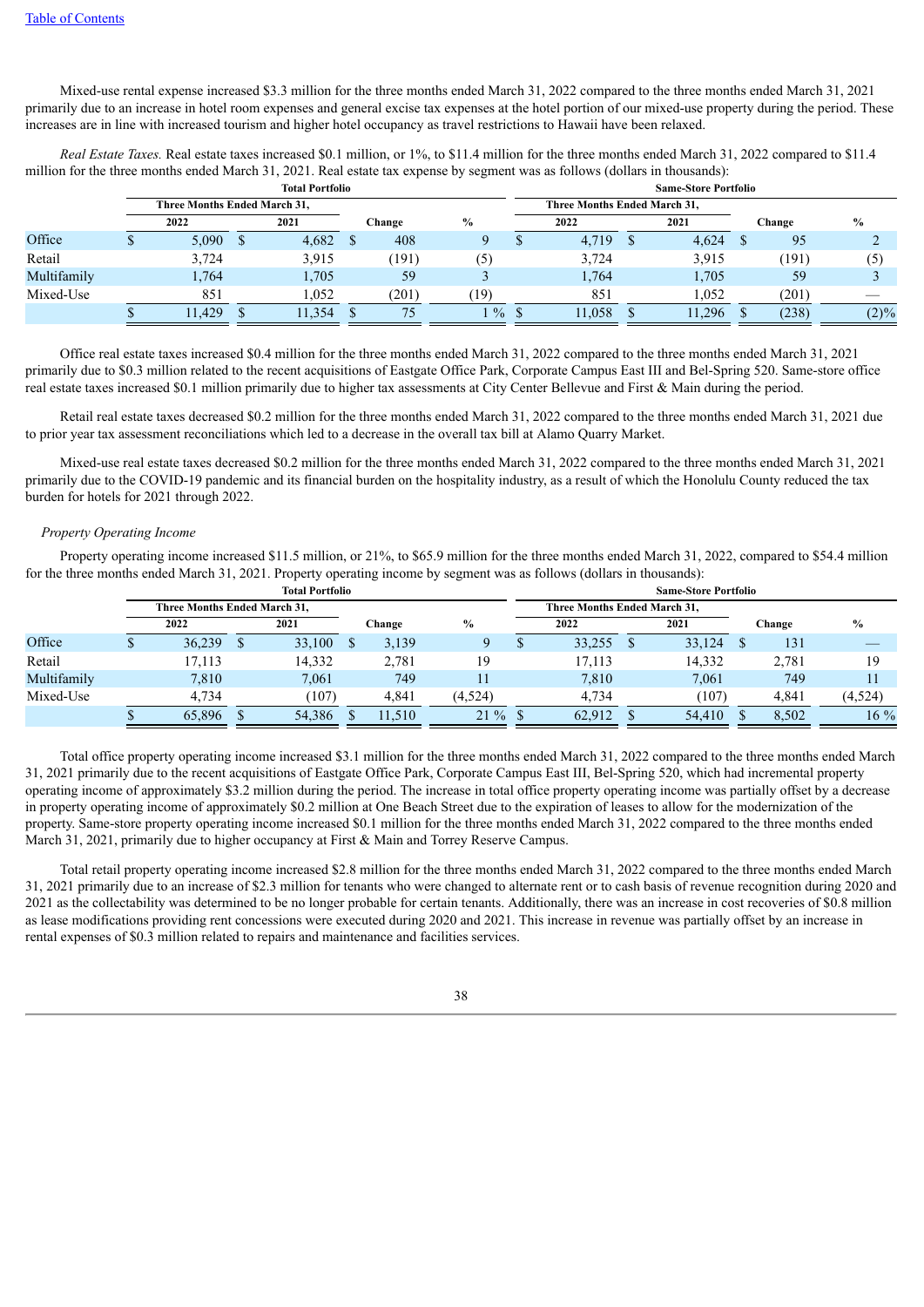Total multifamily property operating income increased \$0.7 million for the three months ended March 31, 2022 compared to the three months ended March 31, 2021 primarily due to an overall increase in occupancy and average monthly base rent of 95.1% and \$2,217, respectively for the three months ended March 31, 2022 compared to 89.3% and \$2,174, respectively for the three months ended March 31, 2021.

Total mixed-use property operating income increased \$4.8 million for the three months ended March 31, 2022 compared to the three months ended March 31, 2021 primarily due to the return of tourism and related increase in hotel occupancy as travel to Hawaii has increased through 2021. This led to an increase in average occupancy and revenue per available room to 72.8% and \$243, respectively, for the three months ended March 31, 2022, compared to 47.5% and \$99, respectively, for three months ended March 31, 2021. This also led to an increase in other room rental income and excise tax at the hotel portion of

our mixed-use property and an increase in parking garage income at the retail portion of our mixed-use property. These increases were offset by higher hotel room expenses and general excise tax expenses at the hotel portion of our mixed-use property during the period. The increase in total mixed-use rental revenue is also attributed to approximately \$2.1 million for tenants who were changed to alternate rent or to cash basis of revenue recognition during 2020 as the collectability was determined to be no longer probable for certain tenants at the retail portion of our mixed-use property.

#### *Other*

*General and Administrative.* General and administrative expenses increased to \$7.1 million for the three months ended March 31, 2022, compared to \$6.8 million for the three months ended March 31, 2021. This increase was primarily due to an increase in employee-related costs, including, without limitation, with respect to base pay for certain salaried and hourly workers and benefits.

*Depreciation and Amortization.* Depreciation and amortization expense increased to \$30.4 million for the three months ended March 31, 2022,

compared to \$27.5 million for the three months ended March 31, 2021. This increase was primarily due to \$3.0 million related to the recent acquisitions of Eastgate Office Park, Corporate Campus East III and Bel-Spring 520. Additionally, there was higher depreciation and amortization at The Landmark at One Market due to new tenant improvements that were put into service in 2021. This increase was offset by a decrease at One Beach Street due to acceleration of certain assets during the first quarter of 2021 related to the modernization of the building.

*Interest Expense.* Interest expense increased \$0.7 million, or 5%, to \$14.7 million for the three months ended March 31, 2022, compared to \$14.0 million for the three months ended March 31, 2021. This increase was primarily due to the closing of our 3.375% Senior Notes offering on January 26, 2021, and the renewal of the 2022 Term Loan on January 5, 2022. These increases were partially offset by an increase in capitalized interest related to our development projects.

*Loss on early extinguishment of debt*. Loss on early extinguishment of debt decreased \$4.3 million for the three months ended March 31, 2022 due to the repayment of the Senior Guaranteed Notes, Series A, with make-whole payments thereon, on January 26, 2021.

*Other (Expense) Income, Net.* Other expense, net increased \$0.1 million, or 206%, to other expense, net of \$0.2 million for the three months ended March 31, 2022, compared to other expense, net of \$0.1 million for the three months ended March 31, 2021 primarily due to an increase in income tax for our taxable REIT subsidiary.

#### **Liquidity and Capital Resources of American Assets Trust, Inc.**

In this "Liquidity and Capital Resources of American Assets Trust, Inc." section, the term the "company" refers only to American Assets Trust, Inc. on an unconsolidated basis, and excludes the Operating Partnership and all other subsidiaries.

The company's business is operated primarily through the Operating Partnership, of which the company is the parent company and sole general partner, and which it consolidates for financial reporting purposes. Because the company operates on a consolidated basis with the Operating Partnership, the section entitled "Liquidity and Capital Resources of American Assets Trust, L.P." should be read in conjunction with this section to understand the liquidity and capital resources of the company on a consolidated basis and how the company is operated as a whole.

The company issues public equity from time to time, but does not otherwise generate any capital itself or conduct any business itself, other than incurring certain expenses in operating as a public company which are fully reimbursed by the Operating Partnership. The company itself does not have any indebtedness, and its only material asset is its ownership of partnership interests of the Operating Partnership. Therefore, the consolidated assets and liabilities and the consolidated revenues and expenses of the company and the Operating Partnership are the same on their respective financial statements. However, all debt is held directly or indirectly by the Operating Partnership. The company's principal funding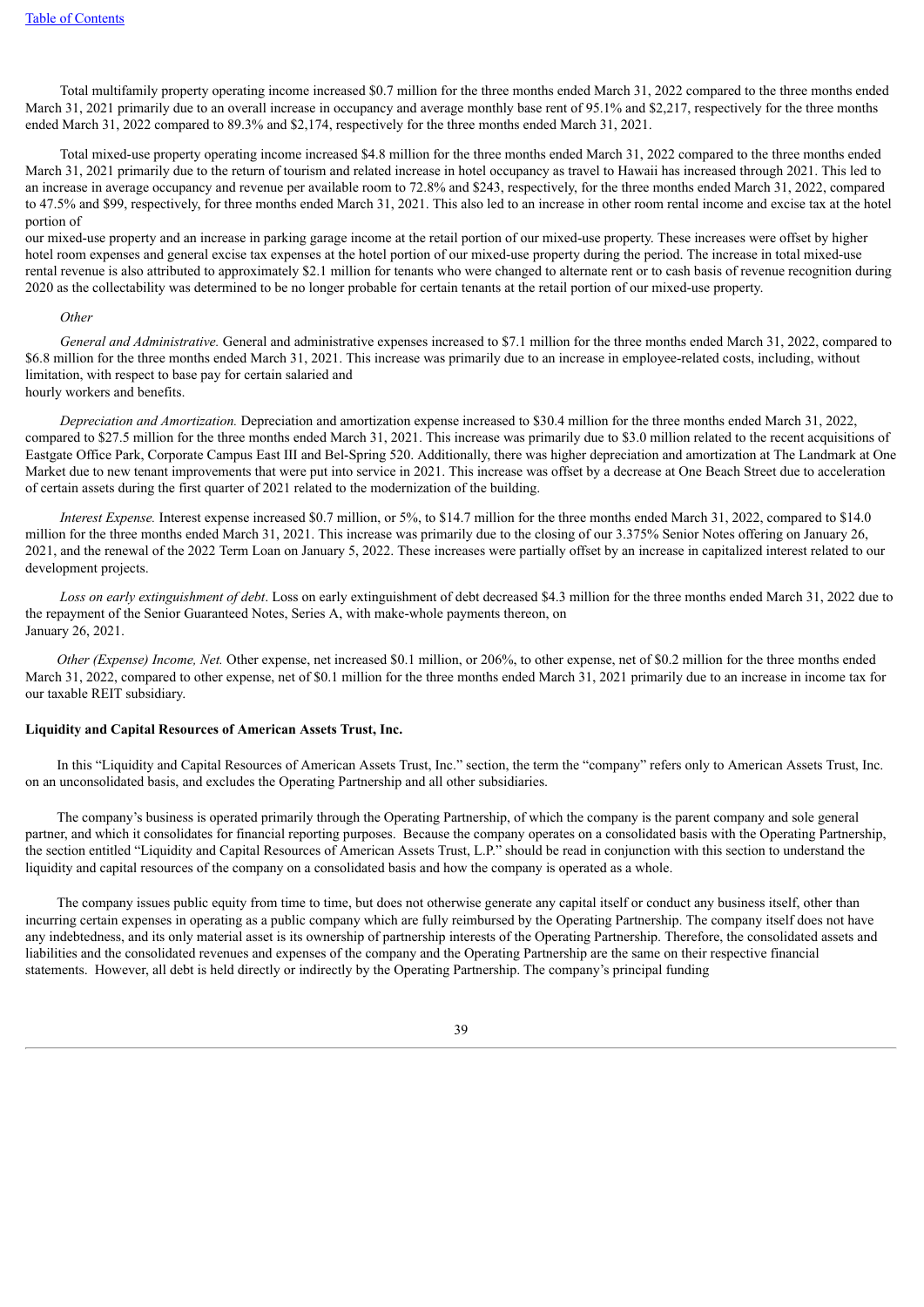requirement is the payment of dividends on its common stock. The company's principal source of funding for its dividend payments is distributions it receives from the Operating Partnership.

As of March 31, 2022, the company owned an approximate 78.8% partnership interest in the Operating Partnership. The remaining approximately 21.2% are owned by non-affiliated investors and certain of the company's directors and executive officers. As the sole general partner of the Operating Partnership, American Assets Trust, Inc. has the full, exclusive and complete authority and control over the Operating Partnership's day-to-day management and business, can cause it to enter into certain major transactions, including acquisitions, dispositions and refinancings, and can cause changes in its line of business, capital structure and distribution policies. The company causes the Operating Partnership to distribute such portion of its available cash as the company may in its discretion determine, in the manner provided in the Operating Partnership's partnership agreement.

The liquidity of the company is dependent on the Operating Partnership's ability to make sufficient distributions to the company. The primary cash requirement of the company is its payment of dividends to its stockholders. The company also guarantees some of the Operating Partnership's debt, as discussed further in Note 8 of the Notes to Consolidated Financial Statements included elsewhere herein. If the Operating Partnership fails to fulfill certain of its debt requirements, which trigger the company's guarantee obligations, then the company will be required to fulfill its cash payment commitments under such guarantees. However, the company's only significant asset is its investment in the Operating Partnership.

We believe the Operating Partnership's sources of working capital, specifically its cash flow from operations, and borrowings available under its unsecured line of credit, are adequate for it to make its distribution payments to the company and, in turn, for the company to make its dividend payments to its stockholders. As of March 31, 2022, the company has determined that it has adequate working capital to meet its dividend funding obligations for the next 12 months. However, we cannot assure you that the Operating Partnership's sources of capital will continue to be available at all or in amounts sufficient to meet its needs, including its ability to make distribution payments to the company. The unavailability of capital could adversely affect the Operating Partnership's ability to pay its distributions to the company, which would in turn, adversely affect the company's ability to pay cash dividends to its stockholders. The COVID-19 pandemic has temporarily impacted, and is expected to continue to temporarily impact some of our tenants' ability or willingness to remit rent payments due to the tenants' operations being affected by state and local stay-at-home orders.

Our short-term liquidity requirements consist primarily of funds to pay for future dividends expected to be paid to the company's stockholders, operating expenses and other expenditures directly associated with our properties, interest expense and scheduled principal payments on outstanding indebtedness, general and administrative expenses, funding construction projects, capital expenditures, tenant improvements and leasing commissions.

The company may from time to time seek to repurchase or redeem the Operating Partnership's outstanding debt, the company's shares of common stock or other securities in open market purchases, privately negotiated transactions or otherwise. Such repurchases or redemptions, if any, will depend on prevailing market conditions, our liquidity requirements, contractual restrictions and other factors. The amounts involved may be material.

For the company to maintain its qualification as a REIT, it must pay dividends to its stockholders aggregating annually at least 90% of its REIT taxable income, excluding net capital gains. While historically the company has satisfied this distribution requirement by making cash distributions to American Assets Trust, Inc.'s stockholders or American Assets Trust, L.P.'s unitholders, it may choose to satisfy this requirement by making distributions of cash or other property, including, in limited circumstances, the company's own stock. As a result of this distribution requirement, the Operating Partnership cannot rely on retained earnings to fund its ongoing operations to the same extent that other companies whose parent companies are not REITs can. The company may need to continue to raise capital in the equity markets to fund the operating partnership's working capital needs, acquisitions and developments. Although there is no intent at this time, if market conditions deteriorate, the company may also delay the timing of future development and redevelopment projects as well as limit future acquisitions, reduce the Operating Partnership's operating expenditures, or re-evaluate its dividend policy.

The company is a well-known seasoned issuer. As circumstances warrant, the company may issue equity from time to time on an opportunistic basis, dependent upon market conditions and available pricing. When the company receives proceeds from preferred or common equity issuances, it is required by the Operating Partnership's partnership agreement to contribute the proceeds from its equity issuances to the Operating Partnership in exchange for partnership units of the Operating Partnership. The Operating Partnership may use the proceeds to repay debt, to develop new or existing properties, to acquire properties or for general corporate purposes.

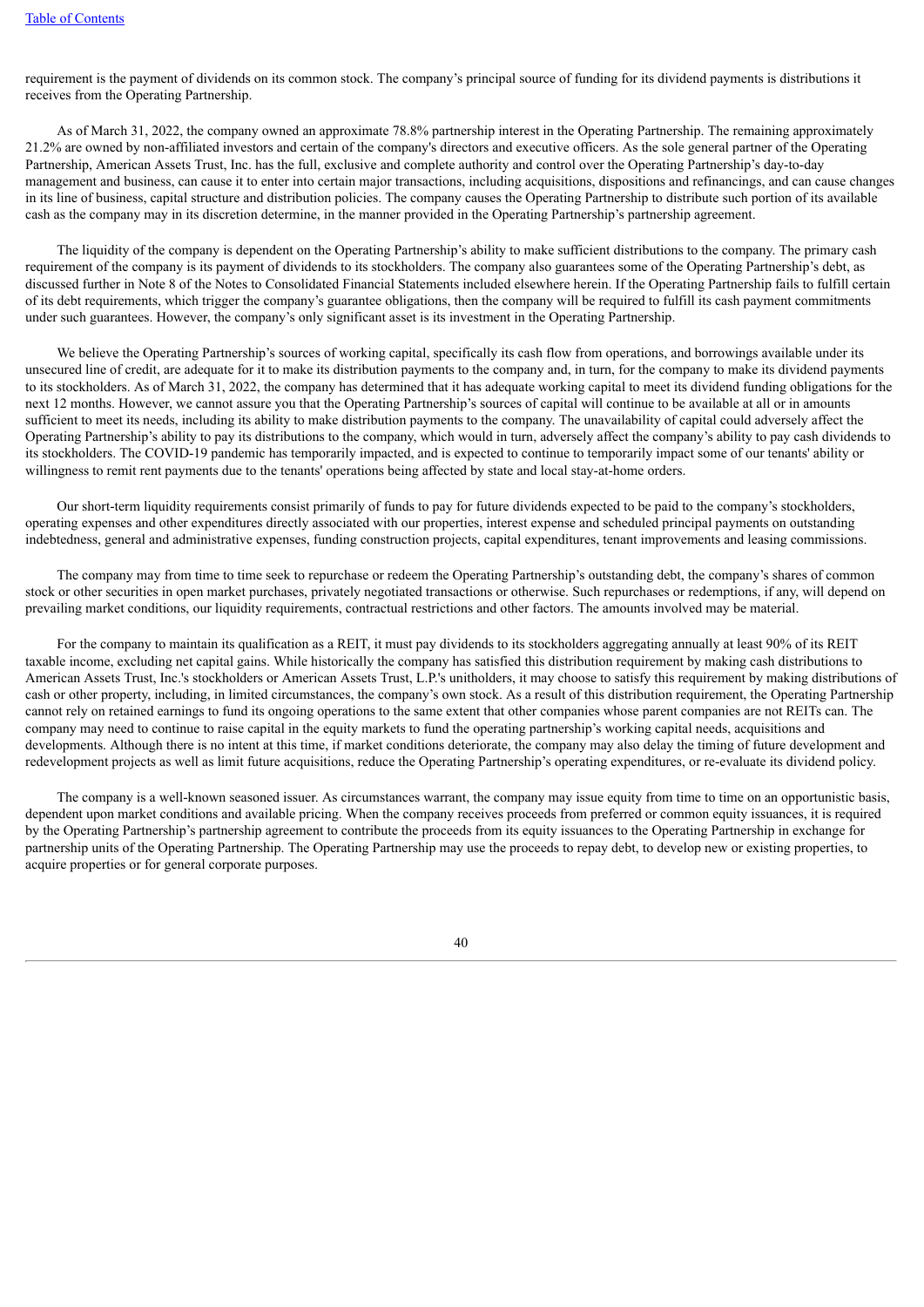In January 2021, the company filed a universal shelf registration statement on Form S-3ASR with the SEC, which became effective upon filing and which replaced the prior Form S-3ASR that was filed with the SEC in February 2018. The universal shelf registration statement permits the company from time to time to offer and sell equity securities of the company. However, there can be no assurance that the company will be able to complete any such offerings of securities. Factors influencing the availability of additional financing include investor perception of our prospects and the general condition of the financial markets, among others.

On December 3, 2021, we entered into a new ATM equity program with five sales agents under which we may, from time to time, offer and sell shares of our common stock having an aggregate offering price of up to \$250.0 million. The sale of shares of our common stock made through the ATM equity program are made in "at-the-market" offerings as defined in Rule 415 of the Securities Act of 1933, as amended. For the three months ended March 31, 2022, no shares of common stock were sold through the ATM equity program.

We intend to use the net proceeds to fund development or redevelopment activities, repay amounts outstanding from time to time under our amended and restated credit facility or other debt financing obligations, fund potential acquisition opportunities and/or for general corporate purposes. Actual future sales will depend on a variety of factors including, but not limited to, market conditions, the trading price of the company's common stock and the company's capital needs. We have no obligation to sell the remaining shares available for sale under the ATM equity program.

#### **Liquidity and Capital Resources of American Assets Trust, L.P.**

In this "Liquidity and Capital Resources of American Assets Trust, L.P." section, the terms "we," "our" and "us" refer to the Operating Partnership together with its consolidated subsidiaries, or the Operating Partnership and American Assets Trust, Inc. together with their consolidated subsidiaries, as the context requires. American Assets Trust, Inc. is our sole general partner and consolidates our results of operations for financial reporting purposes. Because we operate on a consolidated basis with American Assets Trust, Inc., the section entitled "Liquidity and Capital Resources of American Assets Trust, Inc." should be read in conjunction with this section to understand our liquidity and capital resources on a consolidated basis.

Due to the nature of our business, we typically generate significant amounts of cash from operations. The cash generated from operations is used for the payment of operating expenses, capital expenditures, debt service and dividends to American Assets Trust, Inc.'s stockholders and our unitholders. As a REIT, American Assets Trust, Inc. must generally make annual distributions to its stockholders of at least 90% of its net taxable income. As of March 31, 2022, we held \$73.6 million in cash and cash equivalents.

Our short-term liquidity requirements consist primarily of operating expenses and other expenditures associated with our properties, regular debt service requirements, dividend payments to American Assets Trust, Inc.'s stockholders required to maintain its REIT status, distributions to our unitholders, capital expenditures and, potentially, acquisitions. We expect to meet our short-term liquidity requirements through net cash provided by operations, reserves established from existing cash and, if necessary, borrowings available under our credit facility.

Our long-term liquidity needs consist primarily of funds necessary to pay for the repayment of debt at maturity, property acquisitions, tenant improvements and capital improvements. We expect to meet our long-term liquidity requirements to pay scheduled debt maturities and to fund property acquisitions and capital improvements with net cash from operations, long-term secured and unsecured indebtedness and, if necessary, the issuance of equity and debt securities. We also may fund property acquisitions and capital improvements using our amended and restated credit facility pending permanent financing. We believe that we have access to multiple sources of capital to fund our long-term liquidity requirements, including the incurrence of additional debt and the issuance of additional equity. However, we cannot be assured that this will be the case. Our ability to incur additional debt will be dependent on a number of factors, including our degree of leverage, the value of our unencumbered assets and borrowing restrictions that may be imposed by lenders. Our ability to access the equity capital markets will be dependent on a number of factors as well, including general market conditions for REITs and market perceptions about our company.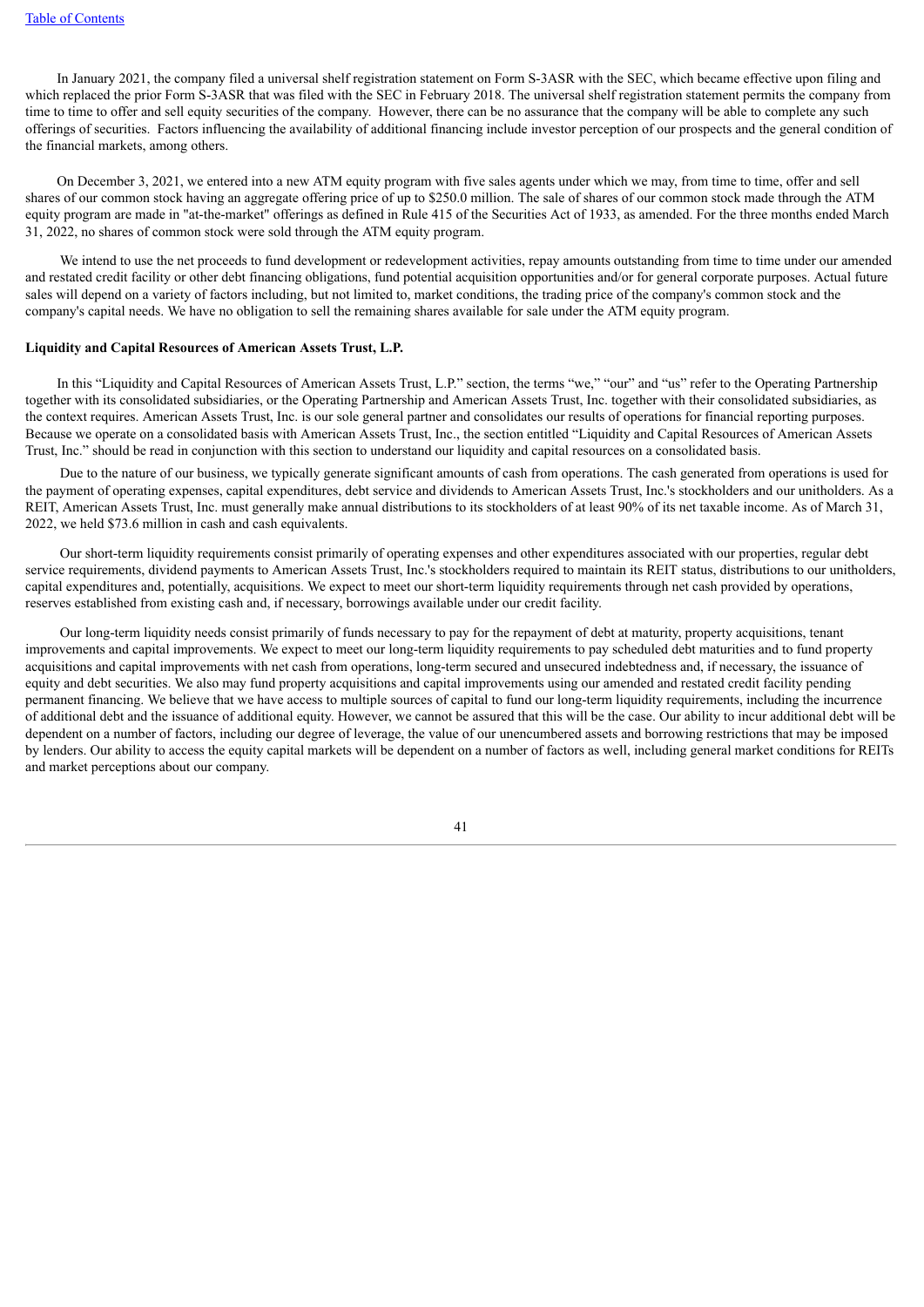Our overall capital requirements for the remainder of 2022 and first quarter 2023 will depend upon acquisition opportunities and the level of improvements and redevelopments on existing properties. Our capital investments will be funded on a short-term basis with, among other sources of capital, cash on hand, cash flow from operations and/or our revolving line of credit. On a long-term basis, our capital investments may be funded with additional long-term debt, including, without limitation, mortgage debt and unsecured notes. Our ability to incur additional debt will be dependent on a number of factors, including, without limitation, our degree of leverage, the value of our unencumbered assets and borrowing restrictions that may be imposed by lenders. Our capital investments may also be funded by issuing additional equity including, without limitation, shares issued by American Assets Trust, Inc. under its ATM equity program or through an underwritten public offering. Although there is no intent at this time, if market conditions deteriorate or fail to improve, including as a result of the COVID-19 pandemic, we may also delay the timing of future development and redevelopment projects as well as limit future acquisitions, reduce our operating expenditures, or re-evaluate our dividend policy. The COVID-19 pandemic has impacted, and is expected to continue to impact, the timing of future development and redevelopment projects due to, among other things, capital requirements and permitting delays caused by local government shutdowns or reduced operations.

In January 2021, the Operating Partnership filed a universal shelf registration on Form S-3 ASR with the SEC which provided for the registration of an unspecified amount of debt securities by the Operating Partnership. However, there can be no assurance that the Operating Partnership will be able to complete any such offerings of debt securities. Factors influencing the availability of additional financing include investor perception of our prospects and the general condition of the financial markets, among others.

#### **Off-Balance Sheet Arrangements**

We currently do not have any off-balance sheet arrangements.

#### **Cash Flows**

#### *Comparison of the three months ended March 31, 2022 to the three months ended March 31, 2021*

Cash, cash equivalents, and restricted cash were \$73.6 million and \$382.2 million at March 31, 2022 and 2021, respectively.

Net cash provided by operating activities decreased \$3.4 million to \$39.1 million for the three months ended March 31, 2022 compared to \$42.5 million for the three months ended March 31, 2021. The decrease in cash from operations was related to a change in accounts payable due to the timing of accruals and payables, primarily expense recoveries and interest payable related to the 3.375% Senior Notes.

Net cash used in investing activities increased \$65.1 million to \$77.3 million for the three months ended March 31, 2022 compared to \$12.2 million for the three months ended March 31, 2021. The increase was primarily due to our newest acquisition of Bel-Spring 520 on March 8, 2022, and capital expenditures at La Jolla Commons III and One Beach Street.

Net cash used in financing activities increased \$240.6 million to \$27.8 million for the three months ended March 31, 2022 compared to cash provided by financing activities of \$212.8 million for the three months ended March 31, 2021. The increase in cash used in financing activities was primarily due to quarterly dividends for the first quarter of 2022 and debt issuance costs related to our Third Amended and Restated Credit Facility. Whereas, the cash provided by financing activities during the first quarter of 2021 was related to the issuance of the 3.375% Senior Notes on January 26, 2021, partially offset by the repayment of the outstanding balance on the revolving line of credit and the Senior Guaranteed Notes, Series A on January 26, 2021.

#### **Net Operating Income**

Net Operating Income, or NOI, is a non-GAAP financial measure of performance. We define NOI as operating revenues (rental income, tenant reimbursements, lease termination fees, ground lease rental income and other property income) less property and related expenses (property expenses, ground lease expense, property marketing costs, real estate taxes and insurance). NOI excludes general and administrative expenses, interest expense, depreciation and amortization, acquisition-related expense, other non-property income and losses, gains and losses from property dispositions, extraordinary items, tenant improvements, and leasing commissions. Other REITs may use different methodologies for calculating NOI, and accordingly, our NOI may not be comparable to the NOIs of other REITs.

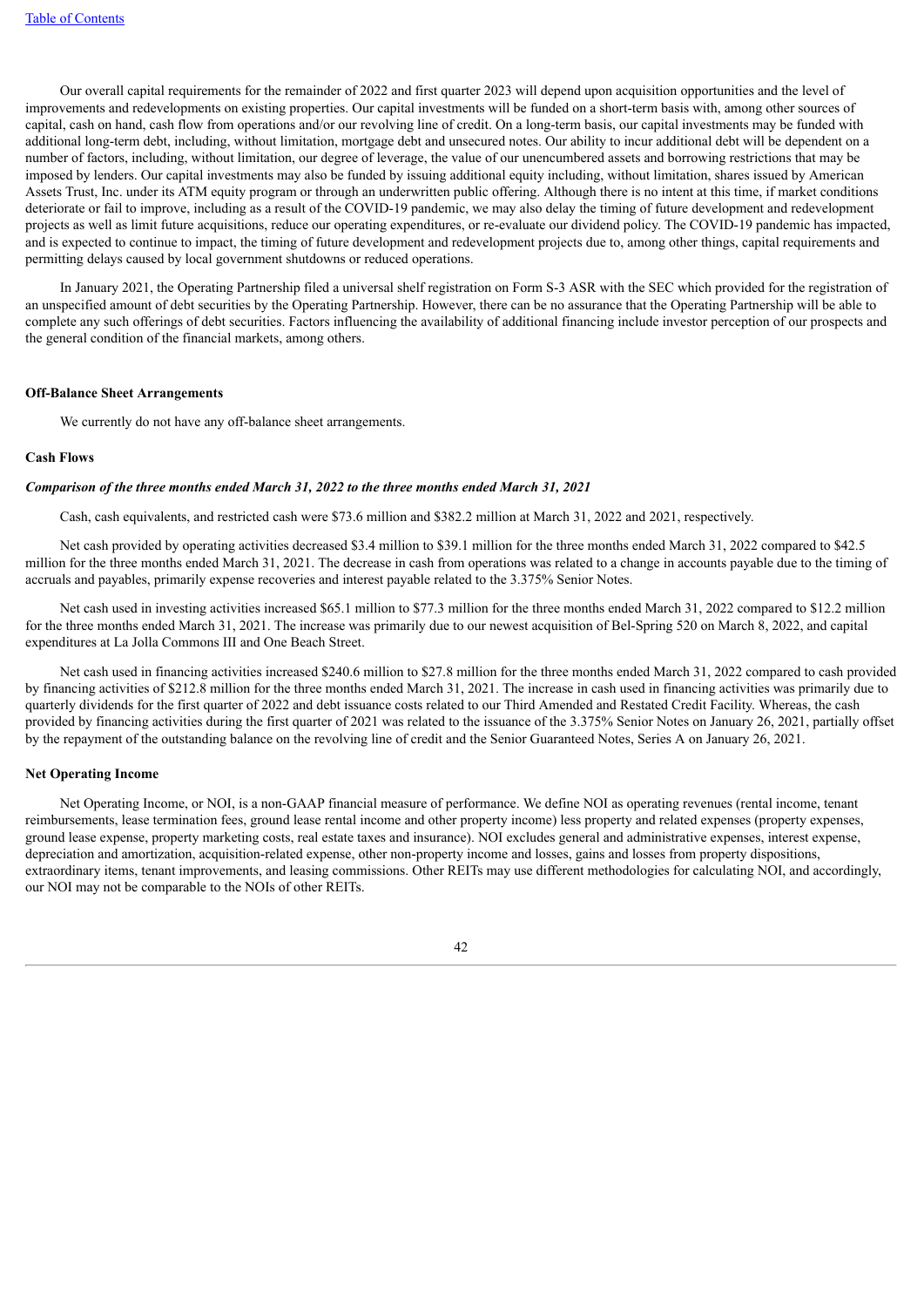NOI is used by investors and our management to evaluate and compare the performance of our properties and to determine trends in earnings and to compute the fair value of our properties as it is not affected by (1) the cost of funds of the property owner, (2) the impact of depreciation and amortization expenses as well as gains or losses from the sale of operating real estate assets that are included in net income computed in accordance with GAAP or (3) general and administrative expenses and other gains and losses that are specific to the property owner. The cost of funds is eliminated from net income because it is specific to the particular financing capabilities and constraints of the owner. The cost of funds is also eliminated because it is dependent on historical interest rates and other costs of capital as well as past decisions made by us regarding the appropriate mix of capital, which may have changed or may change in the future. Depreciation and amortization expenses as well as gains or losses from the sale of operating real estate assets are eliminated because they may not accurately represent the actual change in value in our retail, office, multifamily or mixed-use properties that result from use of the properties or changes in market conditions. While certain aspects of real property do decline in value over time in a manner that is intended to be captured by depreciation and amortization, the value of the properties as a whole have historically increased or decreased as a result of changes in overall economic conditions instead of from actual use of the property or the passage of time. Gains and losses from the sale of real property vary from property to property and are affected by market conditions at the time of sale, which will usually change from period to period. These gains and losses can create distortions when comparing one period to another or when comparing our operating results to the operating results of other real estate companies that have not made similarly timed purchases or sales. We believe that eliminating these costs from net income is useful because the resulting measure captures the actual revenue generated and actual expenses incurred in operating our properties as well as trends in occupancy rates, rental rates and operating costs.

However, the usefulness of NOI is limited because it excludes general and administrative costs, interest expense, interest income and other expense, depreciation and amortization expense and gains or losses from the sale of properties, and other gains and losses as stipulated by GAAP, the level of capital expenditures and leasing costs necessary to maintain the operating performance of our properties, all of which are significant economic costs. NOI may fail to capture significant trends in these components of net income, which further limits its usefulness.

NOI is a measure of the operating performance of our properties but does not measure our performance as a whole. NOI is therefore not a substitute for net income as computed in accordance with GAAP. This measure should be analyzed in conjunction with net income computed in accordance with GAAP and discussions elsewhere in "Management's Discussion and Analysis of Financial Condition and Results of Operations" regarding the components of net income that are eliminated in the calculation of NOI. Other companies may use different methods for calculating NOI or similarly entitled measures and, accordingly, our NOI may not be comparable to similarly entitled measures reported by other companies that do not define the measure exactly as we do.

The following is a reconciliation of our NOI to net income for the three months ended March 31, 2022 and 2021 computed in accordance with GAAP (in thousands):

|                                      | Three Months Ended March 31, |           |  |          |  |
|--------------------------------------|------------------------------|-----------|--|----------|--|
|                                      |                              | 2022      |  | 2021     |  |
| Net operating income                 |                              | 65,896    |  | 54,386   |  |
| General and administrative           |                              | (7,142)   |  | (6,823)  |  |
| Depreciation and amortization        |                              | (30, 412) |  | (27,501) |  |
| Interest expense                     |                              | (14,666)  |  | (14,005) |  |
| Loss on early extinguishment of debt |                              |           |  | (4,271)  |  |
| Other (expense) income, net          |                              | (162)     |  | (53)     |  |
| <b>Net income</b>                    |                              | 13,514    |  | 1,733    |  |

#### **Funds from Operations**

We calculate funds from operations ("FFO"), in accordance with the standards established by the National Association of Real Estate Investment Trusts ("NAREIT"). FFO represents net income (computed in accordance with GAAP), excluding gains (or losses) from sales of depreciable operating property, impairment losses, real-estate related depreciation and amortization (excluding amortization of deferred financing costs) and after adjustments for unconsolidated partnerships and joint ventures.

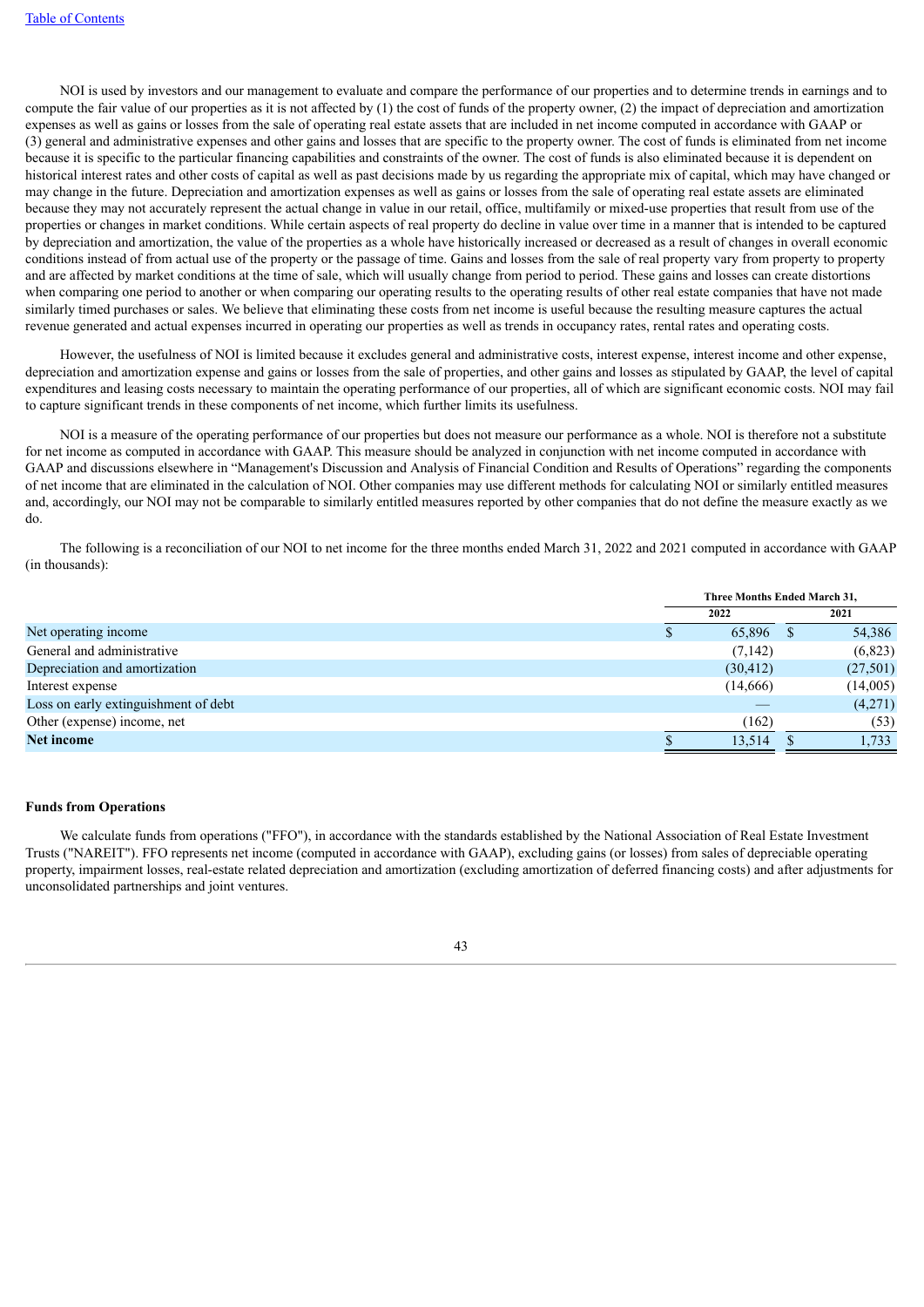FFO is a supplemental non-GAAP financial measure. Management uses FFO as a supplemental performance measure because it believes that FFO is beneficial to investors as a starting point in measuring our operational performance. Specifically, in excluding real-estate related depreciation and amortization and gains and losses from property dispositions, which do not relate to or are not indicative of operating performance, FFO provides a performance measure that, when compared year over year, captures trends in occupancy rates, rental rates and operating costs. We also believe that, as a widely recognized measure of the performance of REITs, FFO will be used by investors as a basis to compare our operating performance with that of other REITs. However, because FFO excludes depreciation and amortization and captures neither the changes in the value of our properties that result from use or market conditions nor the level of capital expenditures and leasing commissions necessary to maintain the operating performance of our properties, all of which have real economic effects and could materially impact our results from operations, the utility of FFO as a measure of our performance is limited. In addition, other equity REITs may not calculate FFO in accordance with the NAREIT definition as we do, and, accordingly, our FFO may not be comparable to such other REITs' FFO. Accordingly, FFO should be considered only as a supplement to net income as a measure of our performance. FFO should not be used as a measure of our liquidity, nor is it indicative of funds available to fund our cash needs, including our ability to pay dividends or service indebtedness. FFO also should not be used as a supplement to or substitute for cash flow from operating activities computed in accordance with GAAP.

The following table sets forth a reconciliation of our FFO for the three months ended March 31, 2022 to net income, the nearest GAAP equivalent (in thousands, except per share and share data):

|                                                                            | <b>Three Months Ended</b><br>March 31, |  |
|----------------------------------------------------------------------------|----------------------------------------|--|
|                                                                            | 2022                                   |  |
| <b>Funds from Operations (FFO)</b>                                         |                                        |  |
| Net income                                                                 | 13,514                                 |  |
| Plus: Real estate depreciation and amortization                            | 30,412                                 |  |
| Funds from operations                                                      | 43,926                                 |  |
| Less: Nonforfeitable dividends on incentive restricted stock awards        | (153)                                  |  |
| FFO attributable to common stock and units                                 | 43,773                                 |  |
| FFO per diluted share/unit                                                 | 0.57                                   |  |
| Weighted average number of common shares and units, diluted <sup>(1)</sup> | 76,224,367                             |  |

(1) The weighted average common shares used to compute FFO per diluted share include unvested restricted stock awards that are subject to time vesting, which were excluded from the computation of diluted EPS, as the vesting of the restricted stock awards is dilutive in the computation of FFO per diluted share but is anti-dilutive for the computation of diluted EPS for the period. Diluted shares exclude incentive restricted stock as these awards are considered contingently issuable.

#### <span id="page-48-0"></span>**ITEM 3. QUANTITATIVE AND QUALITATIVE DISCLOSURES ABOUT MARKET RISK**

Our future income, cash flows and fair values relevant to financial instruments are dependent upon prevalent market interest rates. Market risk refers to the risk of loss from adverse changes in market prices and interest rates. We manage our market risk by attempting to match anticipated inflow of cash from our operating, investing and financing activities with anticipated outflow of cash to fund debt payments, dividends to our stockholders and Operating Partnership unitholders, investments, capital expenditures and other cash requirements.

#### **Interest Rate Risk**

#### *Outstanding Debt*

The following discusses the effect of hypothetical changes in market rates of interest on the fair value of our total outstanding debt. Interest rate risk amounts were determined by considering the impact of hypothetical interest rates on our debt. Discounted cash flow analysis is generally used to estimate the fair value of our mortgages payable. Considerable judgment is necessary to estimate the fair value of financial instruments. This analysis does not purport to take into account all of the factors that may affect our debt, such as the effect that a changing interest rate environment could have on the overall level of economic activity or the action that our management might take to reduce our exposure to the change. This analysis assumes no change in our financial structure.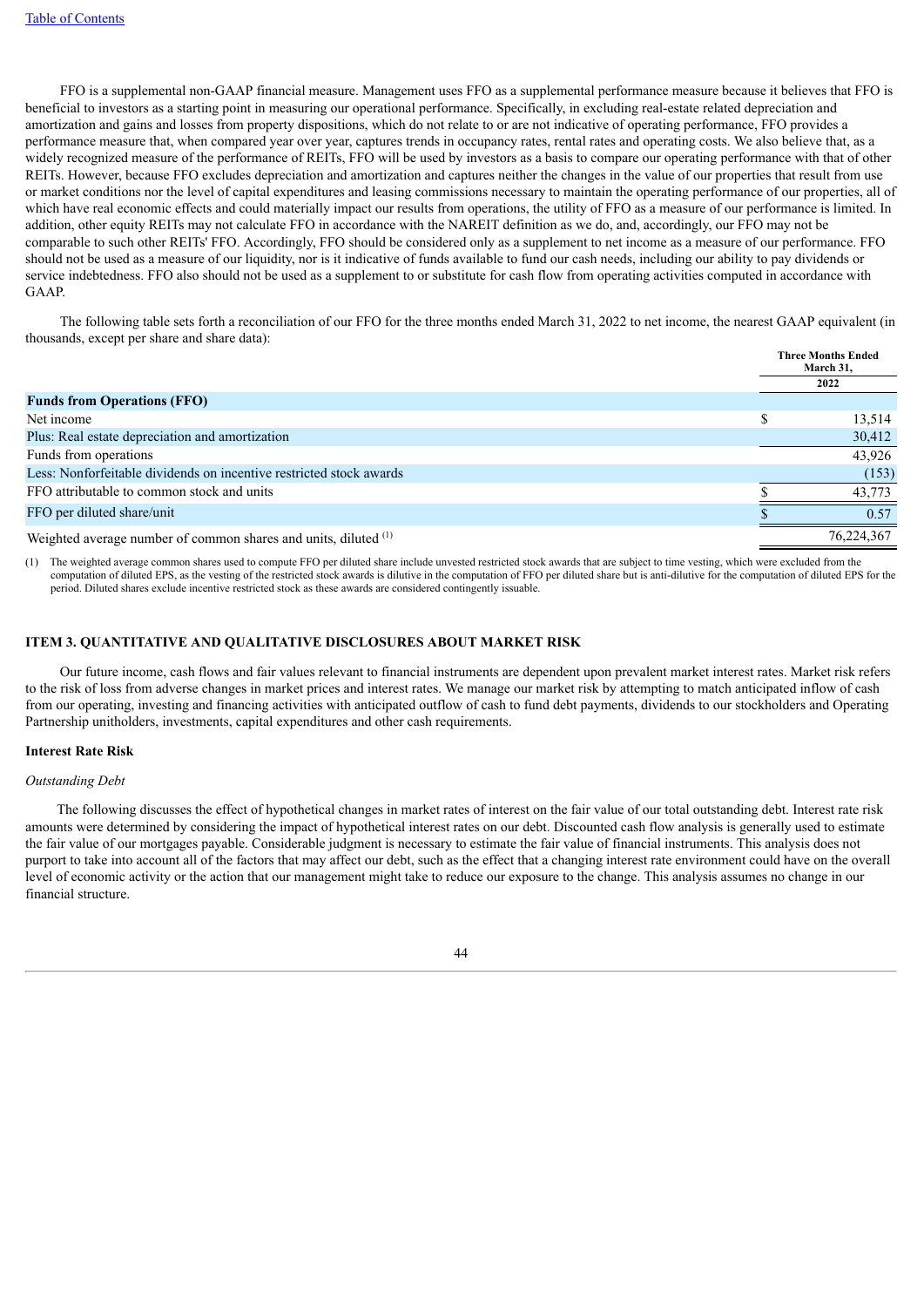#### *Fixed Interest Rate Debt*

Our outstanding notes payable obligations (maturing at various times through February 2031) have fixed interest rates which limit the risk of fluctuating interest rates. However, interest rate fluctuations may affect the fair value of our fixed rate debt instruments. At March 31, 2022, we had \$1.41 billion of fixed rate debt outstanding with an estimated fair value of \$1.39 billion. The carrying values of our revolving line of credit and term loan are deemed to be at fair value since the outstanding debt is directly tied to monthly LIBOR or SOFR contracts. If interest rates at March 31, 2022 had been 1.0% higher, the fair value of those debt instruments on that date would have decreased by approximately \$61.5 million. If interest rates at March 31, 2022 had been 1.0% lower, the fair value of those debt instruments on that date would have increased by approximately \$82.6 million. Additionally, we consider \$250.0 million related to Term Loan A, Term Loan B and Term Loan C outstanding as of March 31, 2022 to be fixed rate debt as the rate is effectively fixed by an interest rate swap agreement.

#### *Variable Interest Rate Debt*

At March 31, 2022, we had \$250.0 million of variable rate debt outstanding. We have historically entered into forward starting interest rate swaps in order to economically hedge against the risk of rising interest rates that would affect our interest expense related to our future anticipated debt issuances as part of its overall borrowing program. See the discussion under Note 4 to the accompanying consolidated financial statements for certain quantitative details related to the interest rate swaps and for a discussion on how we value derivative financial instruments. Based upon this amount of variable rate debt and the specific terms, if market interest rates increased 1.0%, our annual interest expense would increase by approximately \$0.0 million with a corresponding decrease in our net income and cash flows for the year. Conversely, if market rates decreased 1.0%, our annual interest expense would decrease by approximately \$0.0 million with a corresponding increase in our net income and cash flows for the year.

### <span id="page-49-0"></span>**ITEM 4. CONTROLS AND PROCEDURES**

#### **Controls and Procedures (American Assets Trust, Inc.)**

American Assets Trust, Inc. maintains disclosure controls and procedures (as such term is defined in Rule 13a-15(e) and 15d-15(e) under the Exchange Act) that are designed to ensure that information required to be disclosed in American Assets Trust, Inc.'s reports under the Exchange Act is processed, recorded, summarized and reported within the time periods specified in the rules and regulations of the SEC and that such information is accumulated and communicated to management, including American Assets Trust, Inc.'s Chief Executive Officer and Chief Financial Officer, as appropriate, to allow for timely decisions regarding required disclosure. In designing and evaluating the disclosure controls and procedures, management recognizes that any controls and procedures, no matter how well designed and operated, can provide only reasonable assurance of achieving the desired control objectives, and management is required to apply its judgment in evaluating the cost-benefit relationship of possible controls and procedures.

American Assets Trust, Inc. has carried out an evaluation, under the supervision and with the participation of management, including American Assets Trust, Inc.'s Chief Executive Officer and Chief Financial Officer, regarding the effectiveness of its disclosure controls and procedures as of March 31, 2022, the end of the period covered by this report. Based on the foregoing, its Chief Executive Officer and Chief Financial Officer have concluded, as of March 31, 2022, that American Assets Trust, Inc.'s disclosure controls and procedures were effective in ensuring that information required to be disclosed by it in reports filed or submitted under the Exchange Act (1) is processed, recorded, summarized and reported within the time periods specified in the SEC's rules and forms and (2) is accumulated and communicated to its management, including American Assets Trust, Inc.'s Chief Executive Officer and its Chief Financial Officer, as appropriate to allow for timely decisions regarding required disclosure.

No changes to American Assets Trust, Inc.'s internal control over financial reporting were identified in connection with the evaluation referenced above that occurred during the period covered by this report that have materially affected, or are reasonably likely to materially affect, American Assets Trust, Inc.'s internal control over financial reporting.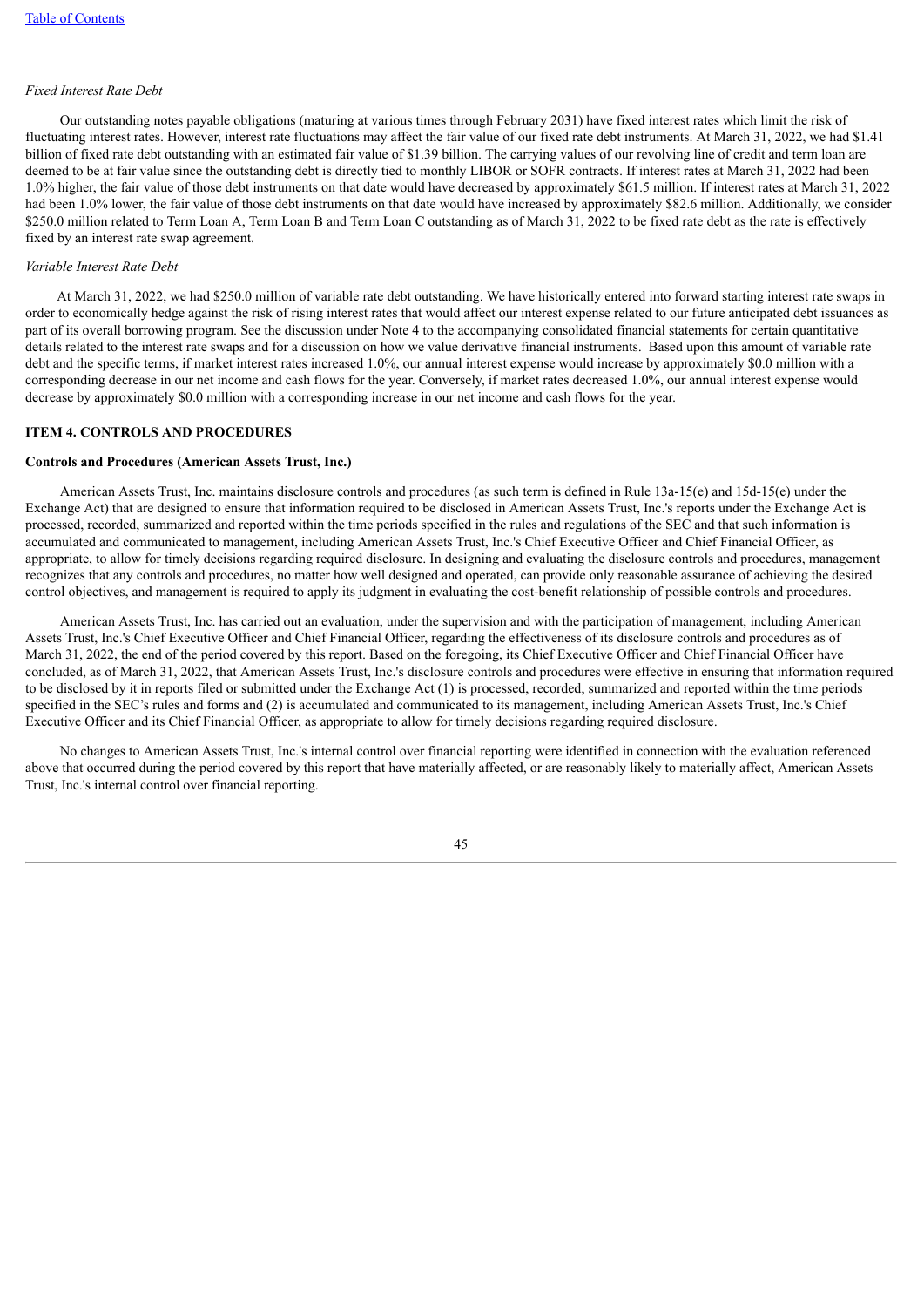### **Controls and Procedures (American Assets Trust, L.P.)**

The Operating Partnership maintains disclosure controls and procedures (as such term is defined in Rule 13a-15(e) and 15d-15(e) under the Exchange Act) that are designed to ensure that information required to be disclosed in its reports under the Exchange Act is processed, recorded, summarized and reported within the time periods specified in the rules and regulations of the SEC and that such information is accumulated and communicated to management, including the Operating Partnership's Chief Executive Officer and Chief Financial Officer, as appropriate, to allow for timely decisions regarding required disclosure. In designing and evaluating the disclosure controls and procedures, management recognizes that any controls and procedures, no matter how well designed and operated, can provide only reasonable assurance of achieving the desired control objectives, and management is required to apply its judgment in evaluating the cost-benefit relationship of possible controls and procedures.

The Operating Partnership has carried out an evaluation, under the supervision and with the participation of management, including its Chief Executive Officer and Chief Financial Officer, regarding the effectiveness of its disclosure controls and procedures as of March 31, 2022, the end of the period covered by this report. Based on the foregoing, its Chief Executive Officer and Chief Financial Officer have concluded, as of March 31, 2022, that the Operating Partnership's disclosure controls and procedures were effective in ensuring that information required to be disclosed by it in reports filed or submitted under the Exchange Act (1) is processed, recorded, summarized and reported within the time periods specified in the SEC's rules and forms and (2) is accumulated and communicated to its management, including its Chief Executive Officer and Chief Financial Officer, as appropriate to allow for timely decisions regarding required disclosure.

No changes to the Operating Partnership's internal control over financial reporting were identified in connection with the evaluation referenced above that occurred during the period covered by this report that have materially affected, or are reasonably likely to materially affect, the Operating Partnership's internal control over financial reporting.

#### <span id="page-50-0"></span>**PART II—OTHER INFORMATION**

#### **ITEM 1. LEGAL PROCEEDINGS**

We are not currently a party, as plaintiff or defendant, to any legal proceedings that we believe to be material or which, individually or in the aggregate, would be expected to have a material effect on our business, financial condition or results of operation if determined adversely to us. We may be subject to on-going litigation, relating to our portfolio and the properties comprising our portfolio, and we expect to otherwise be party from time to time to various lawsuits, claims and other legal proceedings that arise in the ordinary course of our business.

#### <span id="page-50-1"></span>**ITEM 1A. RISK FACTORS**

There have been no material changes to the risk factors included in Item 1A. "Risk Factors" in our annual report on Form 10-K for the year ended December 31, 2021.

#### <span id="page-50-2"></span>**ITEM 2. UNREGISTERED SALES OF EQUITY SECURITIES AND USE OF PROCEEDS**

<span id="page-50-3"></span>None.

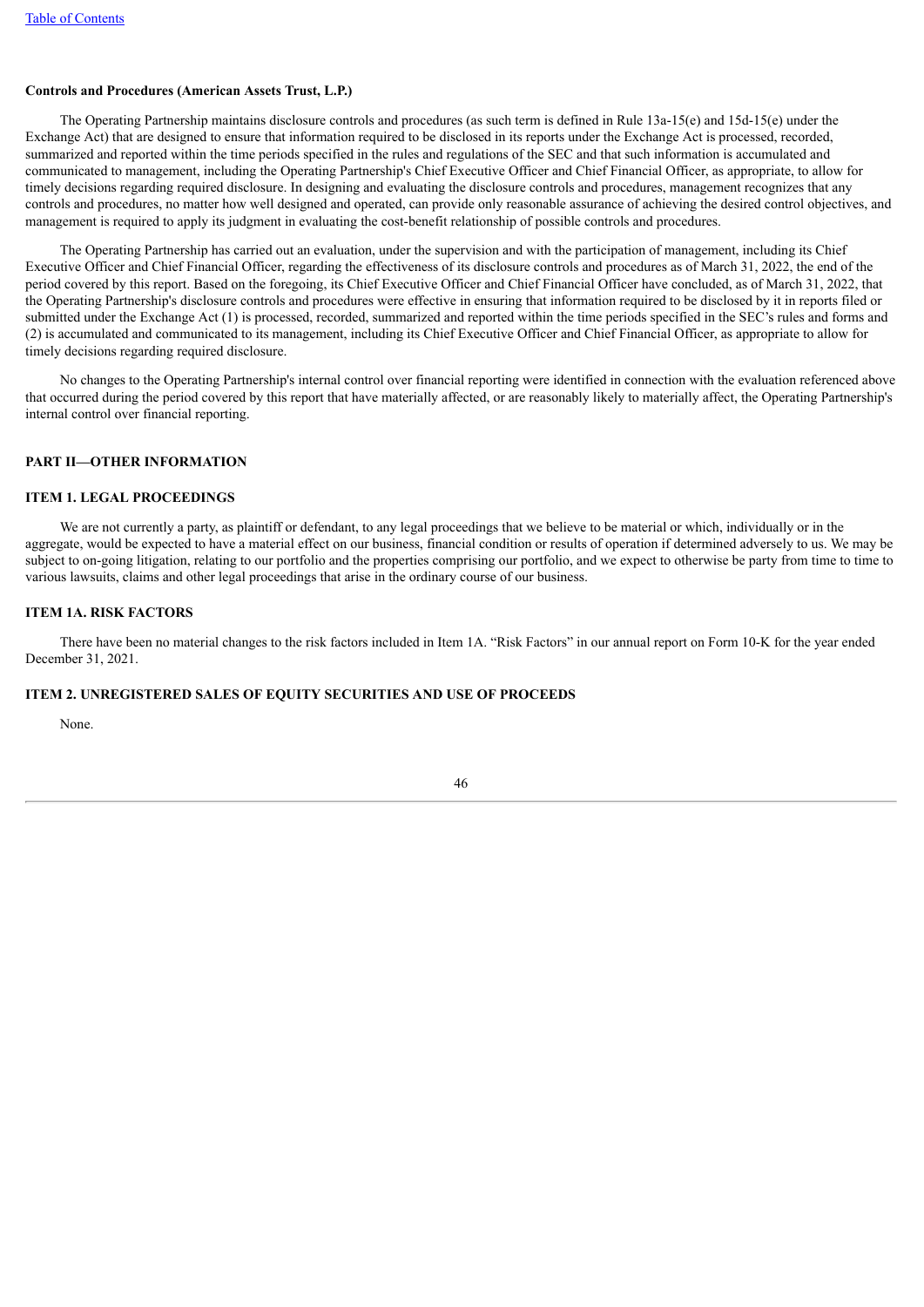### **ITEM 3. DEFAULTS UPON SENIOR SECURITIES**

None.

### <span id="page-51-0"></span>**ITEM 4. MINE SAFETY DISCLOSURES**

Not Applicable.

### <span id="page-51-1"></span>**ITEM 5. OTHER INFORMATION**

None.

#### <span id="page-51-2"></span>**ITEM 6. EXHIBITS**

### **Exhibit No. Description**

| 10.1(1)      | <u>Third Amended and Restated Credit Agreement dated January 5, 2022, by and among American Assets Trust, Inc., American Assets</u><br>Trust, L.P., Bank of America, N.A., as Administrative Agent, and other entities named therein. |
|--------------|---------------------------------------------------------------------------------------------------------------------------------------------------------------------------------------------------------------------------------------|
| $31.1*$      | Certification of Chief Executive Officer pursuant to Section 302 of the Sarbanes-Oxley Act of 2002 of American Assets Trust, Inc.                                                                                                     |
| $31.2*$      | Certification of Chief Executive Officer pursuant to Section 302 of the Sarbanes-Oxley Act of 2002 of American Assets Trust, L.P.                                                                                                     |
| $31.3*$      | Certification of Chief Financial Officer pursuant to Section 302 of the Sarbanes-Oxley Act of 2002 of American Assets Trust, Inc.                                                                                                     |
| $31.4*$      | Certification of Chief Financial Officer pursuant to Section 302 of the Sarbanes-Oxley Act of 2002 of American Assets Trust, L.P.                                                                                                     |
| $32.1*$      | Certification of Chief Executive Officer and Chief Financial Officer of American Assets Trust, Inc. pursuant to 18 U.S.C. Section 1350,<br>as adopted pursuant to Section 906 of the Sarbanes-Oxley Act of 2002                       |
| $32.2*$      | Certification of Chief Executive Officer and Chief Financial Officer of American Assets Trust, L.P. pursuant to 18 U.S.C. Section 1350,<br>as adopted pursuant to Section 906 of the Sarbanes-Oxley Act of 2002                       |
| $101$ . INS* | XBRL Instance Document - the instance document does not appear in the Interactive Data File because its XBRL tags are embedded<br>within the Inline XBRL document.                                                                    |
| $101.SCH*$   | <b>XBRL Taxonomy Extension Schema Document</b>                                                                                                                                                                                        |
| $101.CAL*$   | XBRL Taxonomy Extension Calculation Linkbase Document                                                                                                                                                                                 |
| $101.LAB*$   | XBRL Taxonomy Extension Label Linkbase Document                                                                                                                                                                                       |
| 101.PRE*     | XBRL Taxonomy Extension Presentation Linkbase Document                                                                                                                                                                                |

- 101.DEF\* XBRL Taxonomy Extension Definition Linkbase Document
- 104 Cover Page Interactive Data File (formatted as Inline XBRL and contained in Exhibit 101)
- \* Filed herewith.
- <span id="page-51-3"></span>(1) Incorporated herein by reference to American Assets Trust, Inc.'s Current Report on Form 8-K filed with the Securities and Exchange Commission on January 5, 2022.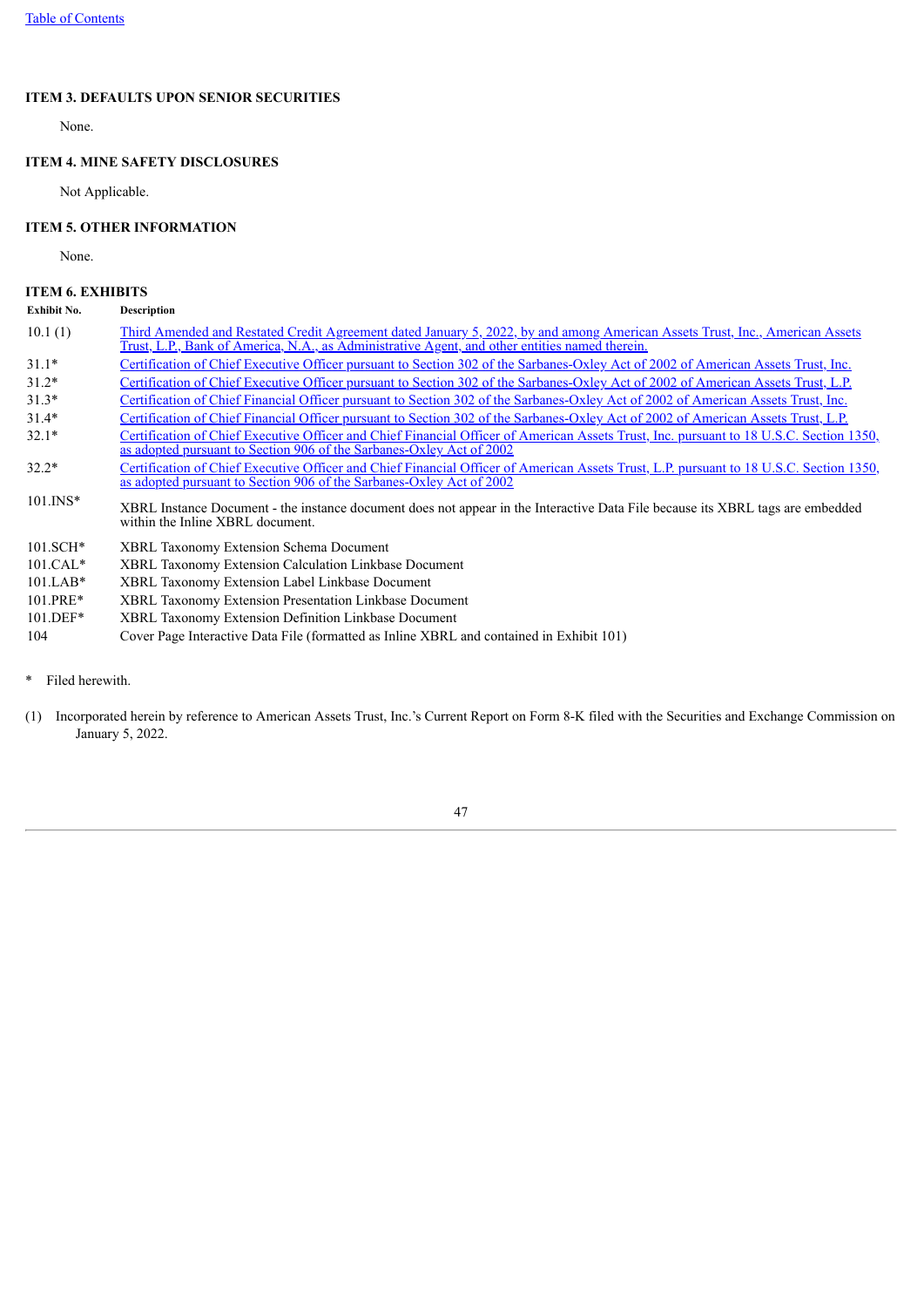### **SIGNATURES**

Pursuant to the requirements of the Securities Exchange Act of 1934, the Registrant has duly caused this report to be signed on its behalf by the undersigned thereunto authorized. American Assets Trust, Inc. **American Assets Trust**, L.P.

/s/ ERNEST RADY /s/ ERNEST RADY

Ernest Rady Ernest Rady Ernest Rady Chairman and Chief Executive Officer Chairman and Chief Executive Officer (Principal Executive Officer) (Principal Executive Officer)

/s/ ROBERT F. BARTON /s/ ROBERT F. BARTON

Robert F. Barton Robert F. Barton Executive Vice President, Chief Financial **Officer** (Principal Financial and Accounting Officer)

By: American Assets Trust, Inc. Its: General Partner

Executive Vice President, Chief Financial **Officer** (Principal Financial and Accounting Officer)

Date: April 29, 2022 Date: April 29, 2022

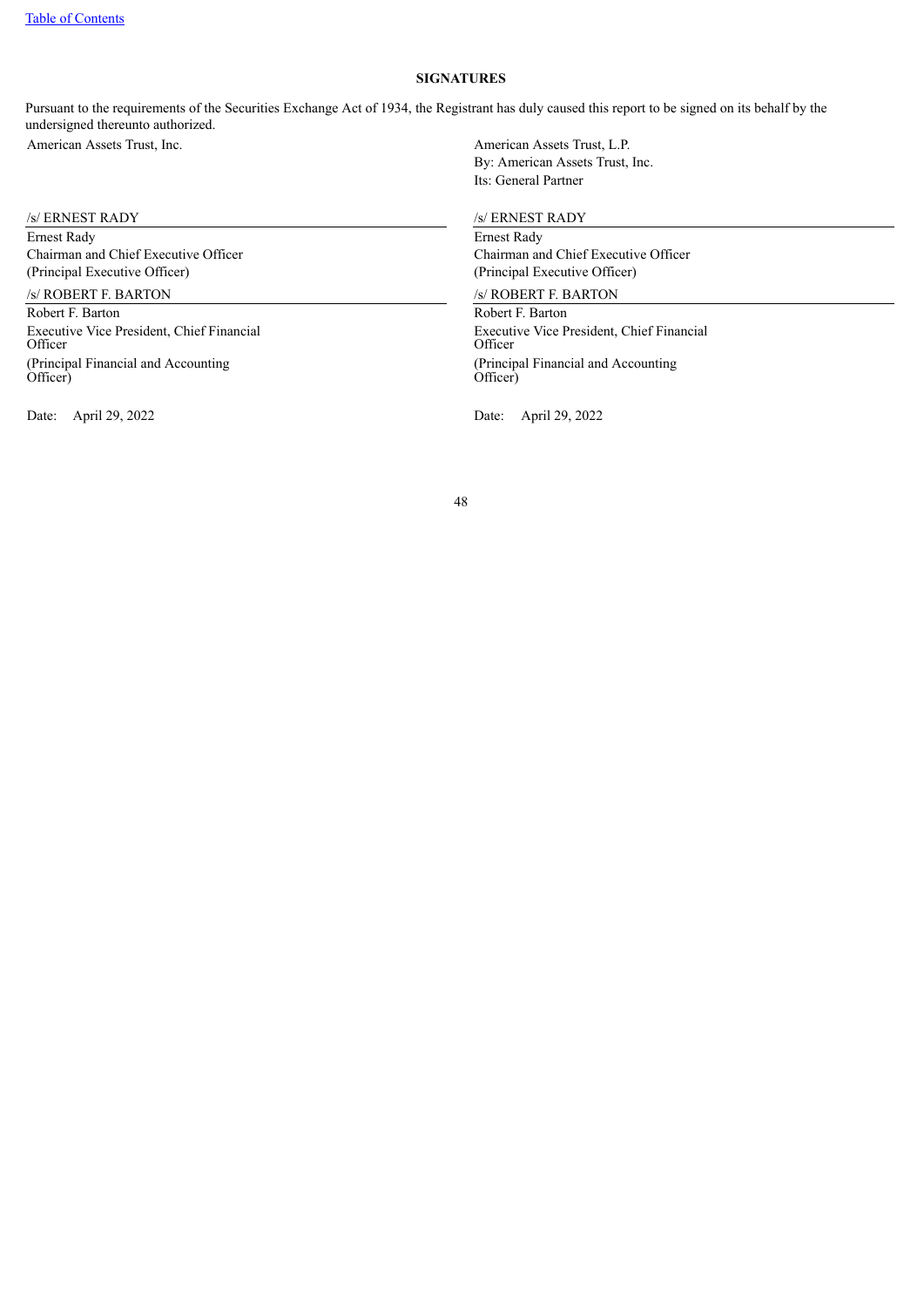<span id="page-53-0"></span>I, Ernest Rady, certify that:

- 1. I have reviewed this quarterly report on Form 10-Q of American Assets Trust, Inc.;
- 2. Based on my knowledge, this report does not contain any untrue statement of a material fact or omit to state a material fact necessary to make the statements made, in light of the circumstances under which such statements were made, not misleading with respect to the period covered by this report;
- 3. Based on my knowledge, the financial statements, and other financial information included in this report, fairly present in all material respects the financial condition, results of operations and cash flows of the registrant as of, and for, the periods presented in this report;
- 4. The registrant's other certifying officer and I are responsible for establishing and maintaining disclosure controls and procedures (as defined in Exchange Act Rules 13a-15(e) and 15d-15(e)) and internal control over financial reporting (as defined in Exchange Act Rules 13a-15(f) and 15d-15(f)) for the registrant and have:
	- Designed such disclosure controls and procedures, or caused such disclosure controls and procedures to be designed under our supervision, to ensure that material information relating to the registrant, including its consolidated subsidiaries, is made known to us by others within those entities, particularly during the period in which this report is being prepared;
	- (b) Designed such internal control over financial reporting, or caused such internal control over financial reporting to be designed under our supervision, to provide reasonable assurance regarding the reliability of financial reporting and the preparation of financial statements for external purposes in accordance with generally accepted accounting principles;
	- (c) Evaluated the effectiveness of the registrant's disclosure controls and procedures and presented in this report our conclusions about the effectiveness of the disclosure controls and procedures, as of the end of the period covered by this report based on such evaluation; and
	- (d) Disclosed in this report any change in the registrant's internal control over financial reporting that occurred during the registrant's most recent fiscal quarter (the registrant's fourth fiscal quarter in the case of an annual report) that has materially affected, or is reasonably likely to materially affect, the registrant's internal control over financial reporting; and
- 5. The registrant's other certifying officer and I have disclosed, based on our most recent evaluation of internal control over financial reporting, to the registrant's auditors and the audit committee of the registrant's board of directors (or persons performing the equivalent functions):
	- (a) All significant deficiencies and material weaknesses in the design or operation of internal control over financial reporting which are reasonably likely to adversely affect the registrant's ability to record, process, summarize and report financial information; and
	- (b) Any fraud, whether or not material, that involves management or other employees who have a significant role in the registrant's internal control over financial reporting.

Date: April 29, 2022 /s/ ERNEST RADY

Ernest Rady Chairman and Chief Executive Officer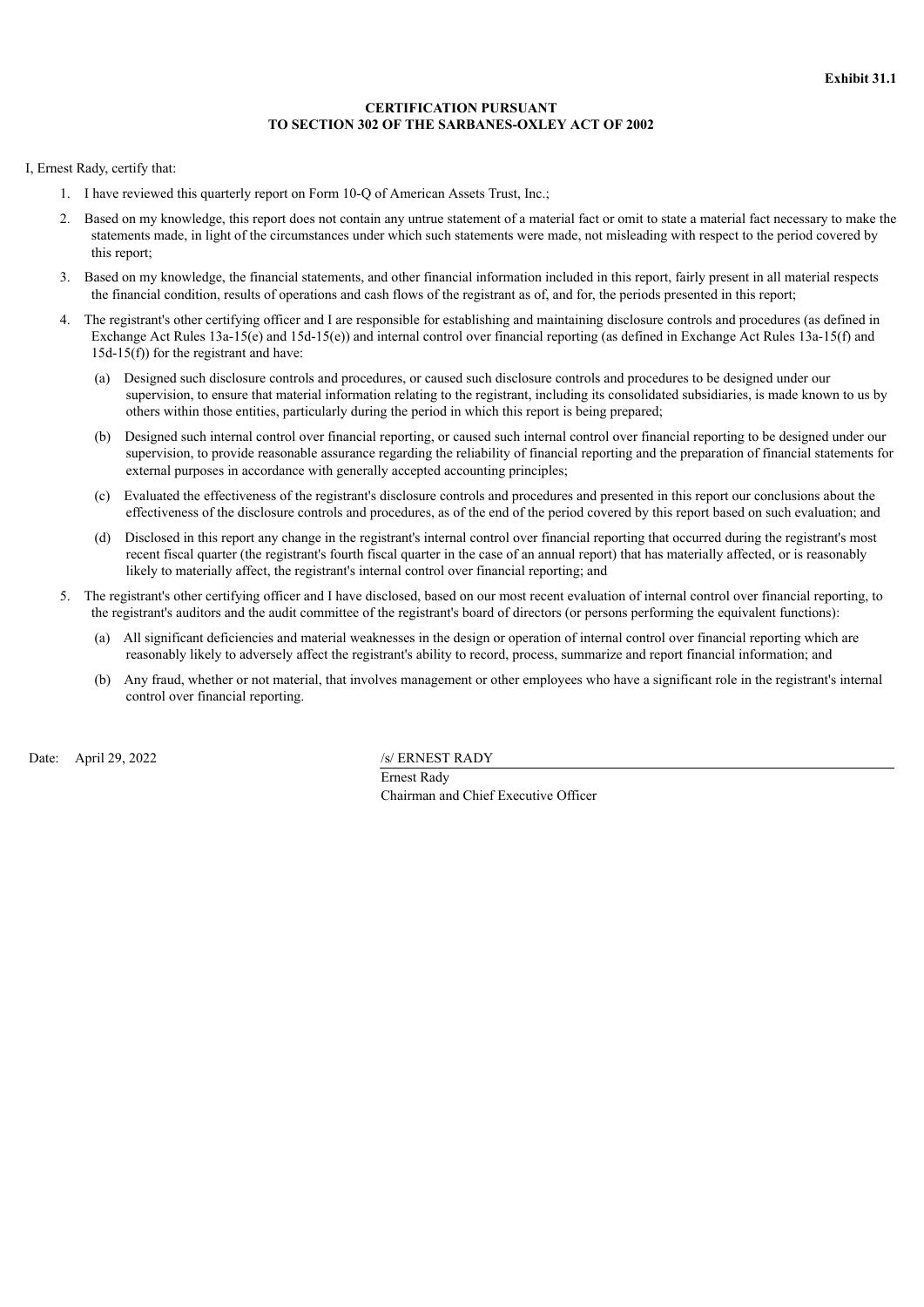<span id="page-54-0"></span>I, Ernest Rady, certify that:

- 1. I have reviewed this quarterly report on Form 10-Q of American Assets Trust, L.P.;
- 2. Based on my knowledge, this report does not contain any untrue statement of a material fact or omit to state a material fact necessary to make the statements made, in light of the circumstances under which such statements were made, not misleading with respect to the period covered by this report;
- 3. Based on my knowledge, the financial statements, and other financial information included in this report, fairly present in all material respects the financial condition, results of operations and cash flows of the registrant as of, and for, the periods presented in this report;
- 4. The registrant's other certifying officer and I are responsible for establishing and maintaining disclosure controls and procedures (as defined in Exchange Act Rules 13a-15(e) and 15d-15(e)) and internal control over financial reporting (as defined in Exchange Act Rules 13a-15(f) and 15d-15(f)) for the registrant and have:
	- Designed such disclosure controls and procedures, or caused such disclosure controls and procedures to be designed under our supervision, to ensure that material information relating to the registrant, including its consolidated subsidiaries, is made known to us by others within those entities, particularly during the period in which this report is being prepared;
	- (b) Designed such internal control over financial reporting, or caused such internal control over financial reporting to be designed under our supervision, to provide reasonable assurance regarding the reliability of financial reporting and the preparation of financial statements for external purposes in accordance with generally accepted accounting principles;
	- (c) Evaluated the effectiveness of the registrant's disclosure controls and procedures and presented in this report our conclusions about the effectiveness of the disclosure controls and procedures, as of the end of the period covered by this report based on such evaluation; and
	- (d) Disclosed in this report any change in the registrant's internal control over financial reporting that occurred during the registrant's most recent fiscal quarter (the registrant's fourth fiscal quarter in the case of an annual report) that has materially affected, or is reasonably likely to materially affect, the registrant's internal control over financial reporting; and
- 5. The registrant's other certifying officer and I have disclosed, based on our most recent evaluation of internal control over financial reporting, to the registrant's auditors and the audit committee of the registrant's board of directors (or persons performing the equivalent functions):
	- (a) All significant deficiencies and material weaknesses in the design or operation of internal control over financial reporting which are reasonably likely to adversely affect the registrant's ability to record, process, summarize and report financial information; and
	- (b) Any fraud, whether or not material, that involves management or other employees who have a significant role in the registrant's internal control over financial reporting.

Date: April 29, 2022 /s/ ERNEST RADY

Ernest Rady Chairman and Chief Executive Officer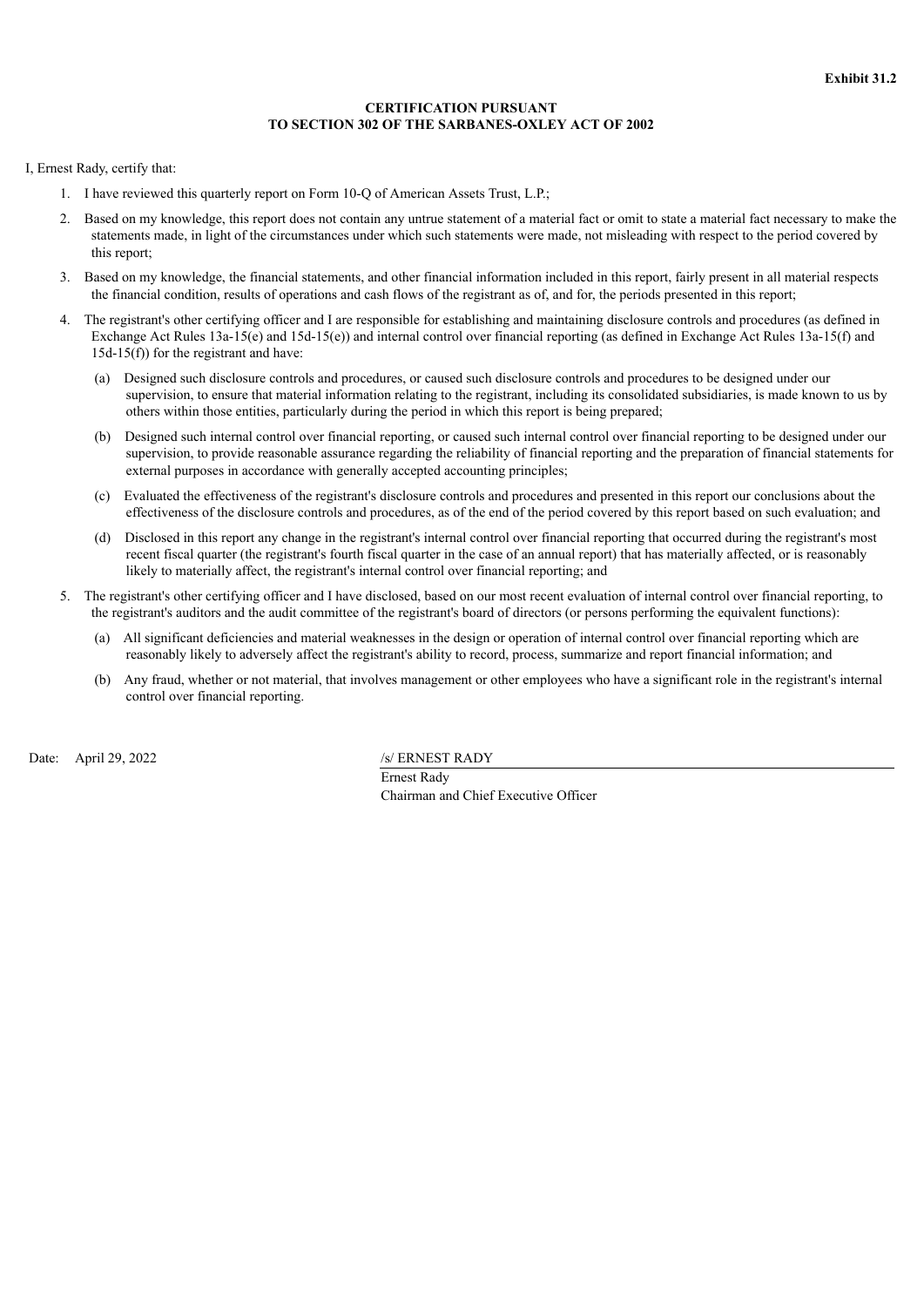<span id="page-55-0"></span>I, Robert F. Barton, certify that:

- 1. I have reviewed this quarterly report on Form 10-Q of American Assets Trust, Inc.;
- 2. Based on my knowledge, this report does not contain any untrue statement of a material fact or omit to state a material fact necessary to make the statements made, in light of the circumstances under which such statements were made, not misleading with respect to the period covered by this report;
- 3. Based on my knowledge, the financial statements, and other financial information included in this report, fairly present in all material respects the financial condition, results of operations and cash flows of the registrant as of, and for, the periods presented in this report;
- 4. The registrant's other certifying officer and I are responsible for establishing and maintaining disclosure controls and procedures (as defined in Exchange Act Rules 13a-15(e) and 15d-15(e)) and internal control over financial reporting (as defined in Exchange Act Rules 13a-15(f) and 15d-15(f)) for the registrant and have:
	- Designed such disclosure controls and procedures, or caused such disclosure controls and procedures to be designed under our supervision, to ensure that material information relating to the registrant, including its consolidated subsidiaries, is made known to us by others within those entities, particularly during the period in which this report is being prepared;
	- (b) Designed such internal control over financial reporting, or caused such internal control over financial reporting to be designed under our supervision, to provide reasonable assurance regarding the reliability of financial reporting and the preparation of financial statements for external purposes in accordance with generally accepted accounting principles;
	- (c) Evaluated the effectiveness of the registrant's disclosure controls and procedures and presented in this report our conclusions about the effectiveness of the disclosure controls and procedures, as of the end of the period covered by this report based on such evaluation; and
	- (d) Disclosed in this report any change in the registrant's internal control over financial reporting that occurred during the registrant's most recent fiscal quarter (the registrant's fourth fiscal quarter in the case of an annual report) that has materially affected, or is reasonably likely to materially affect, the registrant's internal control over financial reporting; and
- 5. The registrant's other certifying officer and I have disclosed, based on our most recent evaluation of internal control over financial reporting, to the registrant's auditors and the audit committee of the registrant's board of directors (or persons performing the equivalent functions):
	- (a) All significant deficiencies and material weaknesses in the design or operation of internal control over financial reporting which are reasonably likely to adversely affect the registrant's ability to record, process, summarize and report financial information; and
	- (b) Any fraud, whether or not material, that involves management or other employees who have a significant role in the registrant's internal control over financial reporting.

Date: April 29, 2022 /s/ ROBERT F. BARTON Robert F. Barton EVP and Chief Financial Officer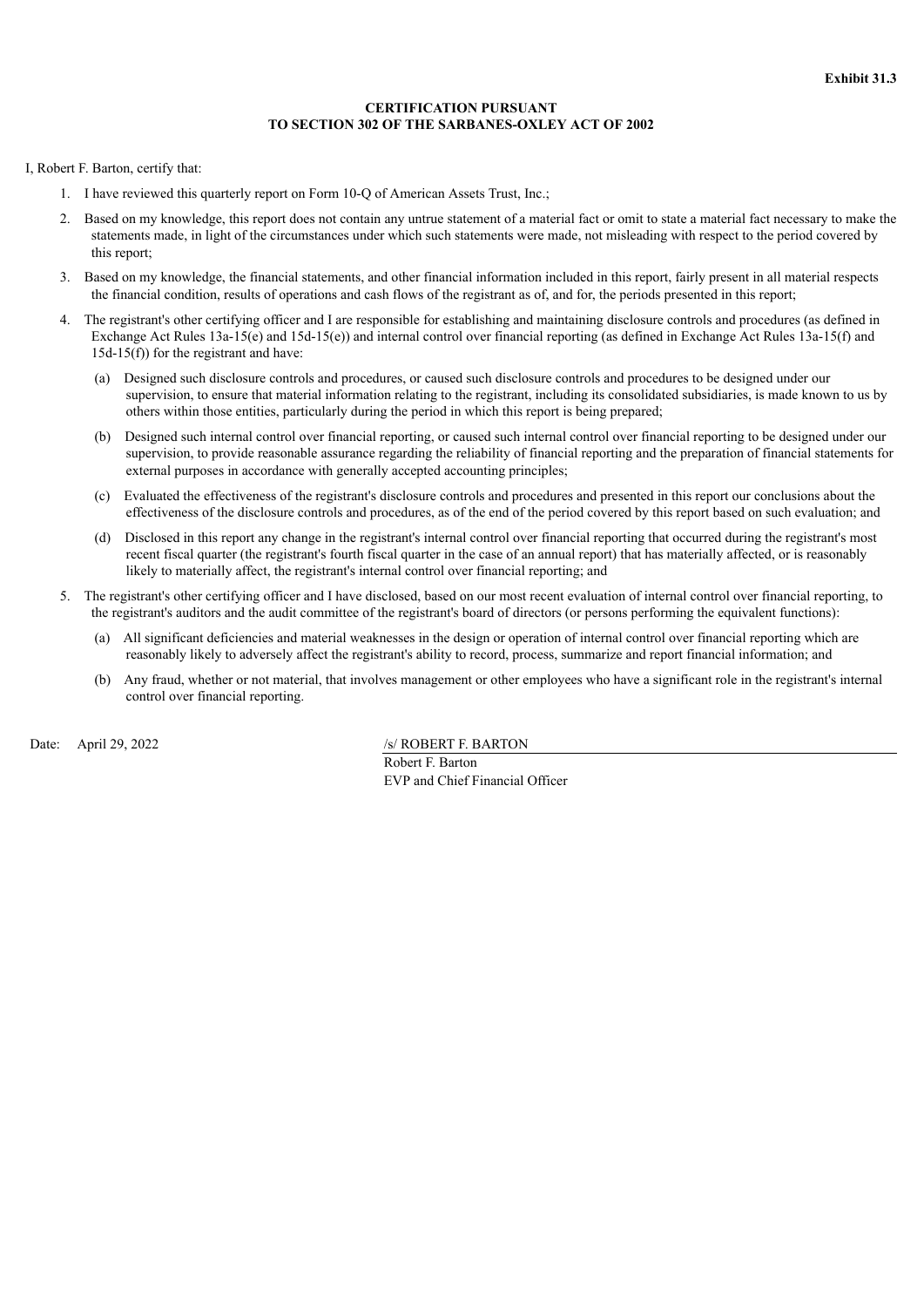<span id="page-56-0"></span>I, Robert F. Barton, certify that:

- 1. I have reviewed this quarterly report on Form 10-Q of American Assets Trust, L.P.;
- 2. Based on my knowledge, this report does not contain any untrue statement of a material fact or omit to state a material fact necessary to make the statements made, in light of the circumstances under which such statements were made, not misleading with respect to the period covered by this report;
- 3. Based on my knowledge, the financial statements, and other financial information included in this report, fairly present in all material respects the financial condition, results of operations and cash flows of the registrant as of, and for, the periods presented in this report;
- 4. The registrant's other certifying officer and I are responsible for establishing and maintaining disclosure controls and procedures (as defined in Exchange Act Rules 13a-15(e) and 15d-15(e)) and internal control over financial reporting (as defined in Exchange Act Rules 13a-15(f) and 15d-15(f)) for the registrant and have:
	- Designed such disclosure controls and procedures, or caused such disclosure controls and procedures to be designed under our supervision, to ensure that material information relating to the registrant, including its consolidated subsidiaries, is made known to us by others within those entities, particularly during the period in which this report is being prepared;
	- (b) Designed such internal control over financial reporting, or caused such internal control over financial reporting to be designed under our supervision, to provide reasonable assurance regarding the reliability of financial reporting and the preparation of financial statements for external purposes in accordance with generally accepted accounting principles;
	- (c) Evaluated the effectiveness of the registrant's disclosure controls and procedures and presented in this report our conclusions about the effectiveness of the disclosure controls and procedures, as of the end of the period covered by this report based on such evaluation; and
	- (d) Disclosed in this report any change in the registrant's internal control over financial reporting that occurred during the registrant's most recent fiscal quarter (the registrant's fourth fiscal quarter in the case of an annual report) that has materially affected, or is reasonably likely to materially affect, the registrant's internal control over financial reporting; and
- 5. The registrant's other certifying officer and I have disclosed, based on our most recent evaluation of internal control over financial reporting, to the registrant's auditors and the audit committee of the registrant's board of directors (or persons performing the equivalent functions):
	- (a) All significant deficiencies and material weaknesses in the design or operation of internal control over financial reporting which are reasonably likely to adversely affect the registrant's ability to record, process, summarize and report financial information; and
	- (b) Any fraud, whether or not material, that involves management or other employees who have a significant role in the registrant's internal control over financial reporting.

Date: April 29, 2022 /s/ ROBERT F. BARTON Robert F. Barton EVP and Chief Financial Officer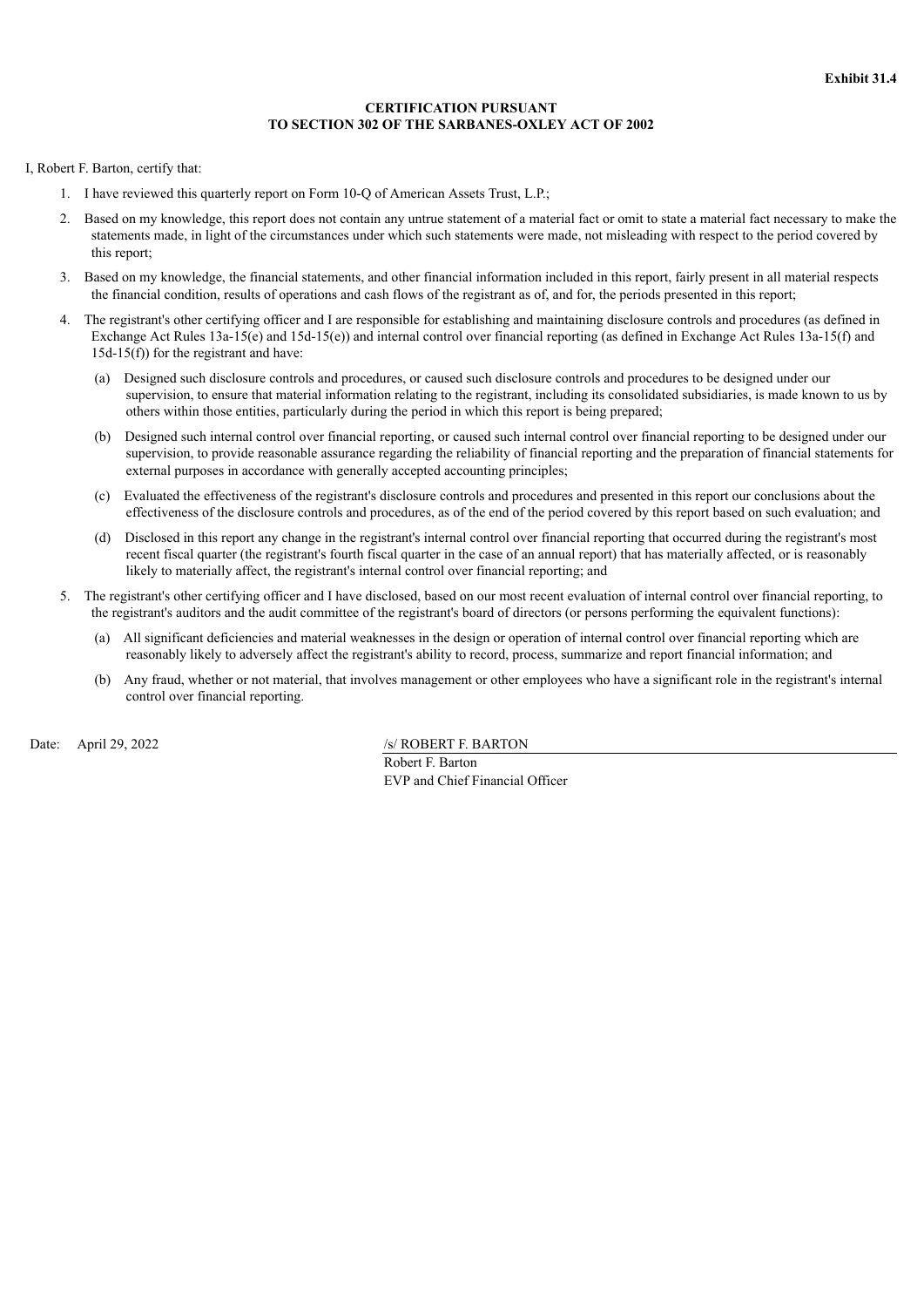#### **CERTIFICATION**

<span id="page-57-0"></span>The undersigned, Ernest Rady and Robert F. Barton, the Chief Executive Officer and Chief Financial Officer, respectively, of American Assets Trust, Inc. (the "Company"), pursuant to 18 U.S.C. §1350, as adopted pursuant to Section 906 of the Sarbanes-Oxley Act of 2002, each hereby certifies that, to the best of his knowledge:

(i) the Quarterly Report for the period ended March 31, 2022 of the Company (the "Report") fully complies with the requirements of Section 13(a) or Section 15(d), as applicable, of the Securities Exchange Act of 1934, as amended; and

(ii) the information contained in the Report fairly presents, in all material respects, the financial condition and results of operations of the Company.

/s/ ERNEST RADY Ernest Rady Chairman and Chief Executive Officer /s/ ROBERT F. BARTON Robert F. Barton EVP and Chief Financial Officer

Date: April 29, 2022